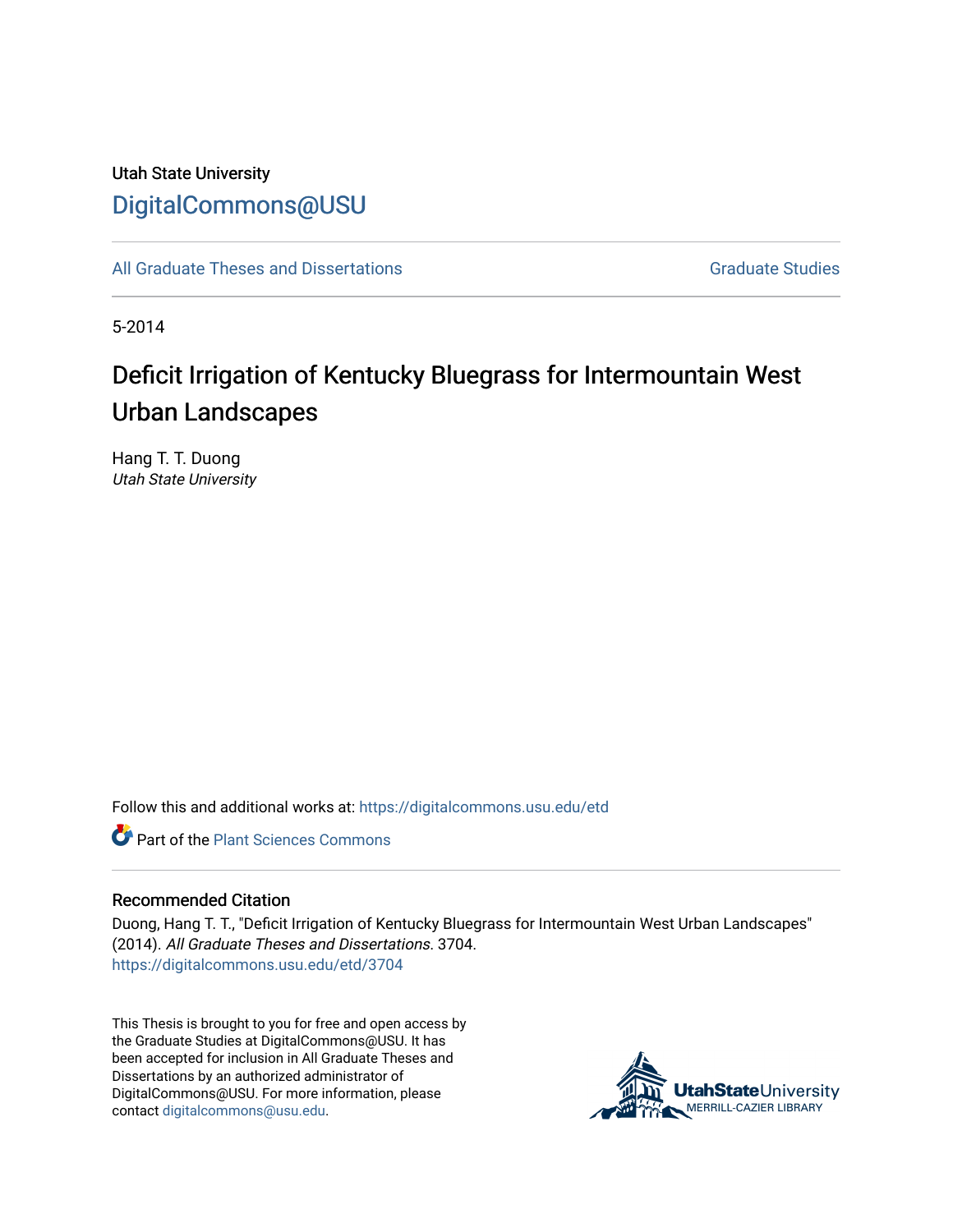# DEFICIT IRRIGATION OF KENTUCKY BLUEGRASS FOR

# INTERMOUTAIN WEST URBAN LANDSCAPES

by

Hang T.T. Duong

A thesis proposal submitted in partial fulfillment of the requirements for the degree

of

# MASTER OF SCIENCE

in

Plant Science

Approved:

Major Professor Committee member

Dr. Roger K. Kjelgren Dr. Lawrence E. Hipps

Dr. Paul G. Johnson Mark R. McLellan

Major Professor Vice President for Research and Dean of the School of Graduate Studies

> UTAH STATE UNIVERSITY Logan, Utah

> > 2014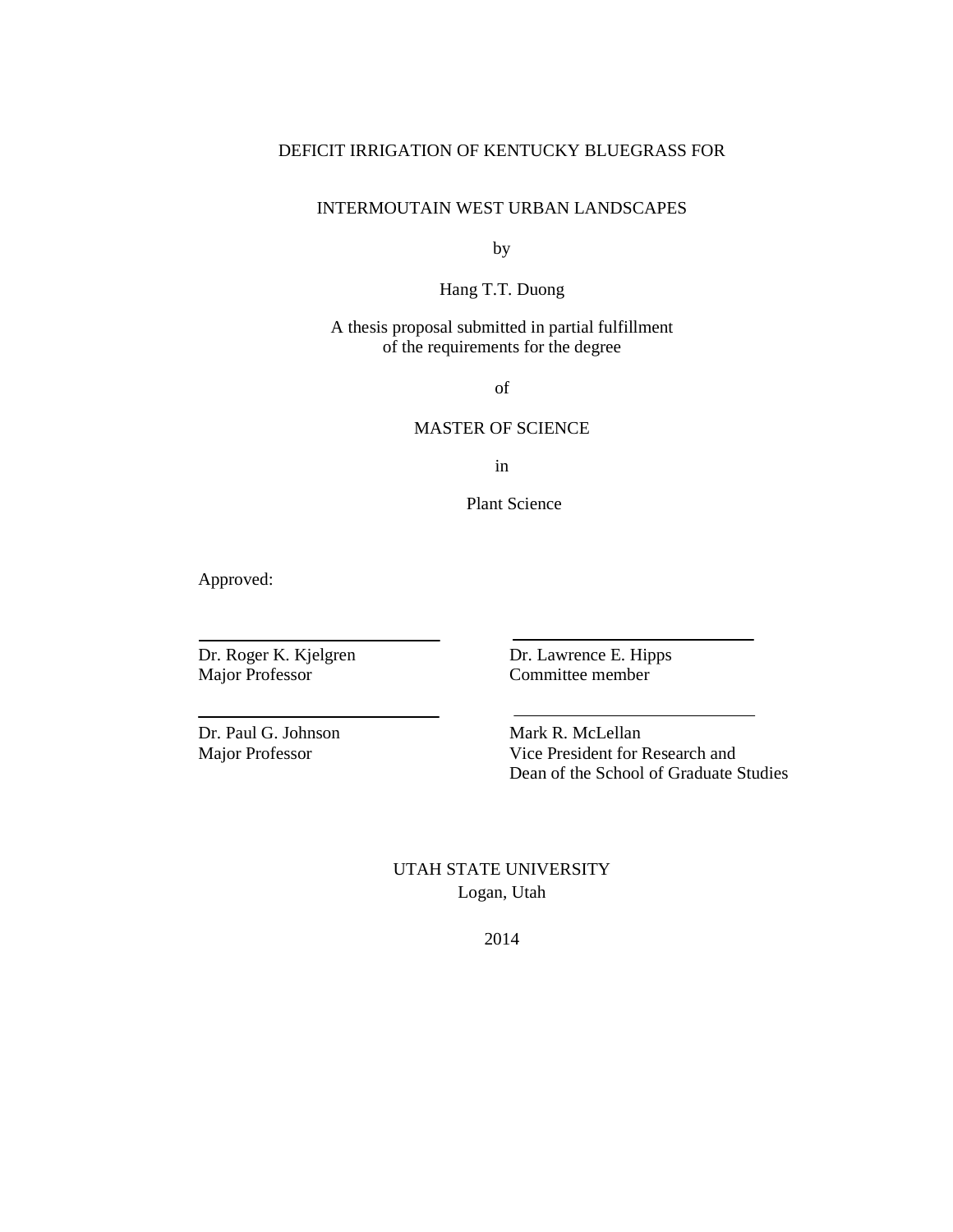Copyright © Hang T.T. Duong

All Rights Reserved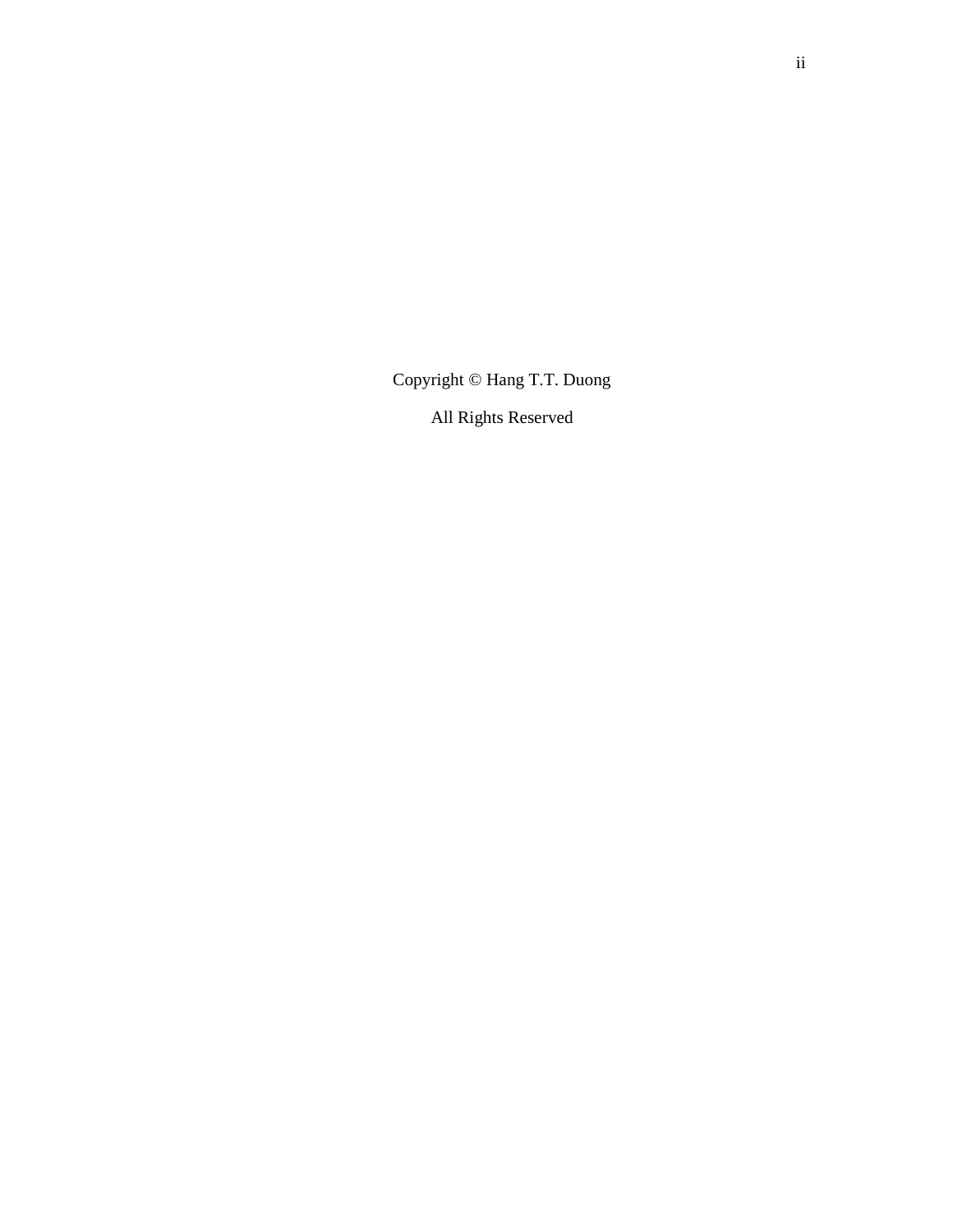#### ABSTRACT

## Deficit Irrigation of Kentucky Bluegrass (Poapratensis L.) for Intermountain West Urban Landscapes

By

Hang T.T. Duong, Master of Science

Utah State University, 2014

Co-Major Professors: Dr. Roger K. Kjelgren and Dr. Paul G. Johnson Department: Plants, Soils, and Climate

Due to end users irrigating with excess water, water conservation of turfgrass can make a large impact in urban water conservation by reducing water applied while still maintaining visual appearance. This study was conducted to determine if Kentucky bluegrass (*Poapratensis* L.) can be deficit irrigated to maintain minimum acceptable appearance while conserving water. The study investigated water stress in terms of stomatal conductance, chlorophyll index, leaf temperature and predawn leaf water potential at the point of water stress, or where visual quality no longer meets expectations during dry down conditions. Water use was measured over well established Kentucky bluegrass with an eddy covariance system that was validated with soil water measurements. Turfgrass was irrigated at 80% of reference evapotranspiration based on allowable depletion of 12 mm of soil water during growing season that was considered to be well-watered. Two dry downs were conducted over a two-year period (early and late summer). Turfgrass was allowed to dry down without irrigation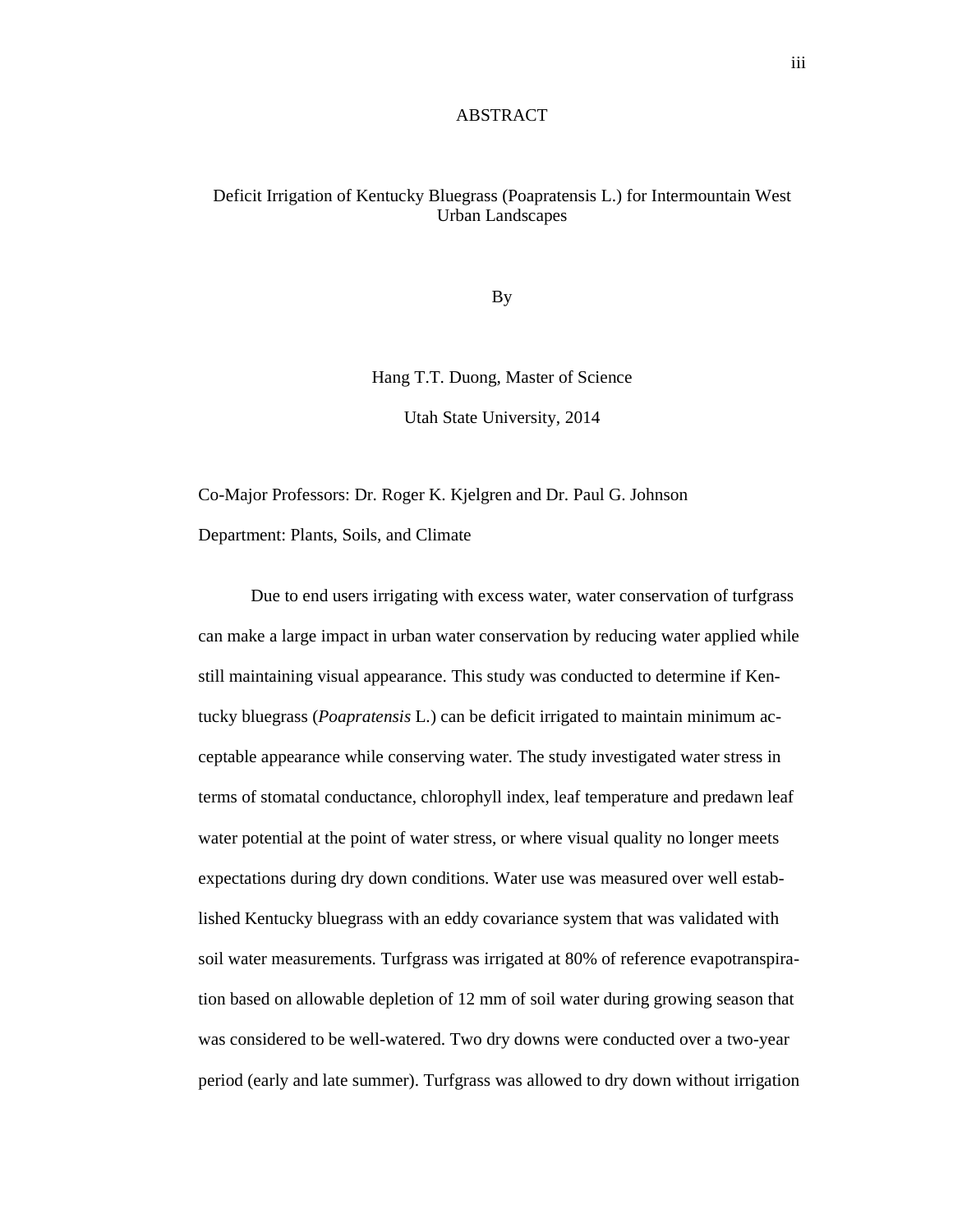until visual quality reached the minimum acceptable points (score  $\leq 6$ ). During drying periods, visual rating, chlorophyll index, predawn leaf water potential, and leaf temperature with stomatal conductance rapidly decreased once stomatal conductance fell to approximately half of well-watered levels. Both soil water content and evapotranspiration had weak correlation with stomatal conductance; however, stomatal conductance tended to have higher correlation with the change in soil moisture than with the change in crop evapotranspiration. Soil water use and eddy covariance data in terms of crop evapotranspiration had high correlation. The plant water use factor ranged from around 0.8 to 1.1 under well-watered condition corresponding to visual rating from 7 to 9. At the minimum acceptable point of visual rating, which is 5.5 to 6, the plant factor ranged from 0.65 to 0.87. This value of plant factor is quite high at this point. Even when Kentucky bluegrass went below acceptable visual quality, the grass still used significant amounts of water with the plant factor value ranging from 0.6 to 0.8. The data suggested that deficit irrigation cannot be applied with Kentucky bluegrass in the Intermountain West area.

(67pages)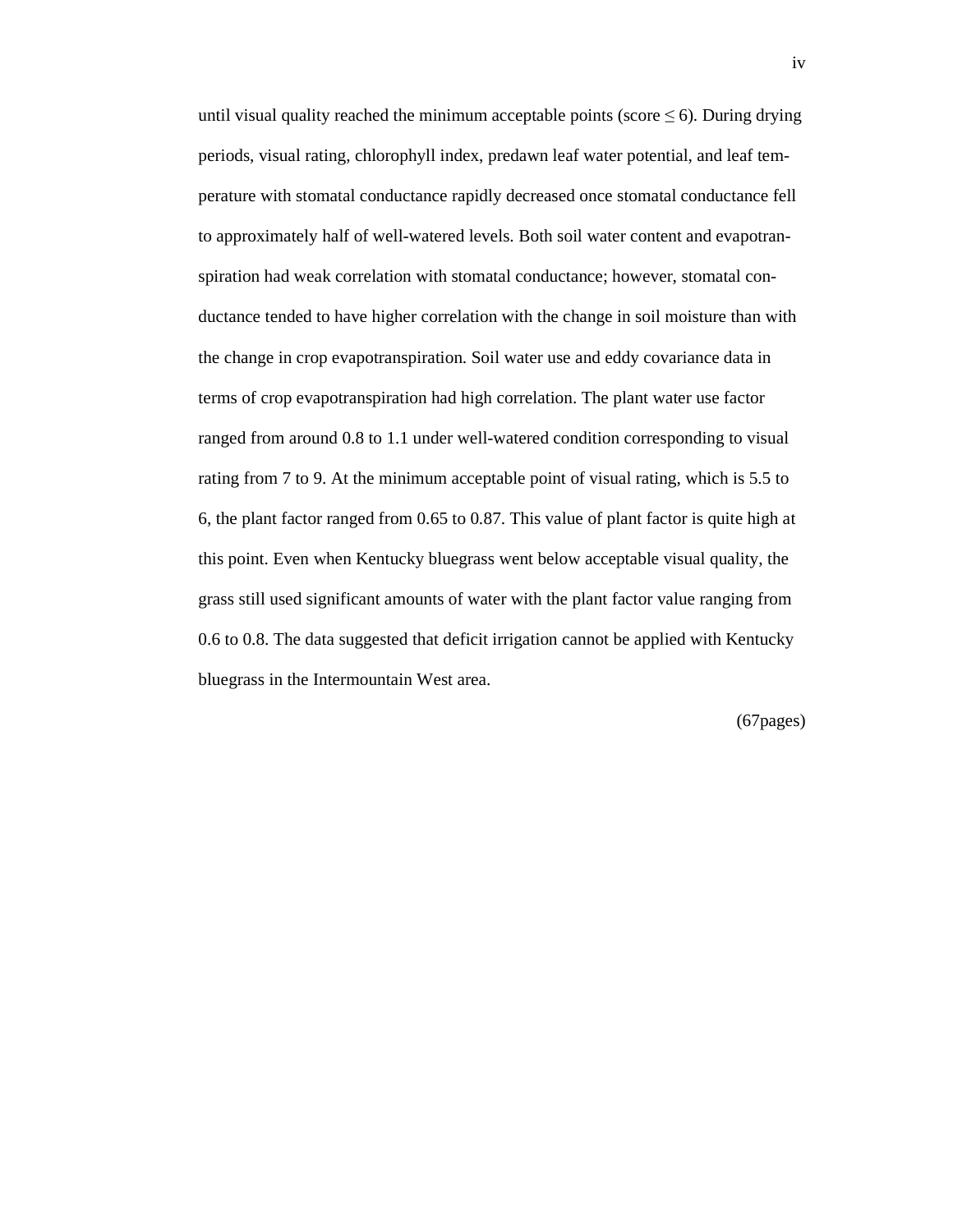#### PUBLIC ABSTRACT

# Deficit Irrigation of Kentucky Bluegrass (Poapratensis L.) in Intermountain West Urban Landscapes

#### Hang T.T Duong

In the western United States, water shortages are more severe than in other parts of the country. An average of 40% to 60% of potable water is used for irrigating landscape plantings (Kjelgren et al., 2000), especially turfgrass. Therefore, conservation on these turf areas can make a large impact in urban water conservation by reducing water use and still maintaining visual appearance.

This research is a two-year project to determine whether deficit irrigation can be used in maintenance of Kentucky bluegrass in the Intermountain West to achieve water conservation by identifying: 1. How much water does Kentucky bluegrass use when water is optimal and limited? 2. What is the level of plant water stress of Kentucky bluegrass where visual quality falls before acceptable level? 3. What is the water use of Kentucky bluegrass at the point when it is approaching less than acceptable visual quality?

Two dry downs were conducted over a two-year period (early and late summer). Turfgrass was allowed to dry down without irrigation until visual quality reached the minimum acceptable points (score  $\leq 6$ ). During dry down periods, visual rating, chlorophyll index, predawn leaf water potential, and leaf temperature with stomatal conductance rapidly decreased once stomatal conductance fell to approximately half of well-watered levels.

Even when Kentucky bluegrass went below acceptable visual quality, the grass still used significant amounts of water with the plant factor value ranging from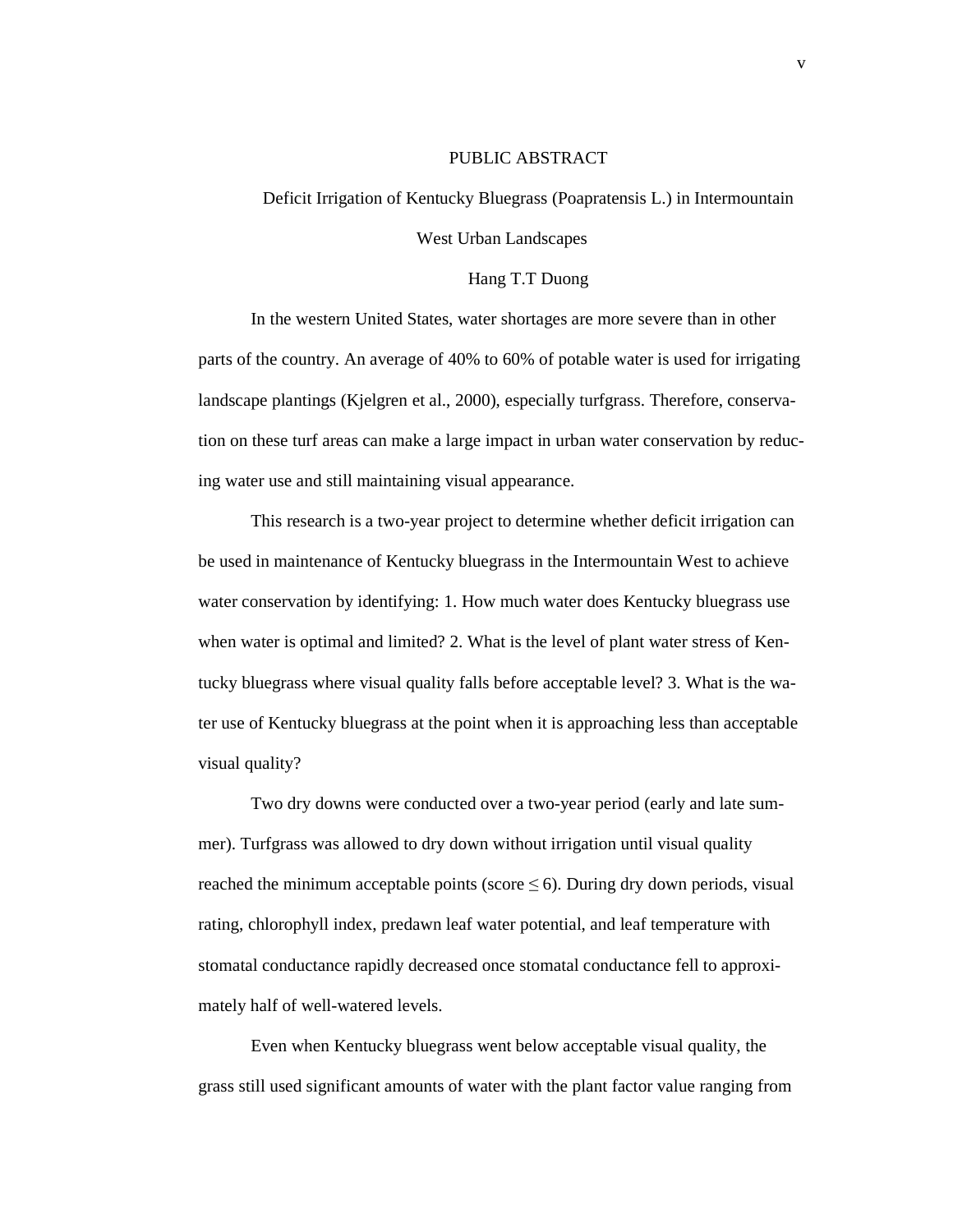0.6 to 0.8. This is based on immediate water use measurements. Under actual irrigation practice, however, well managed KBG has been shown provide adequate quality under deficit irrigation as low as 0.7, where the grasses access additional soil water storage. These data indicate that KBG cannot be deficit irrigated and maintain acceptable quality in the Intermountain West urban landscape where rootzones limit the ability to access additional soil water.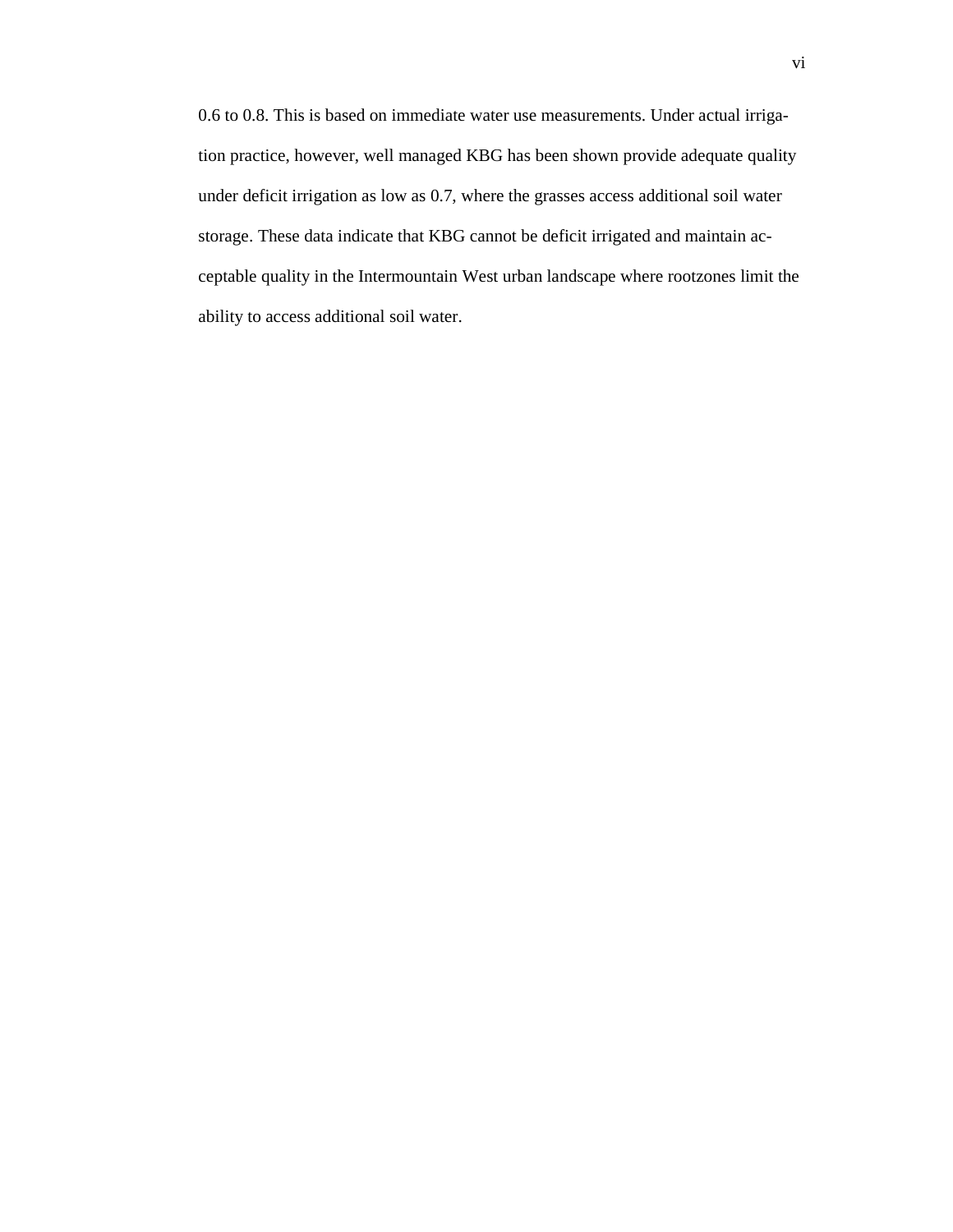#### ACKNOWLEDGMENTS

I express my sincere gratitude to Drs. Roger Kjelgren and Paul Johnson, my major professors, for their support, patience, encouragement, and guidance throughout my master's program. I appreciate Dr. Lawrence Hipps, member of my committee, for his thoughtful comments and valuable suggestions to my study and research.

I would like to extend my appreciation to Graham Hunter, of Utah State University's Department of Plants, Soils, and Climate, for his great support during the time of collecting data in the field, and to Lynda Fenton, master's student in the Department of Plants, Soils, and Climate, 2008-2010, who helped me greatly in analyzing eddy covariance data.

I wish to thank all faculty and staff of the Plants, Soils, and Climate Department, particularly the secretaries for their encouragement and support. I also appreciate all my friends who helped me from time to time.

I would like to thank Dr. Cuong Pham Van for his support and good wishes during my master's study.

Finally, I would like to express my love and appreciation to my parents and my sister for their love, understanding, and support.

Hang Duong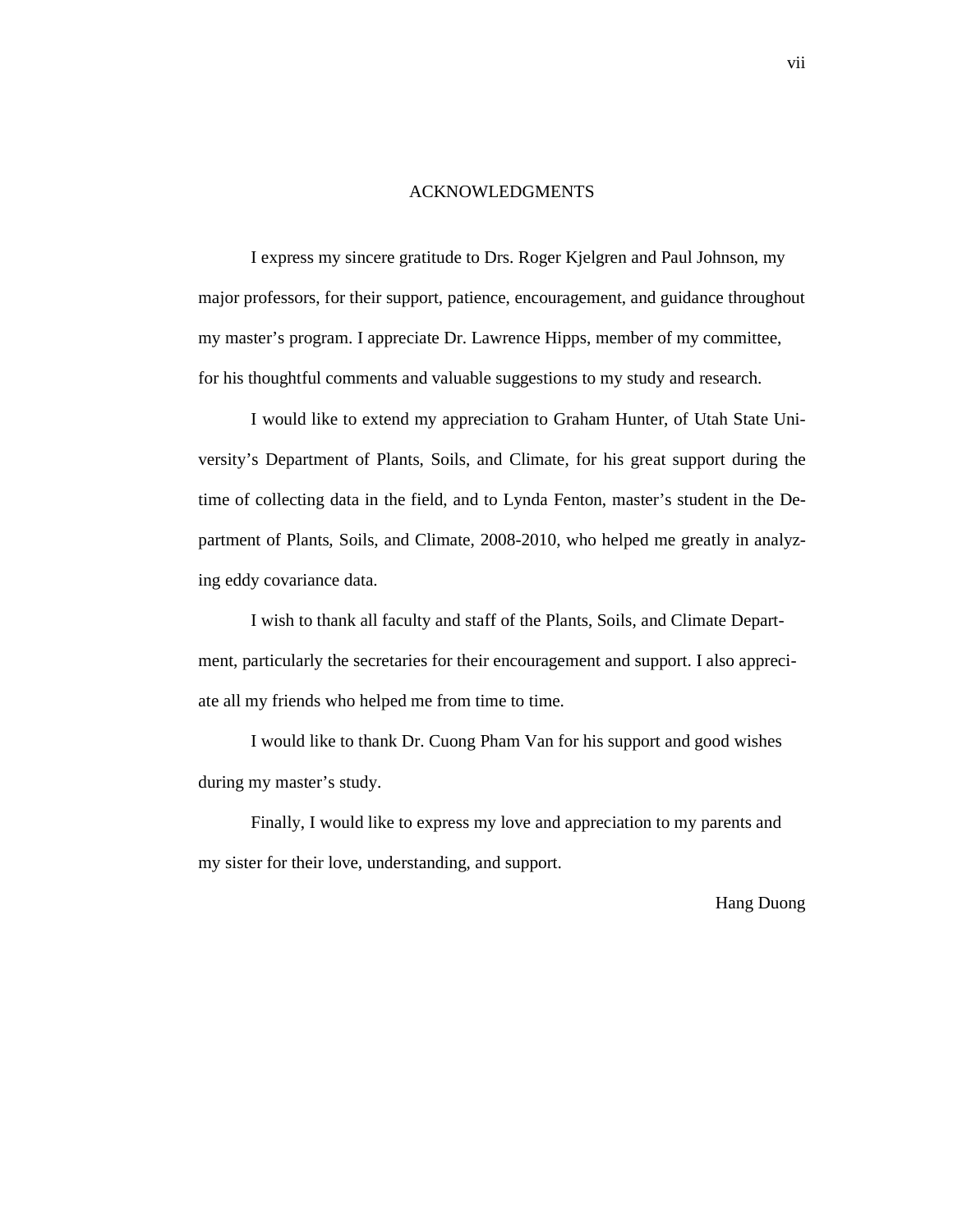# **CONTENTS**

# Page

| Eddy covariance technique directly measures plant water use 9 |  |  |  |  |
|---------------------------------------------------------------|--|--|--|--|
|                                                               |  |  |  |  |
|                                                               |  |  |  |  |
|                                                               |  |  |  |  |
|                                                               |  |  |  |  |
|                                                               |  |  |  |  |
|                                                               |  |  |  |  |
|                                                               |  |  |  |  |
|                                                               |  |  |  |  |
|                                                               |  |  |  |  |
|                                                               |  |  |  |  |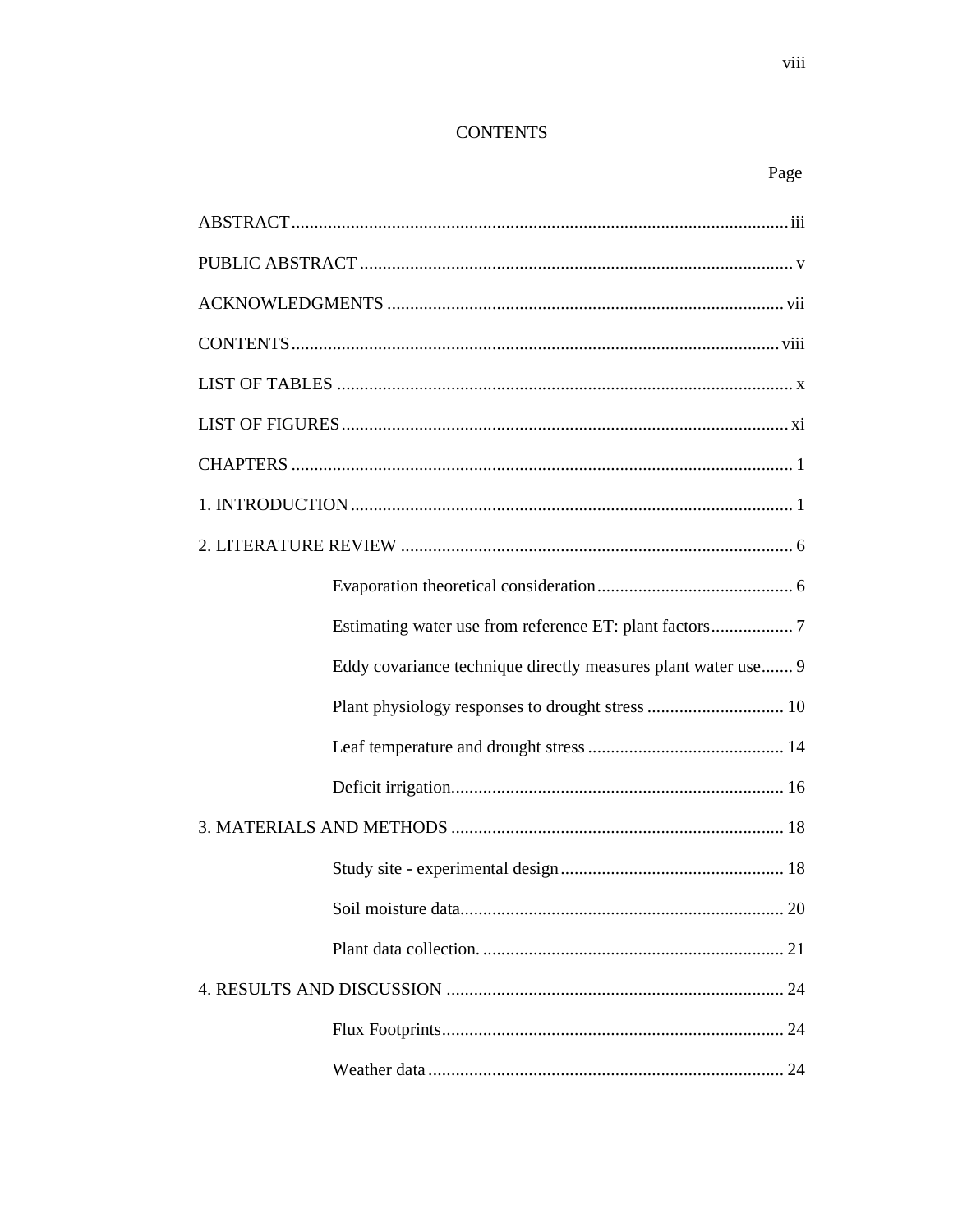| Correlation between Soil moisture depletion and $ET_p$ from Eddy |  |
|------------------------------------------------------------------|--|
|                                                                  |  |
|                                                                  |  |
|                                                                  |  |
|                                                                  |  |
|                                                                  |  |
| Correlation between plant factor and visual rating 32            |  |
|                                                                  |  |
|                                                                  |  |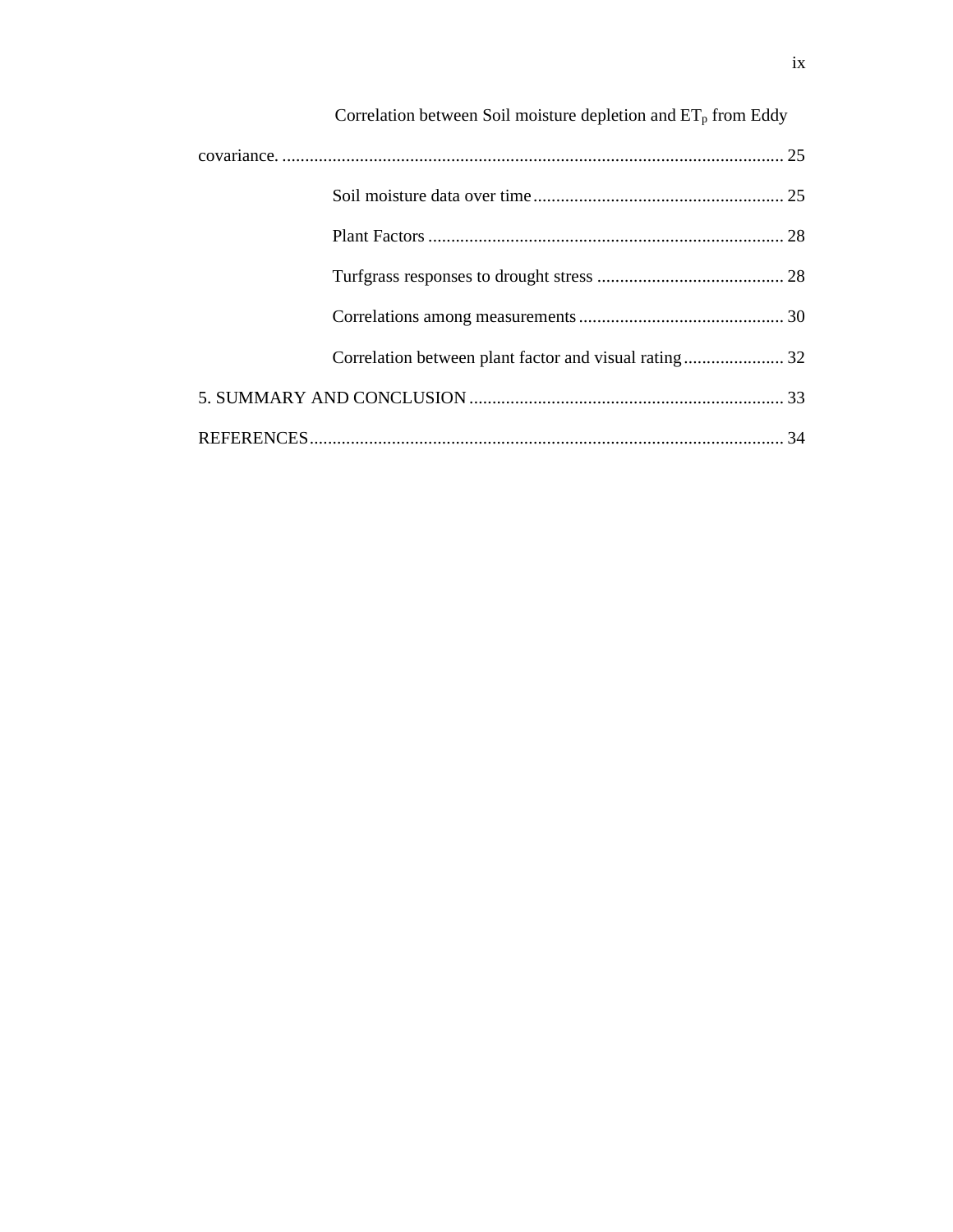# **LIST OF TABLES**

| Table                                                                      | Page |
|----------------------------------------------------------------------------|------|
| Table 1. Average maximum temperature and average precipitation from May to |      |
|                                                                            |      |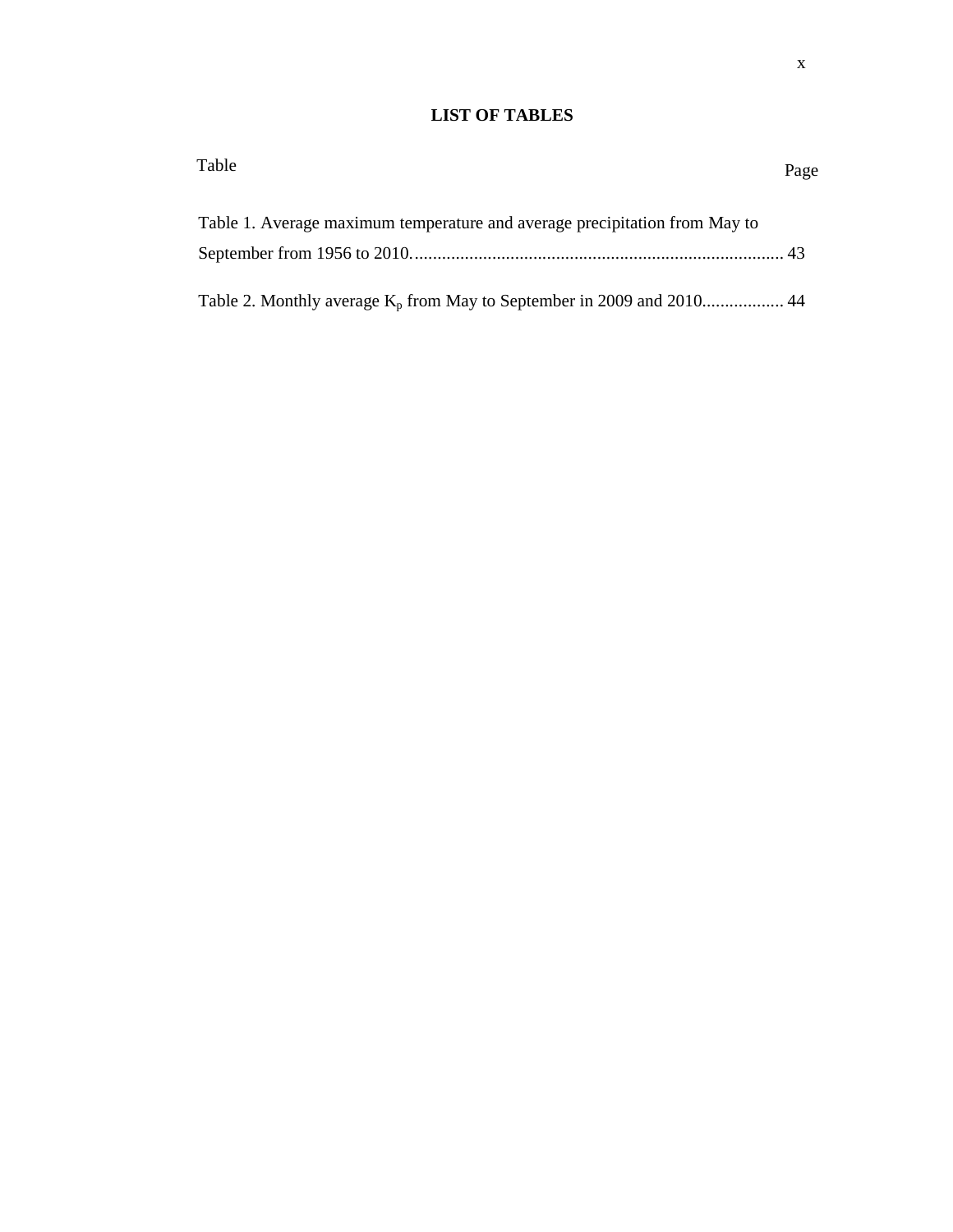#### LIST OF FIGURES

1. Plot layout of Kentucky bluegrass field experiment design. ................................. 45 2. Footprint of the Kentucky bluegrass field: 1A – DOY 145: slightly unstable, 1B – DOY 147: unstable, 1C – DOY 218: near neutral. ................................................... 46 3. Seasonal weather data at the Utah State University Research Farm: rainfall, maximum temperature from May to September (DOY 125 to DOY 270). A-2009, B-2010. ....................................................................................................................... 47 4. Correlation between eddy covariance and soil water depletion over depth: A: depth 0 to 40cm, B: depth 0 to 100cm. .............................................................................. 48 5. Kentucky bluegrass depletion/soil water during drydown period in Utah over 2 years at the depth of 10 cm to 40cm.A: dry down 1, 2009. B: dry down 2, 2009. C: dry down 1, 2010. D: dry down 2, 2010. Days 8 to18 after irrigation in dry down 2 in 2010 were interrupted due to rain. ............................................................................ 49 6. Kentucky bluegrass coefficient values throughout the season from May to September (from DOY 125 to DOY 270). A:2009, B:2010. ..................................... 50 7. Stomatal conductance performance during dry down period at 10 AM and 2 PM. A: dry down 1, 2009. B: dry down 2, 2009. C: dry down 1, 2010. D: dry down 2, 2010. Days 8 to18 after irrigation in dry down 2 in 2010 were interrupted due to rain. ...... 51 8. Tleaf-Tairmax and water potential during dry down. A: dry down 1, 2009. B: dry down 2, 2009. C: dry down 1, 2010. D: dry down 2, 2010. Days 8 to18 after irrigation in dry down 2 in 2010 were interrupted due to rain. ................................................. 52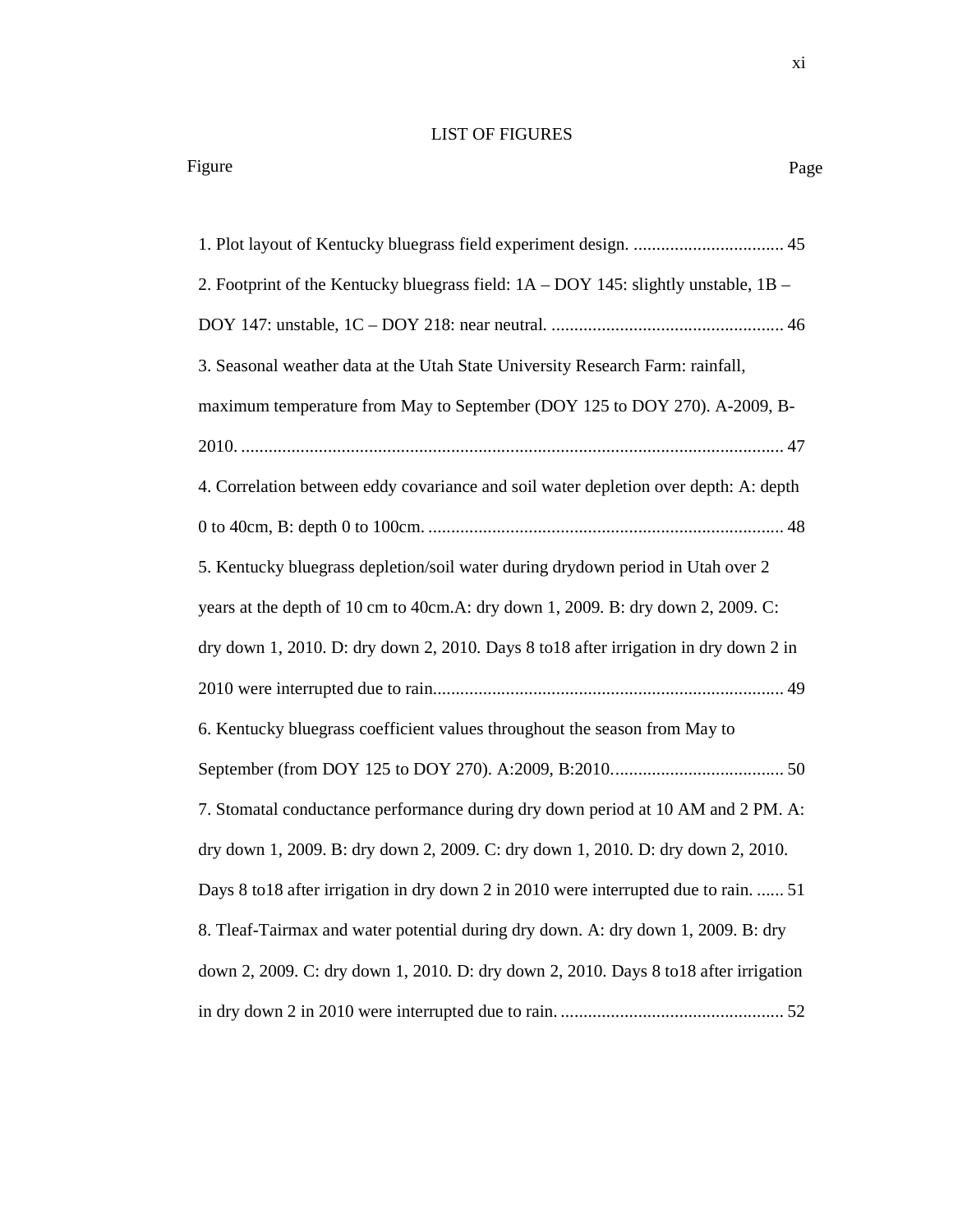| 9. Chlorophyll content and visual rating during dry down throughout the season. A:   |
|--------------------------------------------------------------------------------------|
| dry down 1, 2009. B: dry down 2, 2009. C: dry down 1, 2010. D: dry down 2, 2010.     |
| Days 8 to 18 after irrigation in dry down 2 in 2010 were interrupted due to rain 53  |
| 10. Stomatal conductance vs. other factors during drydown periods in both 2009 and   |
| 2010. A:stomatal conductance vs. (TLeaf-Tairmax); B:stomatal conductance vs.         |
| chlorophyll index;C:stomatal conductance vs. visual rating;D: stomatal conductance   |
|                                                                                      |
| 11. Turfgrass plant factor (actual use / reference evapotranspiration) versus visual |
|                                                                                      |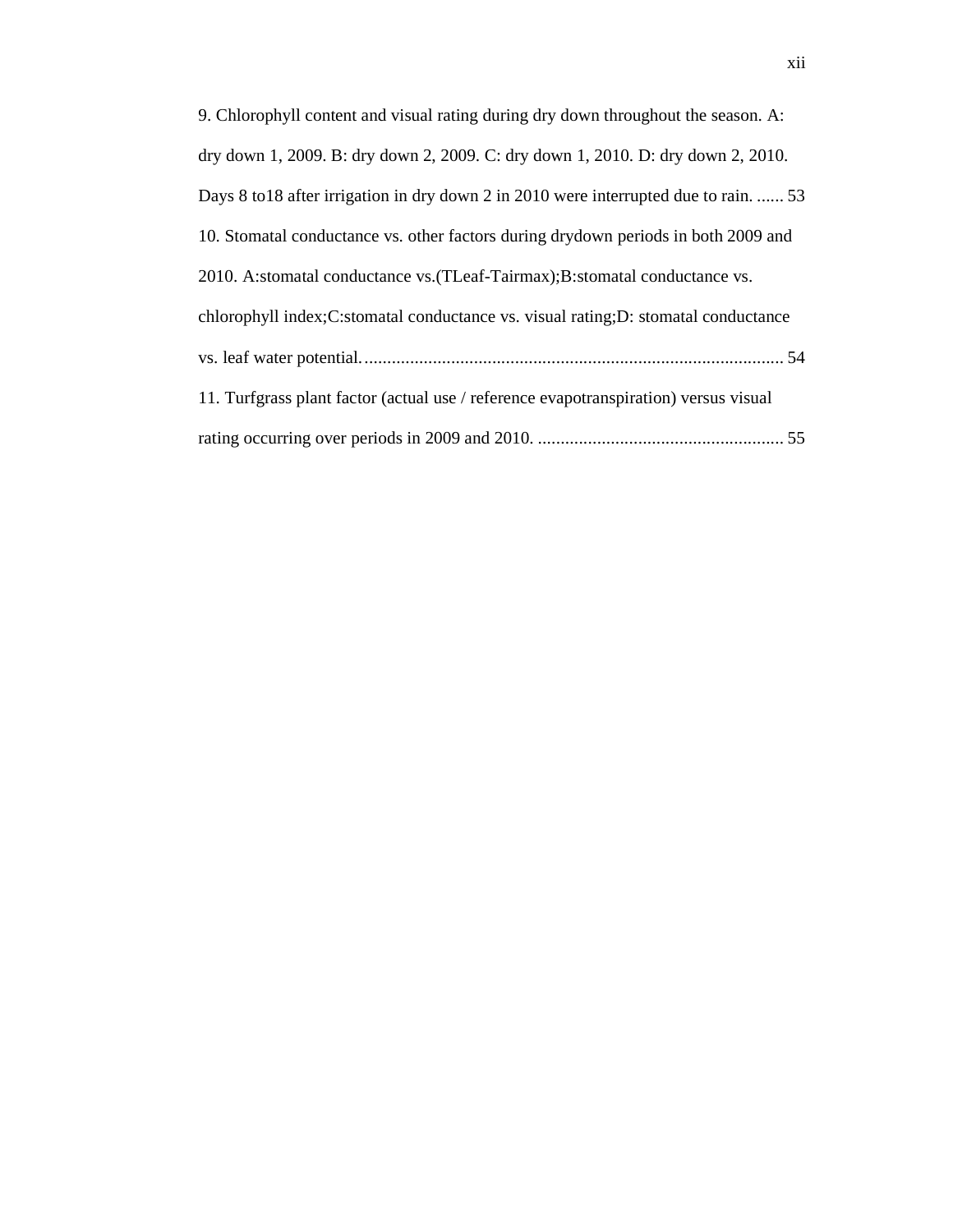#### CHAPTER 1

#### INTRODUCTION

By 2050, the global population is expected to increase to 9.2 billion, 86% of whom will live in less-developed countries and 70% in rapidly growing urban areas. In parallel with the increasing of population, global water consumption from irrigation, domestic, industrial, and livestock uses is expected to grow by 21% by 2050. Global agriculture water consumption is expected to increase at 0.7% per year, from 6400 km<sup>3</sup> in 2000 to 8600 km<sup>3</sup> by 2025 and to 9060 km<sup>3</sup> by 2050 (Sulser et al., 2010). Agriculture uses about 70% of all the accessible water extracted from the Earth's rivers, lakes, and underground aquifers, and as much as 90% in many developing countries. Recent projections indicate that by 2025 many river basins and countries globally will face a situation in which 30% or more of the irrigation demands will be unmet because of water shortages. As water becomes increasingly scarce, seeking new and sustainable solutions to water conservation is very important.

In dry areas crop production requires efficient irrigation techniques to achieve water conservation. For example, grain yields can often be sustained with 25% less irrigation water than normally applied as long as the crops receive sufficient water during critical growth stages. Called deficit irrigation, this practice is becoming a necessity in some water-short areas. On the North China plain, for example, farmers now irrigate wheat three times a season rather than five because less frequent irrigation did not affect the yield. Many studies have shown that the traditional practice of flooding rice fields throughout the growing season is not essential for high yields. Applying less water or even letting rice fields dry out between irrigations can in some cases reduce water applications by 40–70% without significantly lowering yields (Guerra et al., 1998).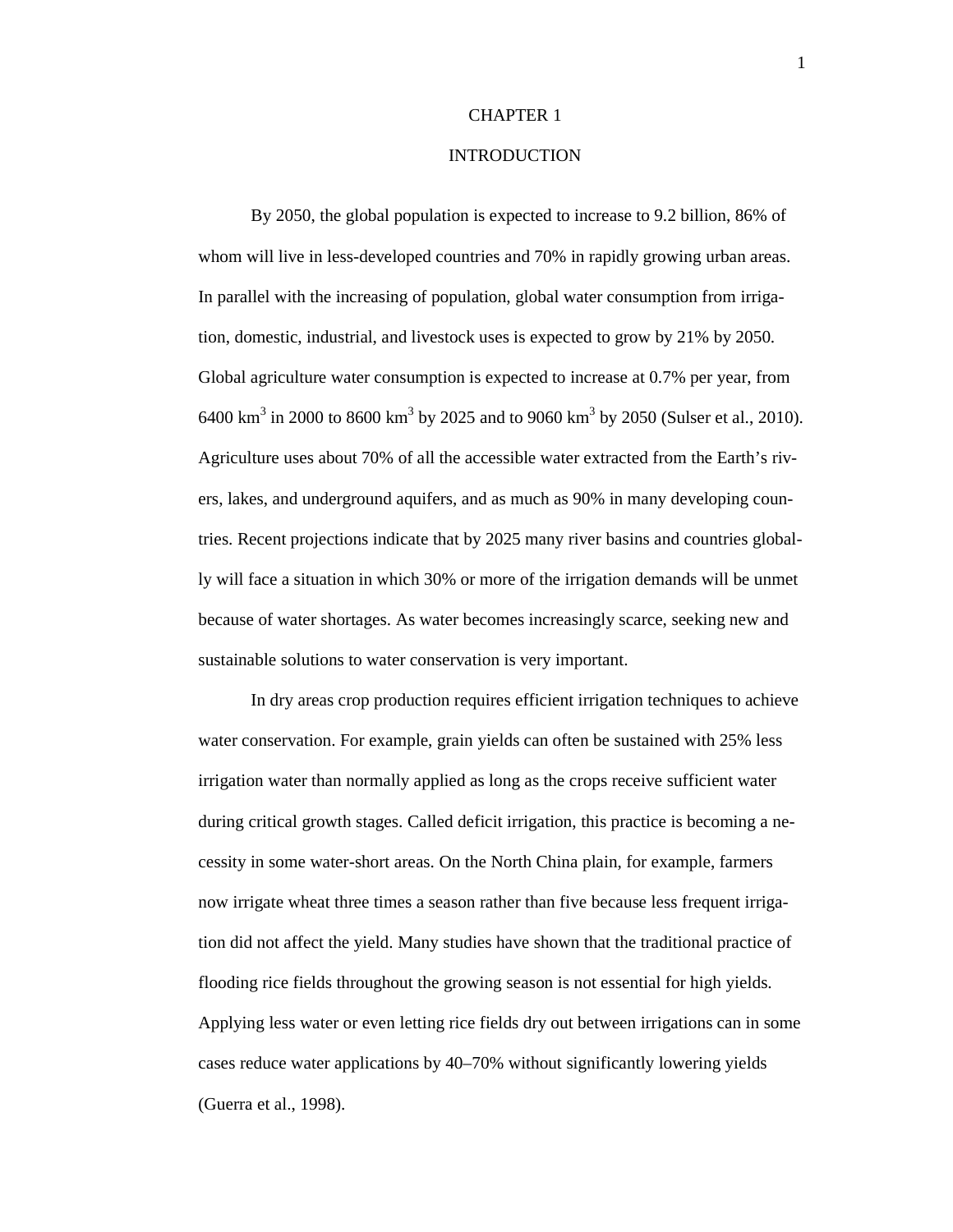In the western United States, the water shortages are more severe than in other parts of the country. Utah and Nevada are the two driest states in terms of precipitation in the United States. However, per capita water use in Utah is the second largest in the nation. In 2002, average per capita water use for Utah was approximately 765 liters per day. Water conservation in urban agriculture, specifically urban landscapes, is also vitally important to stretch water supplies as much as possible.

Throughout the West, an average of 40% to 60% of potable water is used for irrigating landscape plantings (Kjelgren et al., 2000). However, some of this water is wasted because of the poor water management. Turfgrass, specifically Kentucky bluegrass (KBG) is a very important plant growing in many landscapes and serving important functional roles. It is the most widely used cool-season turf grass species for lawns, golf course, and athletic fields (Turgeon, 2002) due to its high quality appearance and desirable growth characteristics (Beard, 1973). Turfgrass provides functional benefits, such as reduced soil erosion, dust prevention, heat dissipation, wildlife habitat and many recreational benefits that contribute to physical and mental wellbeing. Additional functions include aesthetic qualities, impacts on quality of life, increased property values and other benefits to society and environment (Fender, 2006). Therefore, because of the many benefits of using this species or other grass species, the potential for water conversation in irrigated turfgrass landscape exists in only applying what the plants require. Conservation on these turf areas can make a large impact in urban water conservation by reducing water use and still maintaining visual appearance.

How do we estimate amount of water needed? Evapotranspiration (ET) is mostly used to schedule irrigation for turfgrass, and represents the combined processes of evaporation (from the soil and plant surfaces) and plant transpiration. Reference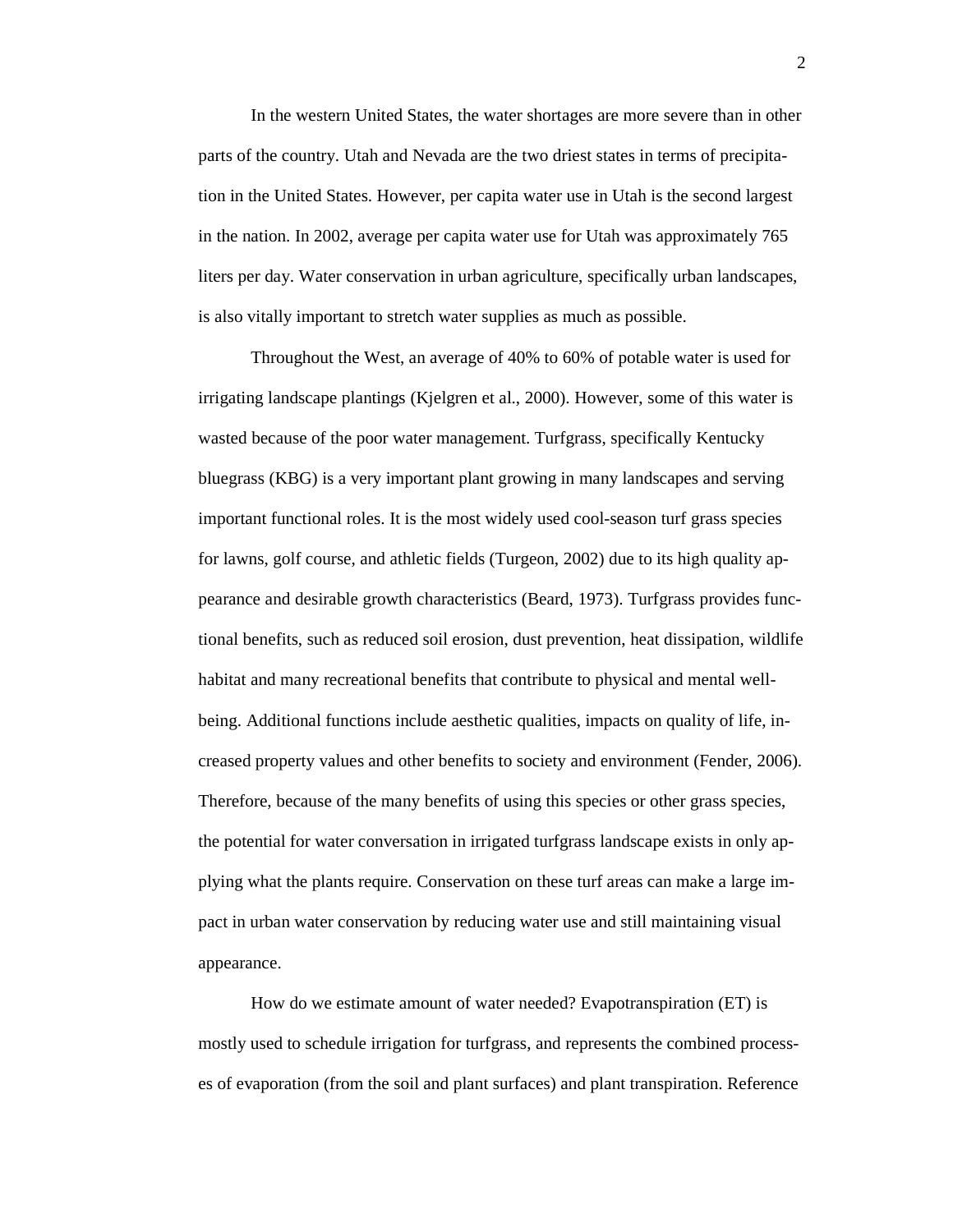evapotranspiration ( $ET_{ref}$  or  $ET_0$ ) is the rate at which readily available soil water is vaporized from hypothetical specified vegetated surfaces (Jensen et al., 1990). The specific surface is a uniform surface of dense, actively growing well-watered coolseason turf clipped at 10 cm over an area of at least 100 m of the same or similar vegetation (Allen et al., 2005). A plant factor  $(K_p)$  is the ratio of actual plant evapotranspiration  $(ET_p)$  to the reference evapotranspiration  $(ET_o)$ , varying in time based on growth and horticulture practices.  $ET_0$  allows comparison among places and between times. Actual ET use is estimated as the product by  $K_p$  x  $ET_0$ .  $K_p$  values vary over time for crop plants, so monthly averaged coefficients are normally used in scheduling timing and amount of irrigation (Carrow, 1996). The plant factor is essential for efficient irrigation to conserve yet maintain visual quality and appearance. Measuring actual plant transpiration is not easy. Many methods such as soil moisture depletion are accurate but spatially limited.

There are several empirical methods to measure actual plant  $ET$  or identify  $K_p$ values. Direct methods include use of lysimeter, water balance, and eddy covariance. Indirect methods involve estimating plant water use, such as through energy balance, mass transfer, or a combination of energy and heat. Among those methods, the eddy covariance technique is an ideal method used when calculating water usage of plants in large areas and for long period of times.

There are a number of research studies on ET rates and plant factors  $(K_n)$  in KBG under well-watered conditions. Turfgrass ET rates generally range from 3.6-6.3 mm  $d^{-1}$  (Aronson et al., 1987a; Feldhake et al., 1984; Fernandez and Love, 1993; Keeley and Koski, 2001; Shearman, 1986). However, according to Fernandez et al. (1993), ET of turfgrass range up to 7.5 mm day<sup>-1</sup> under varying climatic, edaphic (varying drainage, texture and soil chemical), and management conditions. Aronson et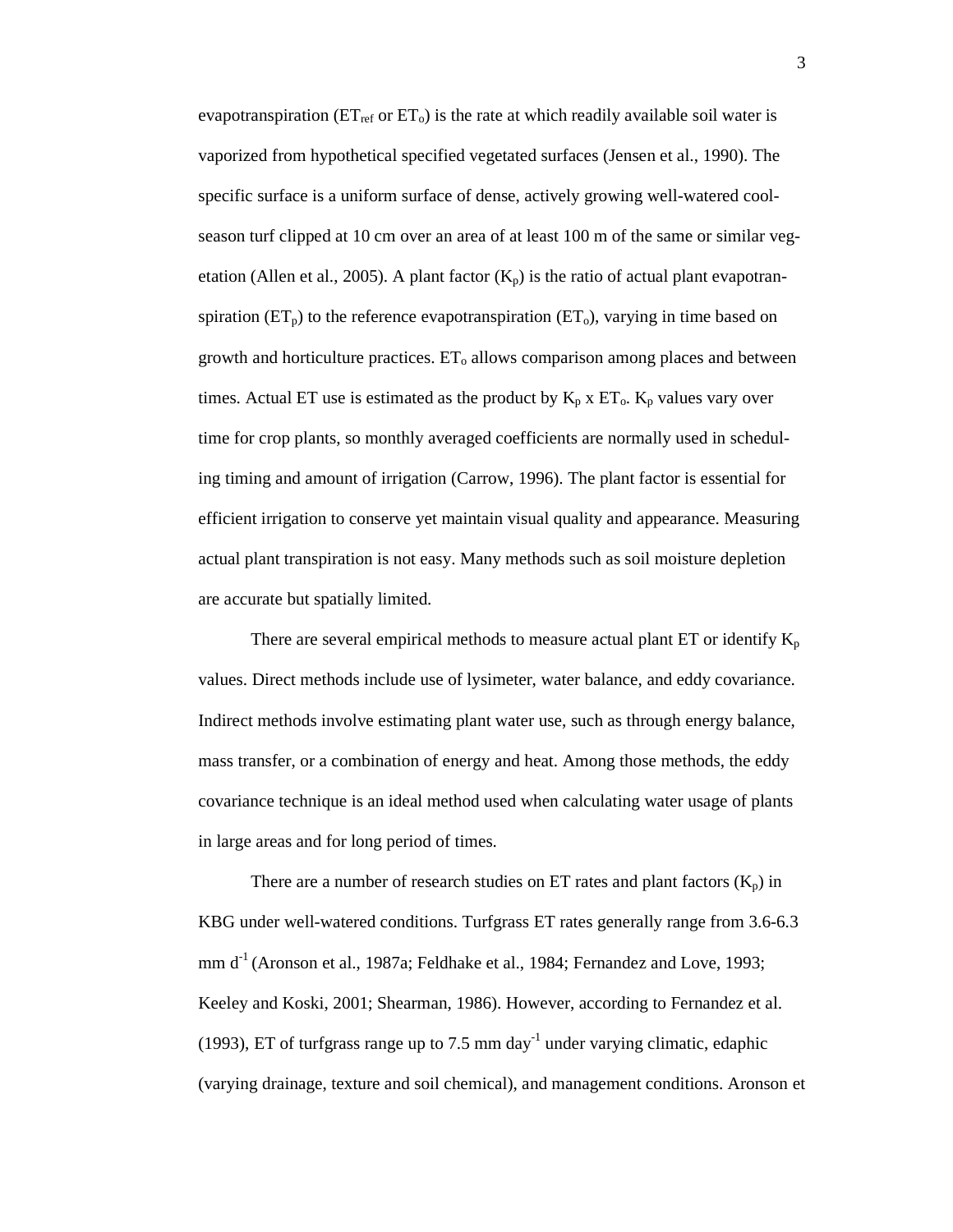al. (1987b) reported that seasonal plant factor values in the humid Northeast, based on the Penman equation for KBG, ranges from 0.7-1 for cool season turf and 0.6-0.8 for warm season turf.

To achieve efficient irrigation, what is the minimum  $K_p$  value to maintain acceptable appearance of turfgrass? For crops, reducing water and maintaining acceptable yield is already done through deficit irrigation. Deficit irrigation is defined as supplying water in amounts less than actual ET measured under well-watered conditions. However, turfgrass is not typically evaluated on quantifiable yield but instead on visual characteristics.

Deficit irrigation has become an increasingly popular conservation technique in turfgrass maintenance (Feldhake et al., 1984; Fry and Butler, 1989; Qian and Englke, 1999). Many researchers have found that turfgrasses require water in amounts less than ET to maintain acceptable visual quality (Feldhake et al., 1984; Fry and Butler, 1989; Fu et al., 2004; Qian and Engelke, 1999). Deficit irrigation in the transition zone of the United States is often practiced on tall fescue (TF;

*Festucaarundinacea*Schreb.) (Fu et al., 2007). TF watered twice between June and September maintained-acceptable quality at deficit irrigation levels of 40% or 60% ET (Fu et al., 2004). Banuelos et al. (2011) reported that deficit irrigation on bermudagrass (*Cynodondactylon*) at a range of 66% to 75% of ET<sub>o</sub> and at 75% to 80% of ETo on seashore paspalum (*Paspalumvaginatum*) could maintain acceptable quality turfgrass (quality rating  $\geq 6$ ). However, for KBG, there is no research at the field scale in the Intermountain West to determine if it can be deficit irrigated using eddy covariance to integrate over larger areas, which is an accurate system to measure ET.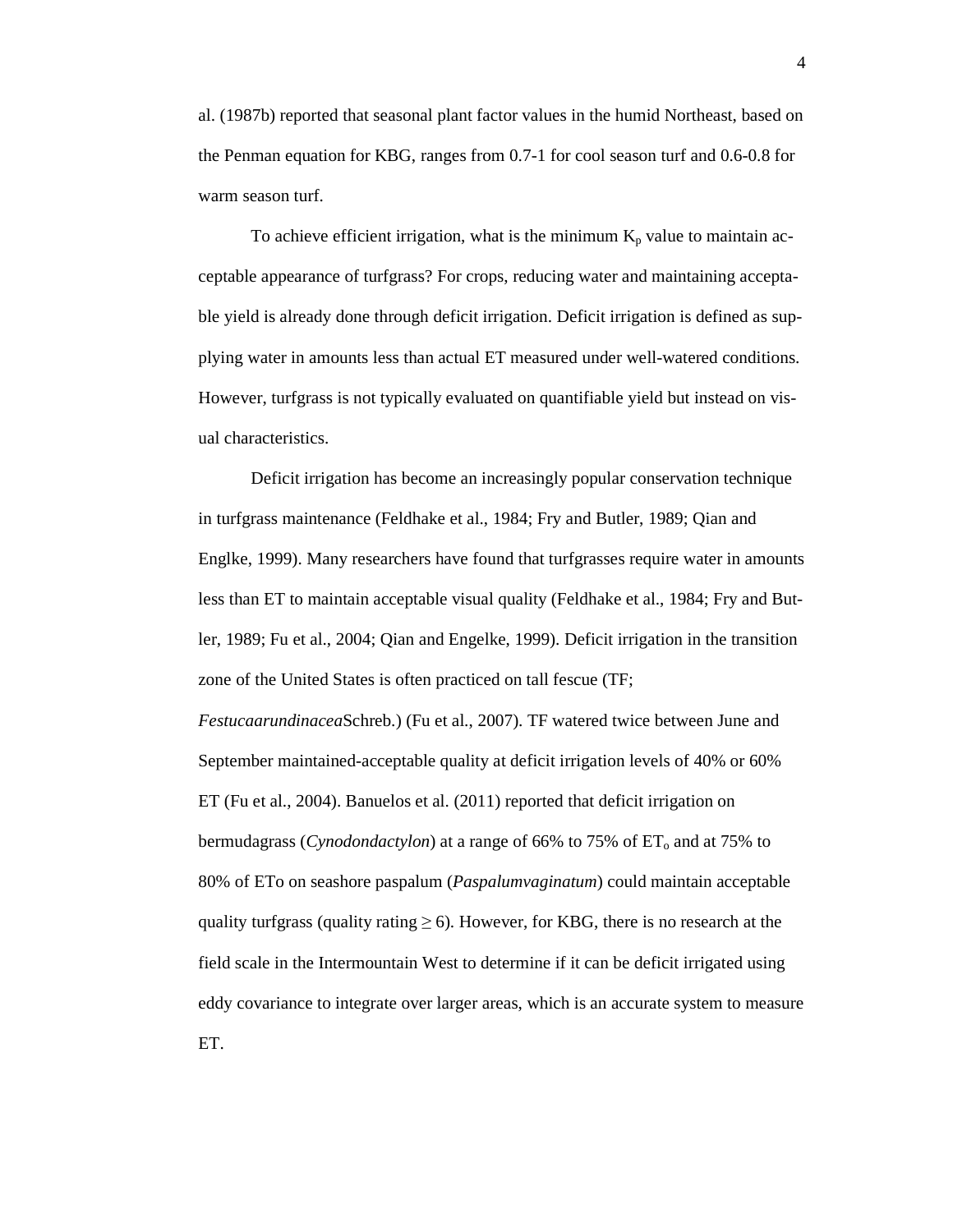## **Objectives**

## *Overall goal:*

To determine whether deficit irrigation can be used in maintenance of Kentucky bluegrass in the Intermountain West to achieve water conservation.

# *Specific objectives:*

- 1. How much water does Kentucky bluegrass use when water is optimal and limited?
- 2. What is the level of plant water stress of Kentucky bluegrass where visual quality falls before acceptable level?
- 3. What is the water use of Kentucky bluegrass at the point when it is approaching less than acceptable visual quality?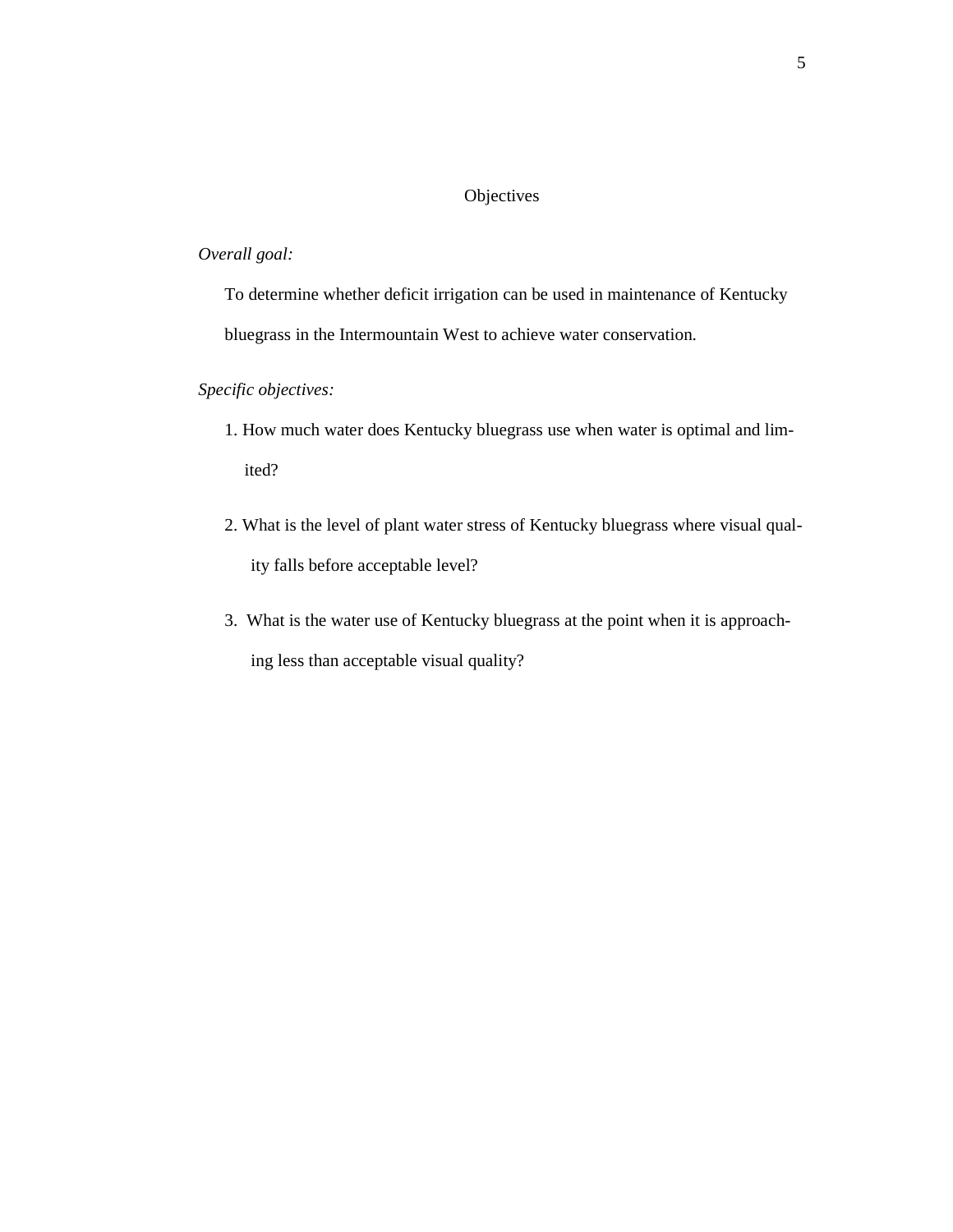#### CHAPTER 2

## LITERATURE REVIEW

*Evaporation theoretical consideration.*Evapotranspiration (ET) is the process whereby liquid water from vegetation, soil, and free water surfaces is evaporated into water vapor. The process is complex, and is governed by the following factors: available energy, turbulence intensity, saturation deficit of the air, and the stomatal resistance of the vegetation. If exposed soil is present, then the evaporation of the soil surface must be treated separately. The process can be expressed by the well-known Penman-Monteith equation (FAO#56):

$$
E = \frac{s(R_n - G) + \rho c_p D / r_a}{s + \gamma (1 + r_c / r_a)} (1.1)
$$

where  $R_n$  is net radiation, G is soil heat flux (W m<sup>-2</sup>),  $c_p$  is specific heat capacity of air (J  $kg^{-1} K^{-1}$ ), s is the slope of the saturation vapor pressure vs. temperature curve (Pa K<sup>-1</sup>),  $\rho$  is the density of moist air (kg m<sup>-3</sup>), r<sub>a</sub> is an aerodynamic resistance (s m<sup>-1</sup>),  $r_c$  is bulk canopy resistance (s m<sup>-1</sup>),  $e_s$  is saturation vapor pressure at the air temperature (Pa) and ea is the atmospheric vapor pressure (Pa). So,D is the saturation deficit of the air, and  $\gamma$  is the pyschrometric constant.

$$
\gamma = \frac{P c_p}{L \varepsilon} \tag{1.2}
$$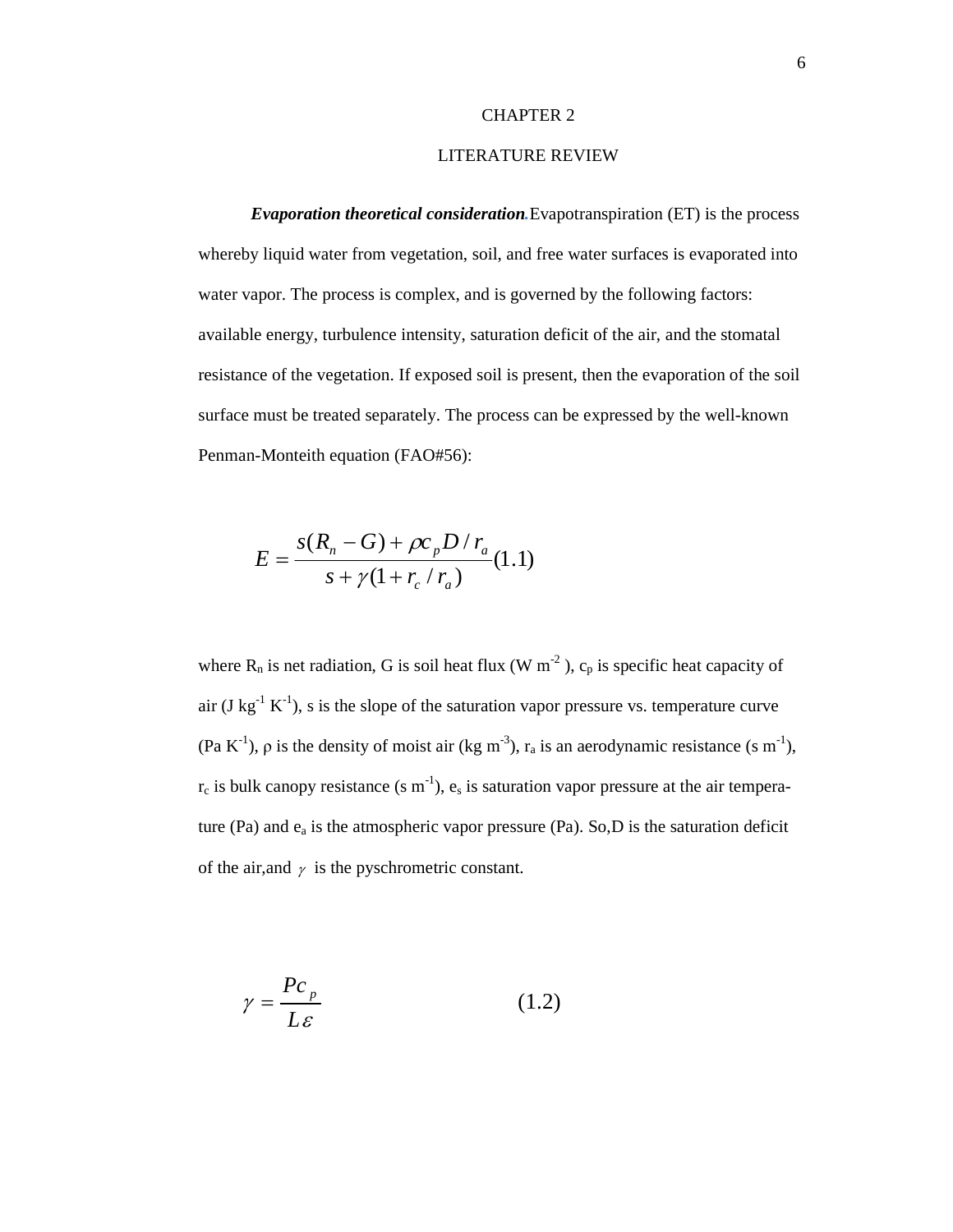where P is atmospheric pressure, L is latent heat of vaporization, and  $\varepsilon$  is the ratio of the molecular weights of water vapor to dry air, equal to 0.622.

Available energy is defined by Rn-G, since some of the net radiation is consumed by soil heat flux (G). This energy is available to drive the fluxes of sensible heat and evapotranspiration.

The surface–atmosphere interactions term depends on the aerodynamic characteristics of the surface and it expresses the conversion of sensible heat of the surrounding air into latent heat. As a rough surface interacts more strongly with the atmosphere it is able to extract more sensible heat from the passing air than a fairly smooth surface. The degree of atmosphere–vegetation interaction can be estimated by a decoupling coefficient  $(\Omega)$ , defined by McNaughton and Jarvis (1983), based on the Penman–Monteith equation. The decoupling coefficient sets the relative importance of the equilibrium term to the overall ET and it varies from  $\theta$  (a perfect coupling condition with the atmosphere providing all the needed energy for the ET) to 1 (a complete isolation being the radiation the only contributor to the ET process).

*Estimating water use from reference ET: plant factors.* Since the estimation of ET with the Penman-Monteith type of equations described above is often difficult, another approach is to relate actual ET to some measure of the maximum value that could ideally occur under the given environmental conditions. This led to the definition of Reference  $ET (ET_0)$ . It is defined as the evapotranspiration rate of a hypothetical grass reference surface that fully shades the ground, and is well supplied with water. The following assumptions are made: vegetation height is 0.12 m; albedo is 0.23; and the stomatal resistance is assumed to be minimal, having a value of 70 s  $m^{-1}$ . See Allen et al. (1998).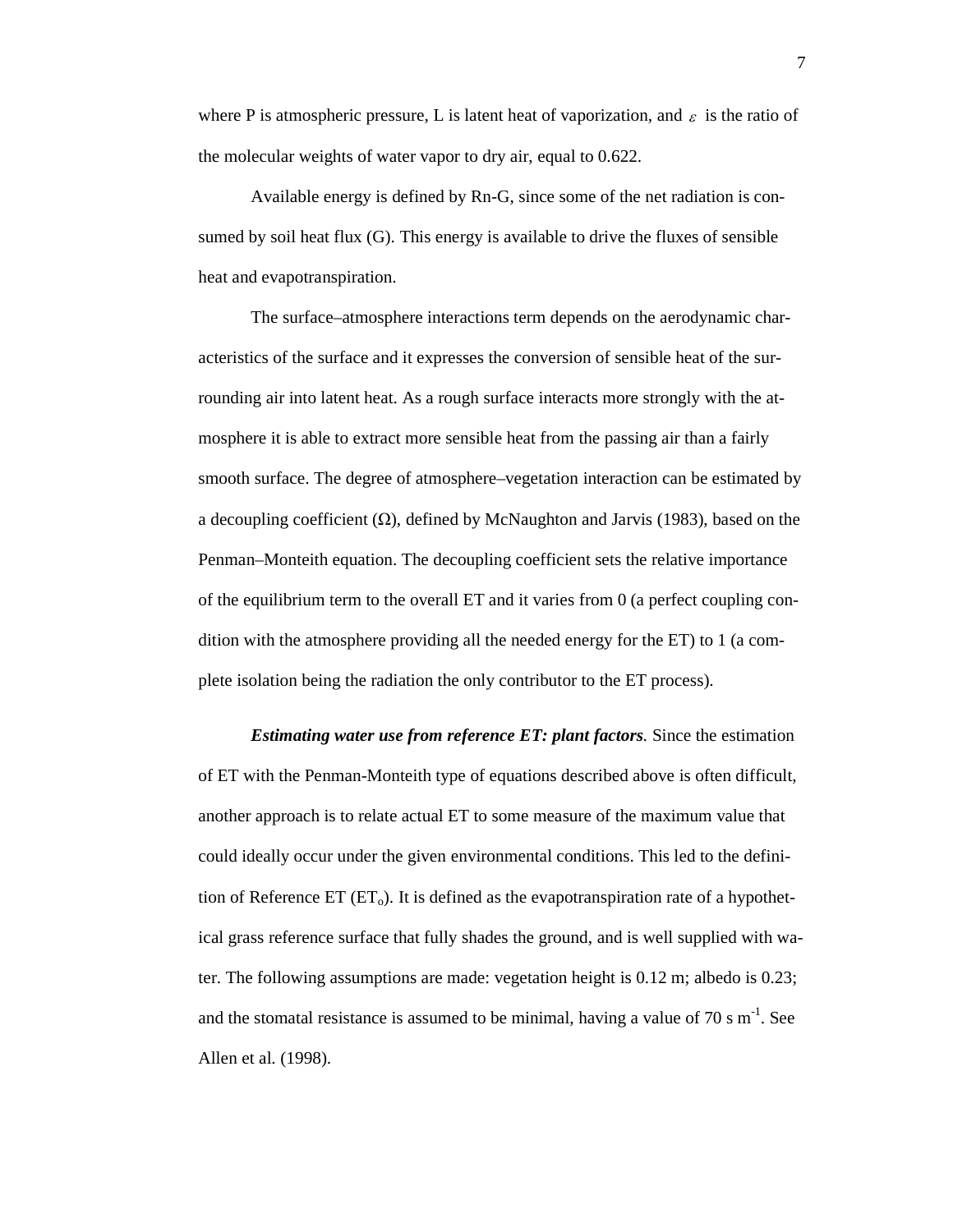This idea led to a simplified approach to estimate actual ET. It simply assumes that the actual ET will be some fraction of the reference value, depending on the actual vegetation, stage of growth, soil water content etc. This can be written as:

$$
ET = k_c \ ET_u 1.3 \ \text{(FAO#56)}
$$

ET is the actual ET, where  $k_c$  is a coefficient that represents all the factors that would cause the ET to differ from the ideal case, and is functionally the same as the plant factor Kp. It is often referred to as the "crop coefficient", since most work has been in crops.  $ET_0$  is the reference ET defined above.

A definition is still required for the reference ET value. An equation that is commonly used is described in a FAO report by Allen et al. (1998). Using the assumed values for albedo and stomatal resistance of the idealized surface given above, they derived an expression for daily reference ET:

$$
E = \frac{0.408s(R_n - G) + \gamma \frac{900}{T + 273}u_2 D}{s + \gamma(1 + 0.34 * u_2)}
$$

All variables have already been defined except for  $u_2$ , which is the average wind speed at a height of 2 m. Note that this expression is for daily ET in mm  $d<sup>-1</sup>$ . For other units and time periods, the equation has to be derived accordingly.

To get actual ET, the value of  $K_c$  ( $K_p$ for more variable landscape plants such as turf) must be determined empirically. According to FAO #56,  $K_p$  values for cool season turfgrass are  $0.9$ ,  $0.95$  (with maximum crop height  $=1$  m) for initial, mid and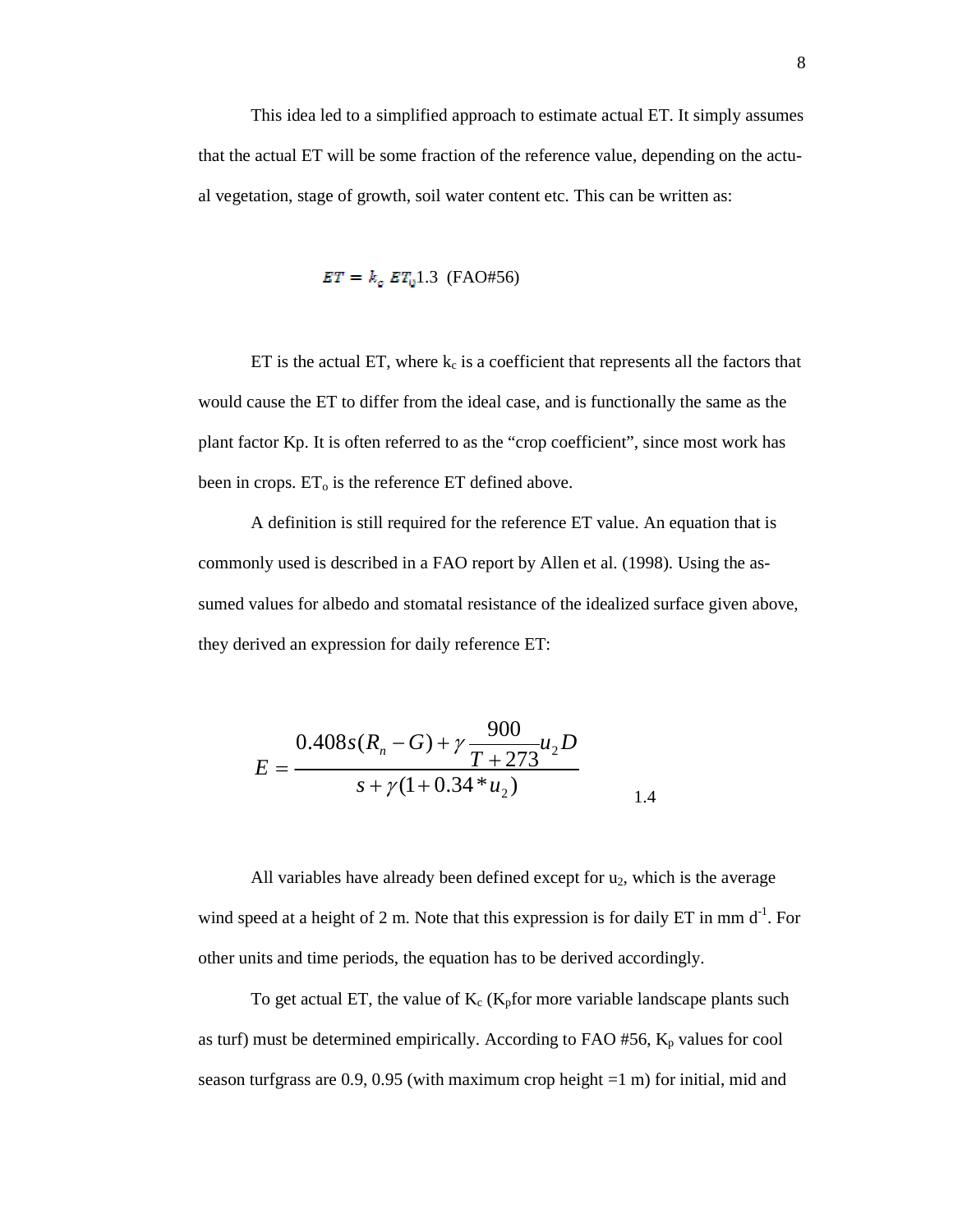late seasons, respectively. However, it is not clear that these estimates came from high quality measurements of actual ET of turf. Data are lacking for estimates of  $K_p$  values for irrigated turf using very high quality measurements of actual ET.

*Eddy covariance technique directly measures plant water use.* This method measures the covariance between fluctuations of vertical wind velocity, heat, water vapor.Eddy covariance overcomes the need to determine each component in the water balance by using the energy balance approach. Because it integrates over turf areas, eddy covariance also avoids soil surface heterogeneity issues by placing the sensors above the crop canopy and the evapotranspiration can be measured from various types of vegetation.

Eddy covariance is based on the idea that upward and downward gusts of air due to turbulence are the mechanism that moves mass, heat and water vapor between the surface and atmosphere. It assumes that steady-state conditions exist, i.e., that general atmospheric conditions are not changing rapidly over the averaging period, and that upwind areas are homogeneous, so that it can be assumed that the flux measured just above the canopy is equal to that at the canopy surface and fluxes are constant within certain range of height (Moncrieff et al., 1997).

Eddy covariance flux measurements reflect the upwind surface. However, the relative contribution of the surface changes with the distance upwind. In order to know that the fluxes being calculated are from the Kentucky bluegrass (*Poapratensis* L.) surface, and not other upwind surfaces, the contribution of different distances to the flux must be known. This may be termed the "footprint" of the flux measurement (Gash, 1986), "effective fetch" (Pasquill, 1972), or "source of area of sensor" (Schmid and Oke, 1990). Basically, the footprint of a measurement is a transfer function for the characteristics of the surrounding terrain (Schmid, 2002).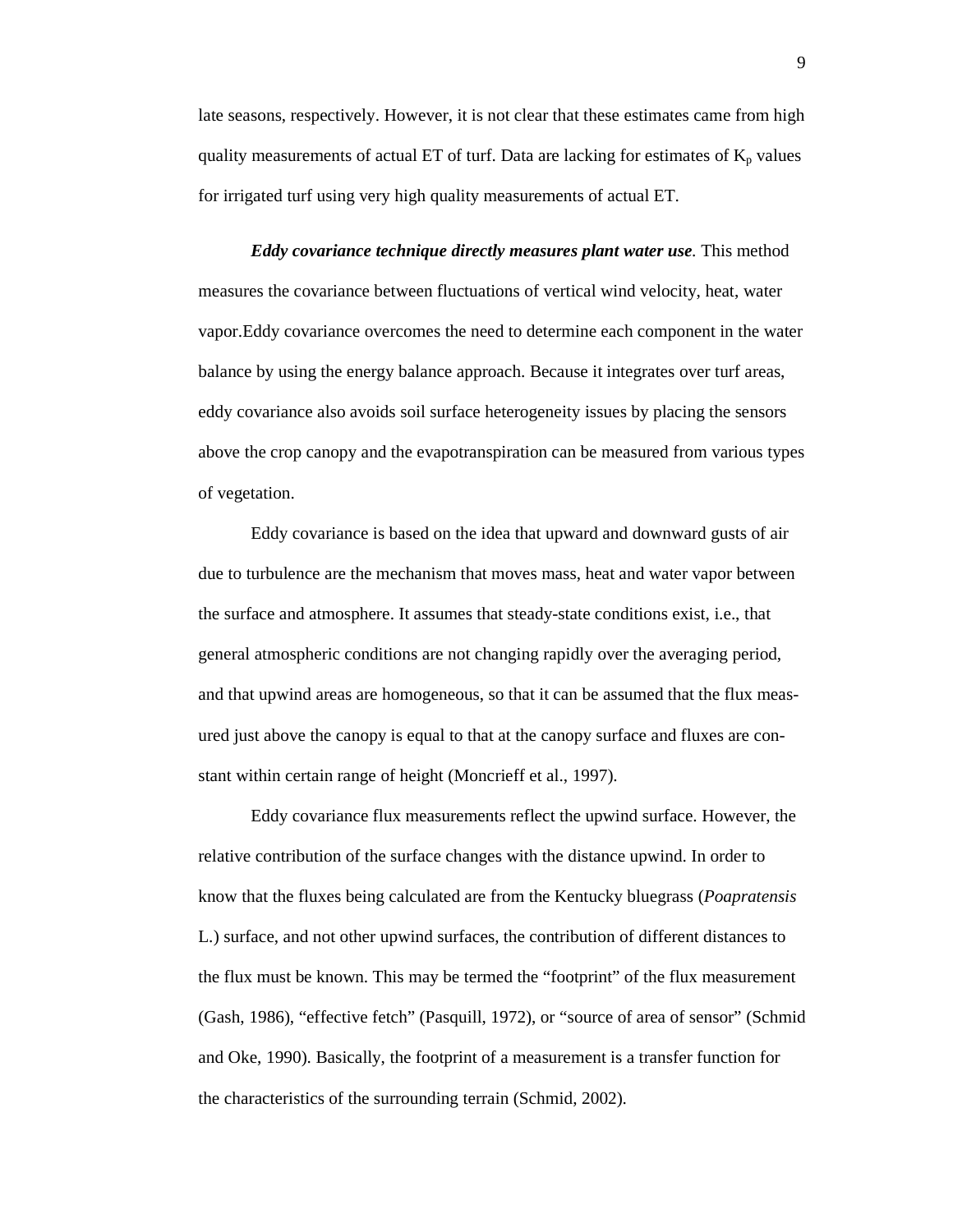Three cases can represent a large range of atmospheric conditions. These include: slightly unstable, unstable, and near-neutral. Unstable air is defined by rapid decrease of temperature with height caused by surface becoming much warmer than air; in this case air rising motion is enhanced by strong heating of surface. Stable air is defined by slow decrease or increase of temperature with height, air rising motion is suppressed, and may even cause sinking motion.

*Plant physiology responses to drought stress.* Drought resistance is the capability of growing and surviving under drought stress conditions. Drought resistance is classified into 3 categories: drought avoidance, drought tolerance, and drought escape. Drought tolerance can be defined as plant's ability to maintain physiological functions when very little or no water is available to the plant. Drought avoidance is the ability of a plant to maintain normal physiological function by postponing tissue dehydration. This mechanism may be achieved by increasing water uptake of the root system and reducing water loss from transpiring leaves. Drought escape is when a plant completes its life cycle prior to drought exposure or becomes dormant during drought stress.

One important drought avoidance mechanism is the ability of plants to reduce water loss through leaf transpiration. Stomatal closure is one of the most sensitive responses to drought stress, which increases resistance to water diffusion out of leaves, hence resulting in reduced transpiration. Stomatal closure has been found to be caused by the increase in the concentration of ABA in leaf that is transported from roots exposed to drying soils (Davies et al., 1994, 2002). ABA is synthesized in roots, then is transported to shoots and initiates a signal cascade in guard cells that alters the membrane transport of several ions, and as a result, guard cells lose their turgor and lead to stomatal closure. Stomatal closure causes changes in stomatal conductance (*g*s)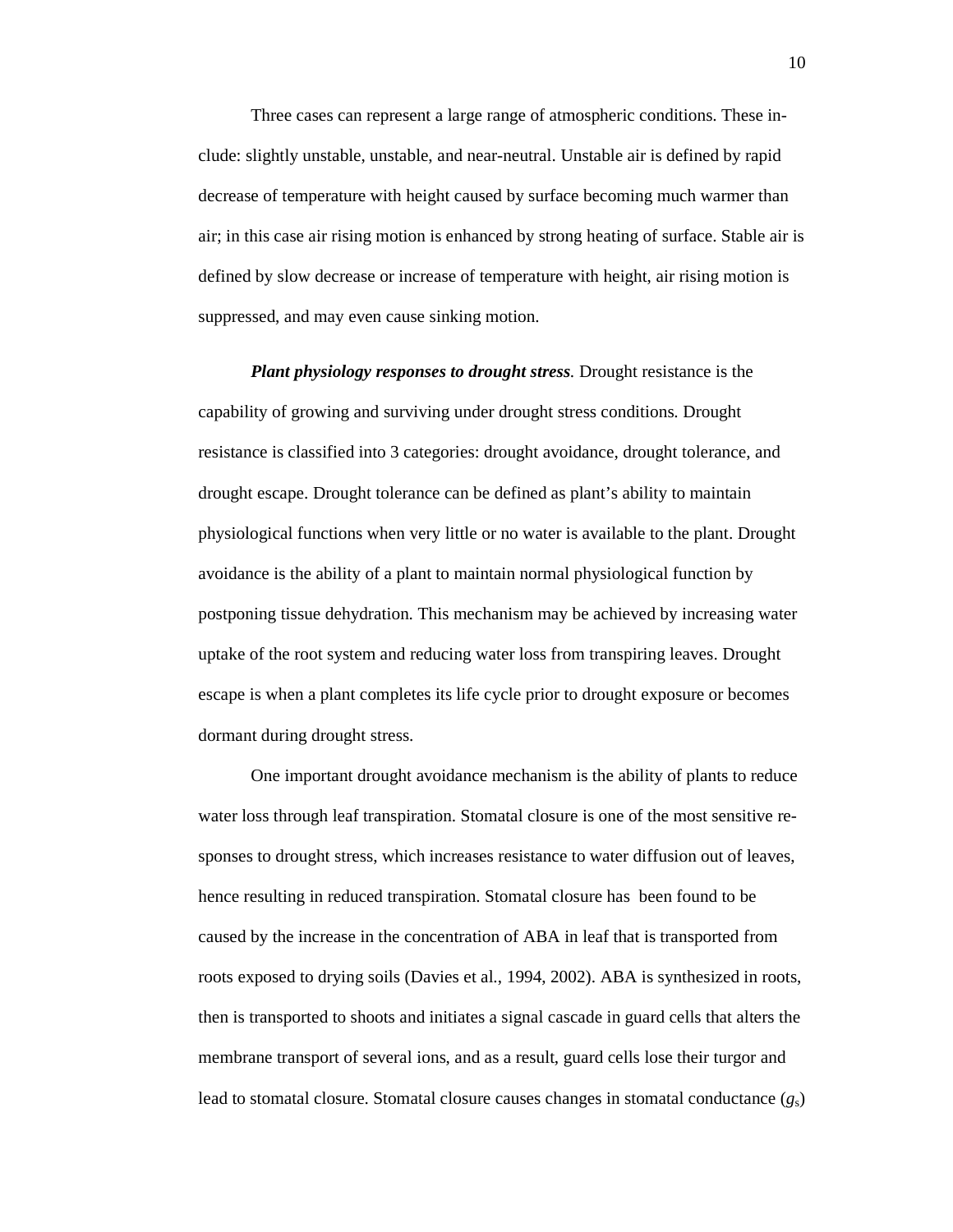to water vapor, and hence transpiration rate and ultimately photosynthesis (Bohnertand Jensen, 1996; Zhang and Davies, 1987). According to Wang et al. (2003), KBG cultivars tolerant of drought showed slower ABA accumulation rate than drought-sensitive cultivars under short-term drought stress, suggesting that low accumulation rate of ABA in leaves would be beneficial for the maintenance of photosynthesis during short-term drought, and allow dry matter to accumulate to support plant survival during prolonged drought. Lower ABA accumulation and less severe decline in leaf water potential, photosynthesis, *g*s, and turf quality during drought stress characterized the drought tolerance of KBG (Wang et al., 2003). DaCosta and Huang (2006) showed that decline in *g*<sup>s</sup> and shoot growth was independent of leaf water status and could be hormonally—ABA—controlled which could help maintain favorable leaf water status by reducing water loss under soil drying conditions with KBG.

Furthermore, drought-avoidant plants can shed or fold leaves, or develop a thick cuticle to reduce transpiration. Renard et al. (1987) and Johnston et al. (2002) reported that transpiration can also be reduced by decreasing light intensity (solar heating) via rolling leaves in both TF and *Eragrostiscurvula* (Schrad.) Nees, complex cv. Consol., a temperature zone C4 grass. TF, which performed better under drought stress, had positive correlation to leaf thickness, epicuticular wax content, and tissue density but had negative correlation to stomatal density and leaf width. Drought avoidance in plants might lead to increases in water use efficiency (WUE). It is reported that drought-avoidant turfgrass species had higher WUE than the droughtsensitive ones (DaCosta and Huang, 2006).

Water stress also can be determined by the ET rate – the sum of the amount of water transpired from leaves and evaporated from soil under the canopy within a giv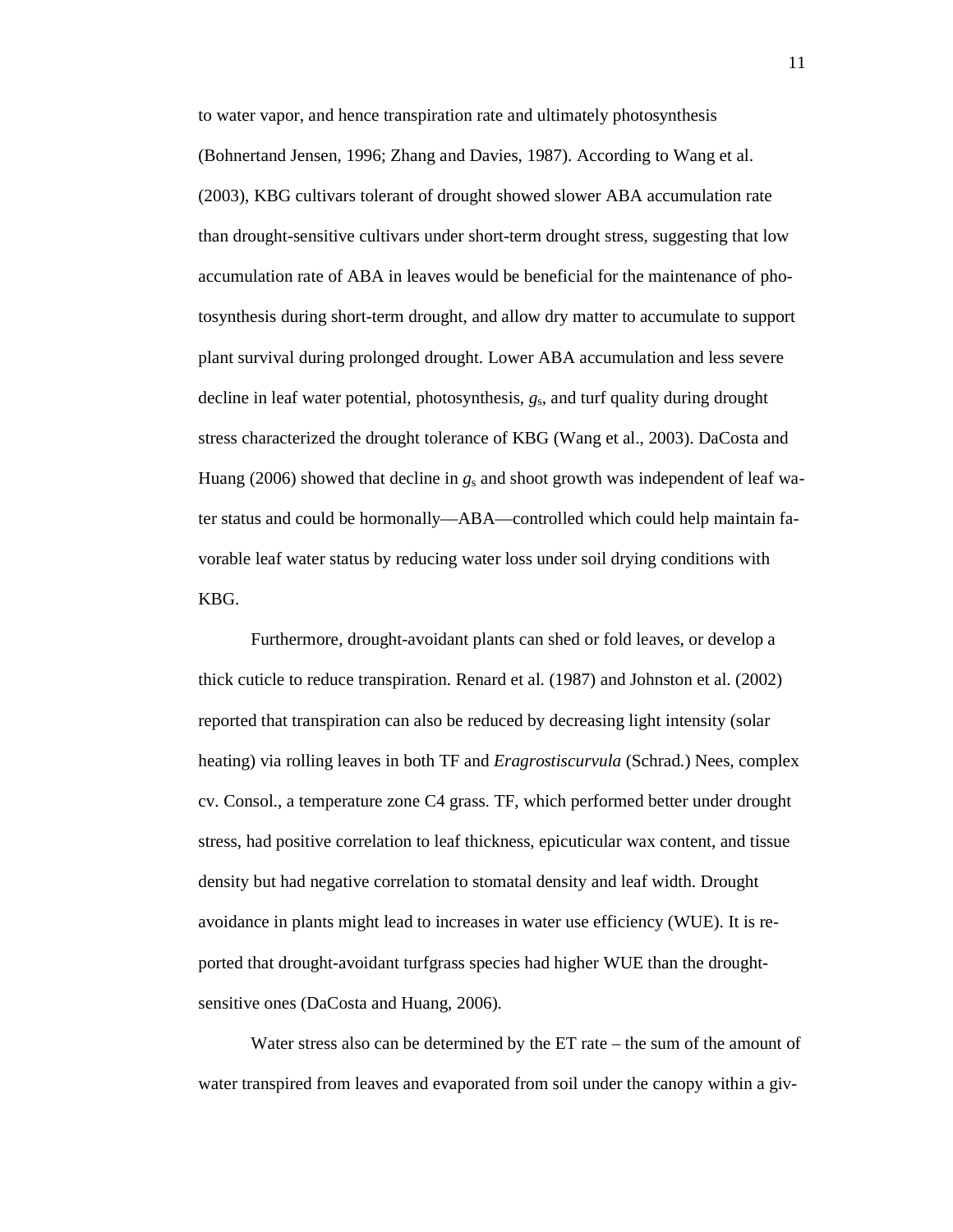en period of time. Turfgrass species which have low ET can delay tissue desiccation (reduce the rate of soil water depletion) and survive longer under limited water supply. Actual plant water use varies with plant species, with cultivars within species, and with climate conditions. The amount of water lost through transpiration is a function of the rate of plant growth and environmental factors such as soil, moisture, temperature, solar radiation, humidity, and wind. Transpiration rates are higher in arid climates than in humid climates because of the greater water vapor deficit between the leaf and the atmosphere in dry air. Thus, transpiration losses may be as high as 10 mm of water per day in desert environments during summer months, whereas in humid climate under similar temperature conditions, the daily losses may be only 5 mm of water per day (Duble, 2006).

According to Beard and Green (1994), the application of water to turfgrass in excess of its requirements can be attributed to human factors, not plant needs. Current estimates of ET of well-watered turfgrass range from 2.5 to 7.5 mm day<sup>-1</sup> (Fernandez and Love, 1993), depending on environmental conditions. Research has indicated that ET rate of KBG generally ranges from 3.6 to 6.3 mm  $d^{-1}$  under varying climatic, edaphic (resulting from the soil) , and management conditions (Aronson et al., 1987; Feldhake et al., 1984a; Fernandez and Love, 1993; Keeley and Koski, 2001; Shearman, 1986).

The plant factor  $(K_n)$  used in irrigation scheduling is the ratio of actual ET  $(ET<sub>p</sub>)$  to reference ET. Reference ET  $(ET<sub>o</sub>)$  is calculated from the surface of actively growing turfgrass that is maintained at 12 cm and is well-watered (Allen et al., 1998). Once  $K_p$  has been determined, only calculations of  $ET_o$  are required to estimate  $ET_p$ needed for scheduling irrigation (Allen et al., 1998). However, according to Carrow (1996), plant factors can vary substantially over short time periods, so monthly aver-

12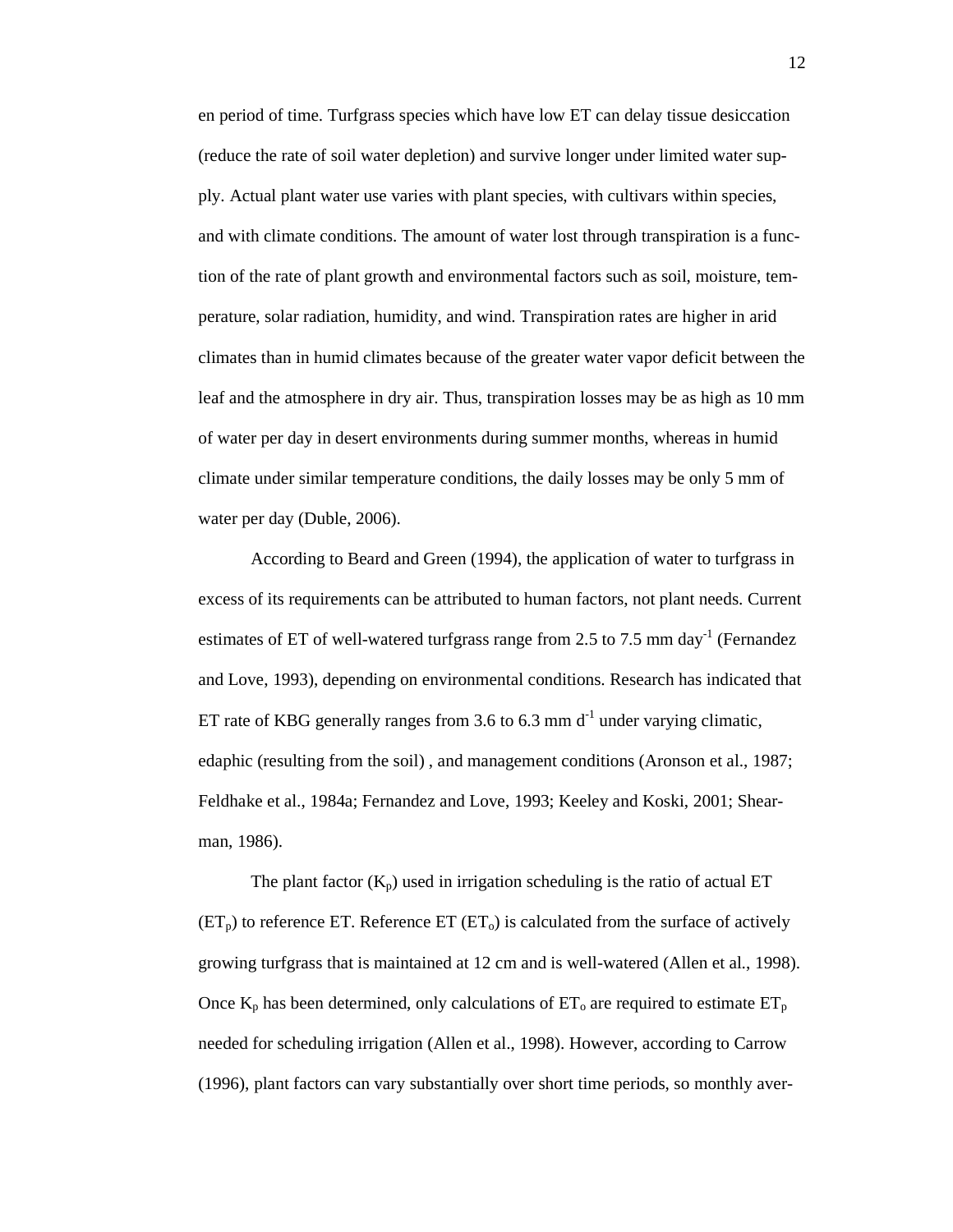aged values are normally used for irrigation scheduling. These values can be averaged to yield quarterly, semi-annual, or annual plant  $K_p$  values (Richie et al., 1997) although averaging  $K_p$  reduces precision and turfgrass may be under-irrigated during stressful summer months.

Factors that influence  $K_p$  in turfgrasses are seasonal changes in canopy properties, rate of growth and soil moisture stress that would cause decreased water use relative to ET, and overall turf management practices (Carrow, 1996; Gibeault et al., 1989). Scientific irrigation scheduling regimes which calculate irrigation water requirements based on  $ET_p$  have been suggested as one means to improve irrigation management for turfgrass (Brown et al., 2001).  $ET_0$  data is available from public weather networks in different regions of US; however, access to reliable  $K_p$ values becomes a limiting factor when implementing scientific irrigation scheduling systems for turfgrass. A study by Carrow conducted in Georgia in 1989 and 1990 (Carrow, 1996) showed that cool season turfgrass $K_p$ s ranged from 0.79 to 0.82 monthly under moderate to moderately severe water stress. Meyer and Gibeault (1987) conducted a similar study as Carrow in California to develop a set of plant factors for turfgrass including KBG, where the results were that  $K_p$  for cool-season turfgrass ranged from 0.6 to above 1.1. Ervin and Koski (1998) conducted an experiment applying deficit irrigation using cool-season turfgrasses in Fort Collin, CO. Turfgrasses (KBG and TF) were subjected to increasing levels of drought through the use of a line-source irrigation system with the idea to develop water conserving  $K_p$ s to be used with water conservation while still maintaining acceptable turfgrass quality by irrigating every 3 days, with  $K_p$  values in the range of 0.60 to 0.80 for KBG and 0.50 to 0.80 for TF. They concluded that in Colorado, water can be conserved while maintaining acceptable turfgrass quality by irrigating these two turfs every 3 days by adjusting ET,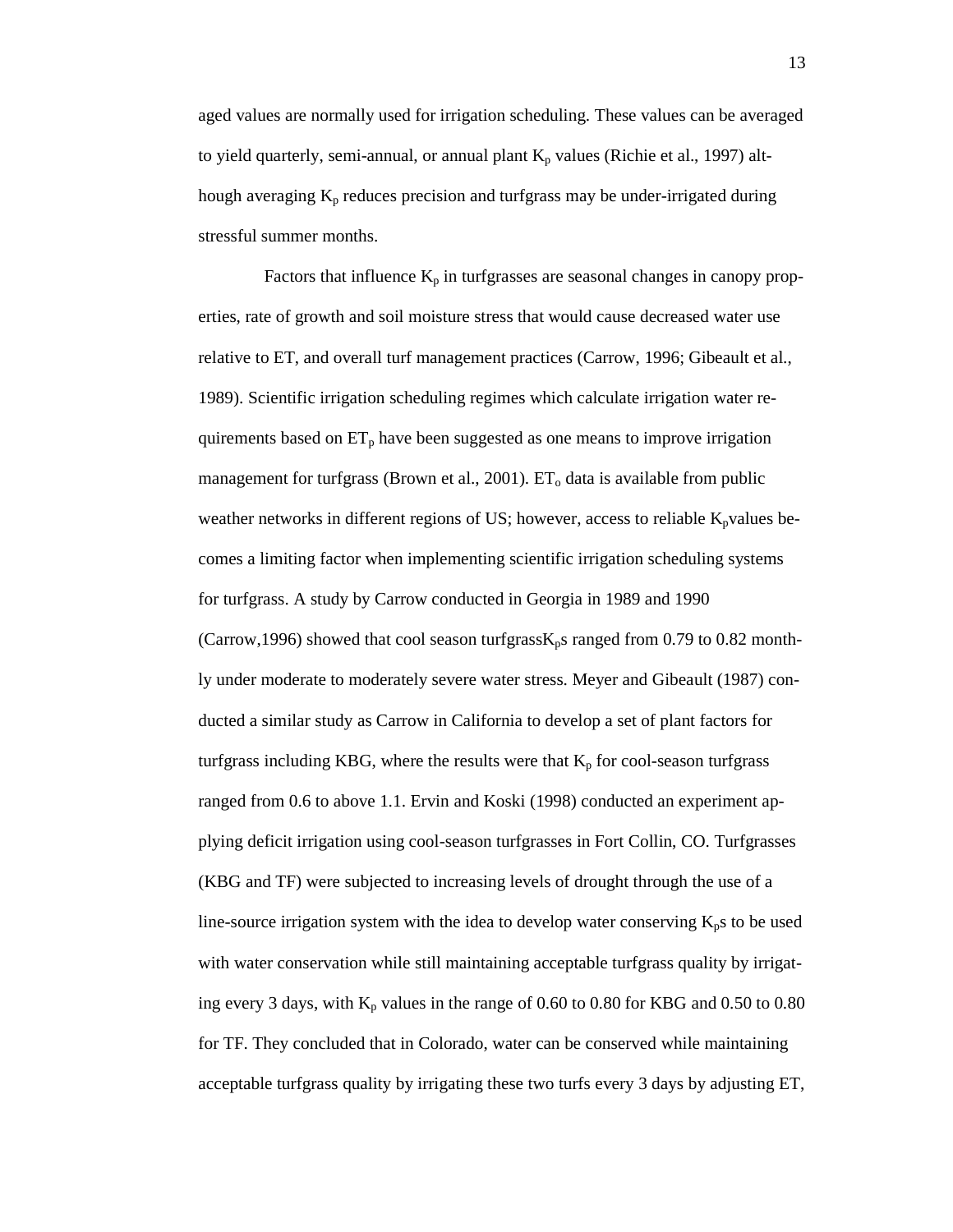with a KBG coefficient of 0.70 and a TF coefficient of 0.60. Aronson et al. (1987b) reported that seasonal  $K_p$  values in the humid Northeast, based on the Penman equation, was 0.9-1.2 for Kentucky bluegrass, cv. Baron and 0.9-1.2 for KBG, cv. Enmundi in July-September.

*Leaf temperature and drought stress.*Plant temperature is a major determining factor in surface energy fluxes and provides insight into plant water status. Tanner (1963) first proposed that plant temperature be used to quantify water stress. Plant temperature indicates plant water status because stomates respond to drying soil and plant water status, prevailing meteorological conditions, and control evaporative cooling of leaves. As stomates close in response to soil water depletion and a decrease in water uptake, plant temperature increases and convective energy transfer increases to balance the decrease in transpiration. As stomates close, photosynthesis is reduced because  $CO_2$  absorption is reduced. Idso et al. (1981) developed an empirical crop water stress index (CWSI) related to air vapor pressure deficit (VPD), and Jackson et al. (1981) derived a theoretically based CWSI from the energy balance for a plant canopy. Both CWSI methods provide a relative indication of plant stress by comparing the measured canopy to air temperature difference to lower (non-waterstressed) and upper (water-stressed) limits of the canopy to air temperature difference. Jackson et al. (1981) showed that the limits, or baselines, are dependent on meteorological and plant factors. Many studies has been developed from those studies to refine the calculation/estimation of the baselines to improve the CWSI, such as the research of Jackson et al. (1988), Jones (1999), Payero and Irmark (2006), and Payero et al. (2005), and Wang et al. (2003).

Most temperature-based plant water stress indices have provided only a relative indication of water stress and have relied on empirical measurements. For this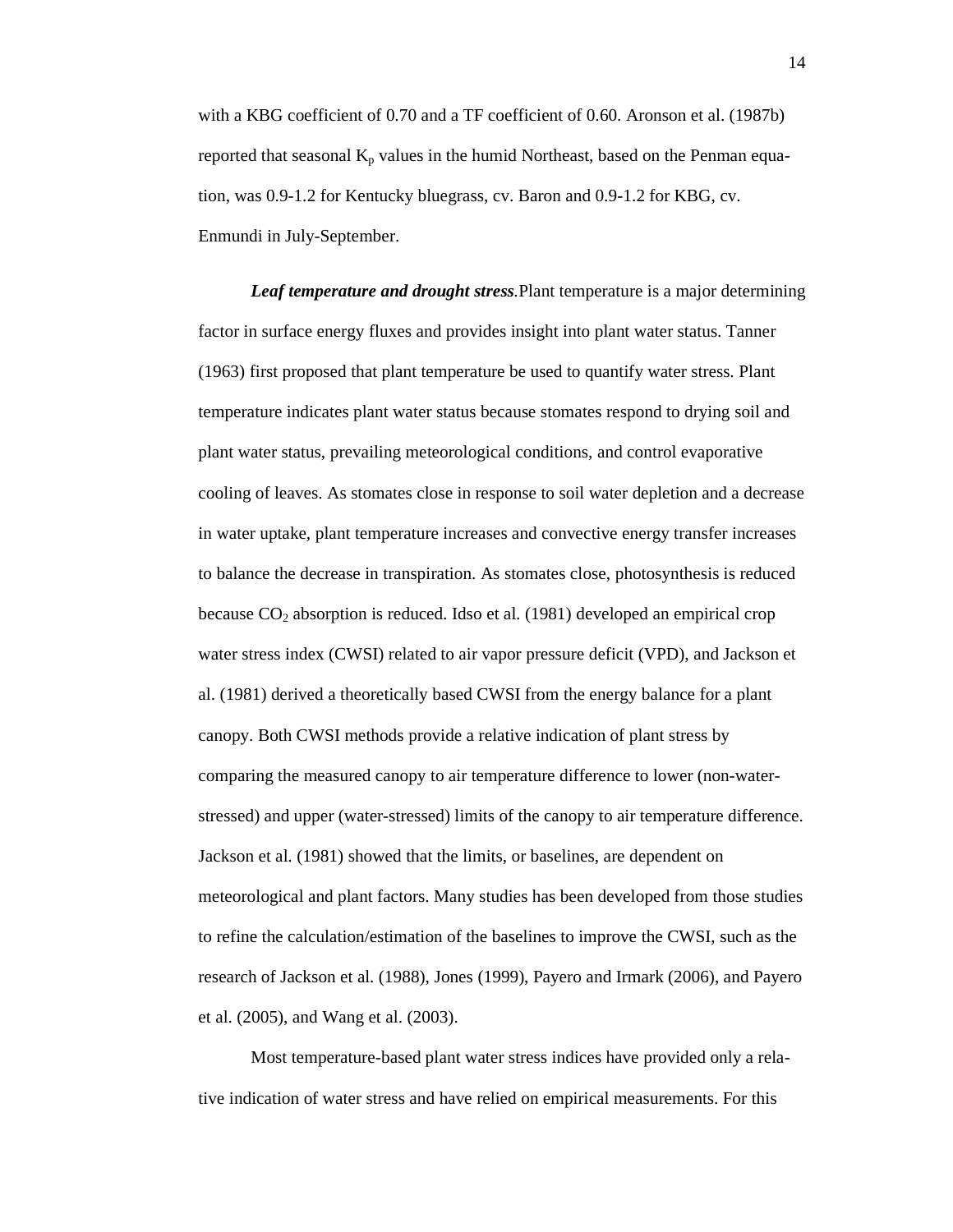reason, Campbell and Norman (1990) suggested abandoning the use of empirically established indices in favor of a direct determination of canopy resistance calculated from environment measurements and energy balance principles. Hatfield (1985) and Amer and Hatfield (2004) showed that the calculation of canopy stomatal resistance can indicate plant response to available soil water and prevailing meteorological conditions. However, some of the methods for calculation of canopy stomatal resistance still relied on empirical measurements (Jones, 1999; Leinonen et al., 2006), until Blonquist et al. (2009) derived an equation to calculate canopy conductance from measured meteorological and plant variables conducted on turfgrass and alfalfa. Their results showed that  $g_s$  is directly related to stomatal aperture and plant water status.

Continuous measurement of canopy conductance throughout the plant life cycle should also be a powerful tool in the quest to select plants for increased water uses efficiency (Condon et al., 2004), to measure responses of turfgrass to water deficiency (Jiang et al., 2009) and to select for improved drought tolerance (Jones, 1999). The other measurements or estimates required to calculate canopy conductance are air temperature, relative humidity, net radiation divergence in the canopy, wind speed, and canopy height. It is also necessary to estimate the zero plane displacement height and roughness lengths for momentum, heat, and water vapor. Their sensitive analysis showed that canopy conductance is highly sensitive to small changes in canopy and air temperature. It also showed canopy conductance is most sensitive to the roughness length for the momentum, followed by water vapor, and least sensitive to the roughness length for heat. It is less sensitive to all the roughness lengths as the wind speed and canopy height increase.

Turfgrass canopy temperature changes according to the moisture level and transpiration rates, with leaf canopy temperature exceeding ambient air temperature

15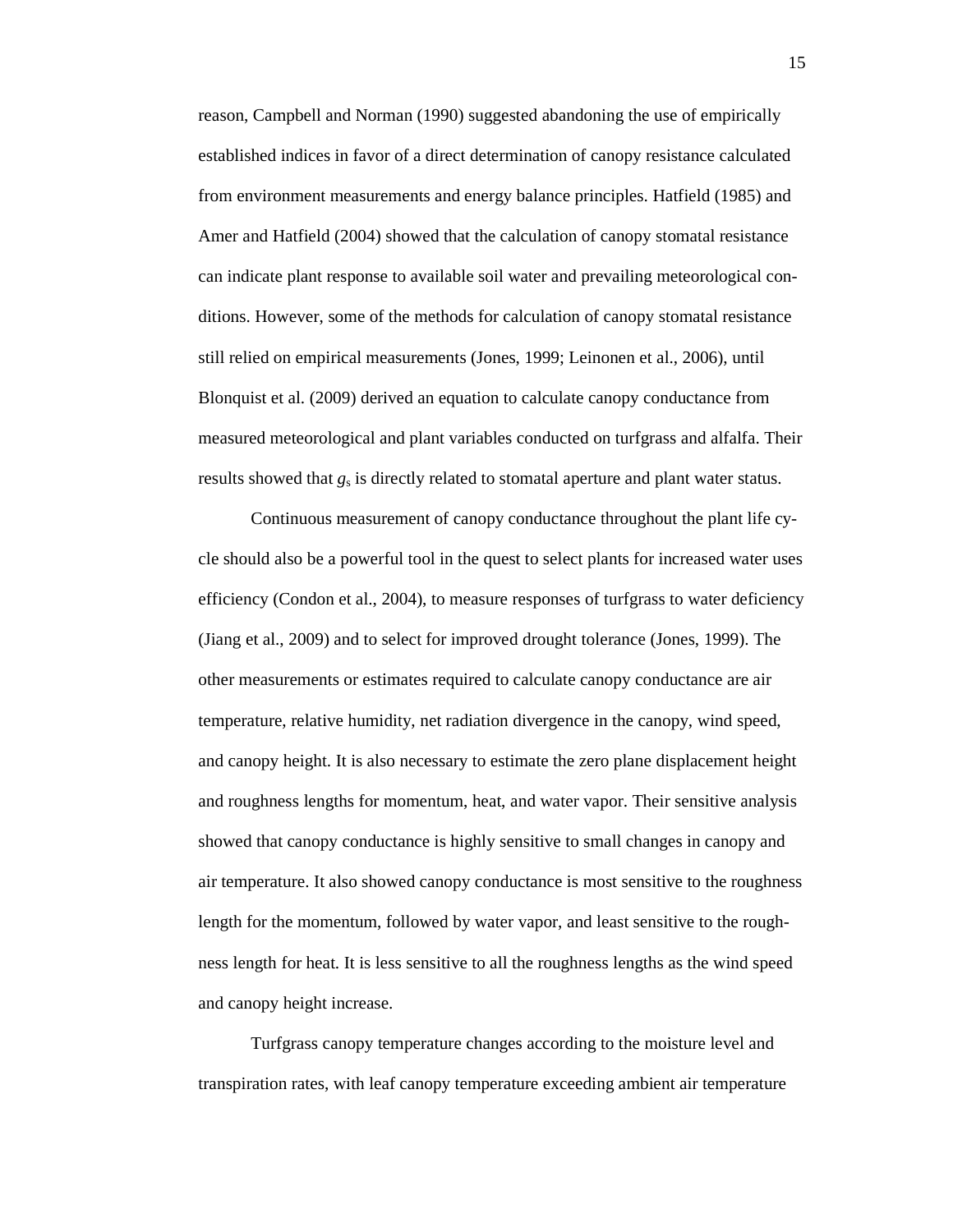under turfgrass drought stress as a result of transpiration reduction (Jiang et al., 2009). Canopy temperatures for well-watered crops have been found to be lower (2 to 3 ºC) than a stressed plant under water deficit in a study using peas (Clark and Hiller, 1973). The difference between plant canopy temperature and ambient air temperature (∆T) has been studied as a tool to manage irrigation scheduling in Kentucky bluegrass because it relates to the water potential in turf leaves (Throssell et al., 1987).

*Deficit irrigation.*Deficit irrigation is defined as supplying water in amounts less than actual ET measured under well-watered conditions and has become an increasingly popular conservation technique in turfgrass maintenance (Feldhake et al., 1984; Fry and Butler, 1989; Qian and Engelke, 1999). Many researchers have found that turfgrasses require water in amounts less than ET to maintain acceptable visual quality (Feldhake et al., 1984; Fry and Butler, 1989; Fu et al., 2004; Qian and Engekle, 1999). Deficit irrigation in the transition zone of the United States is often practiced on TF (Fu, 2007). When watered twice between June and September, TF maintained acceptable quality at deficit irrigation levels of 40% or 60% ET (Fu et al., 2004). Several studies have been conducted on bermudagrass in the Desert Southwest under suboptimal irrigation. Meyer and Gibeault (1987) reported that annual Kpranged from 0.5 to 0.8 for warm season grasses, and that acceptable quality was maintained with a  $K_p$  of 0.60. Garrot and Mancino (1994) evaluated water use of Texturf-10, Tifgree, and MidIronbermudagrasses. Grasses were irrigated deeply and infrequently (when visible wilt was observed). Water use was presented as a fraction of  $ET_{o}$  and varied around 0.55 for MidIron to around 0.65 for Texturf-10 during the growing season. High water use fractions in the range of 0.70 to 0.80 were observed during the first few days after irrigation. Banuelos et al. (2011) reported that deficit irrigation on bermudagrass at a range of 66% to 75% of  $ET_0$  and at 75% to 80% of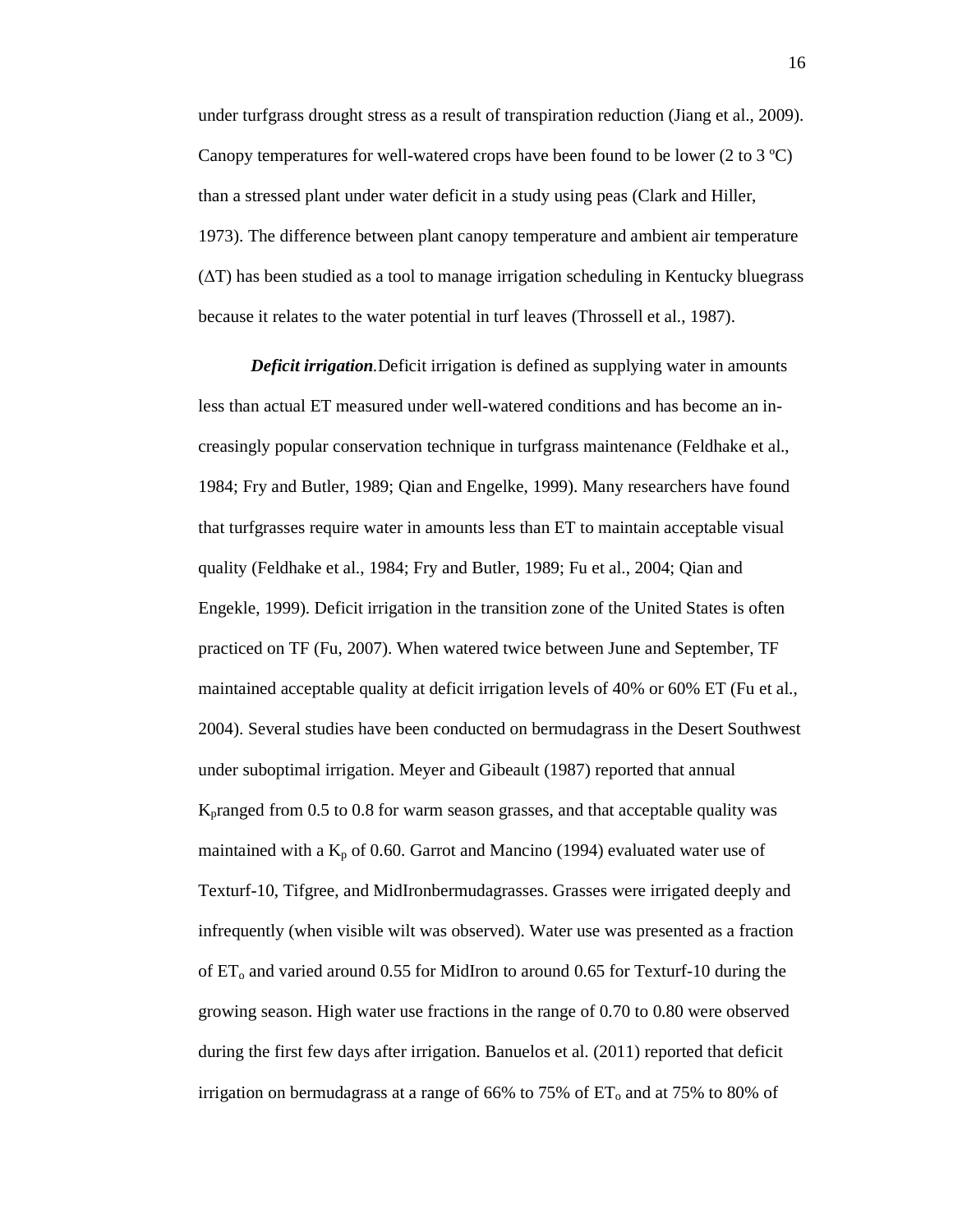ET<sub>o</sub> on seashore paspalum could maintained acceptable quality turfgrass (quality rating  $\geq 6$ ).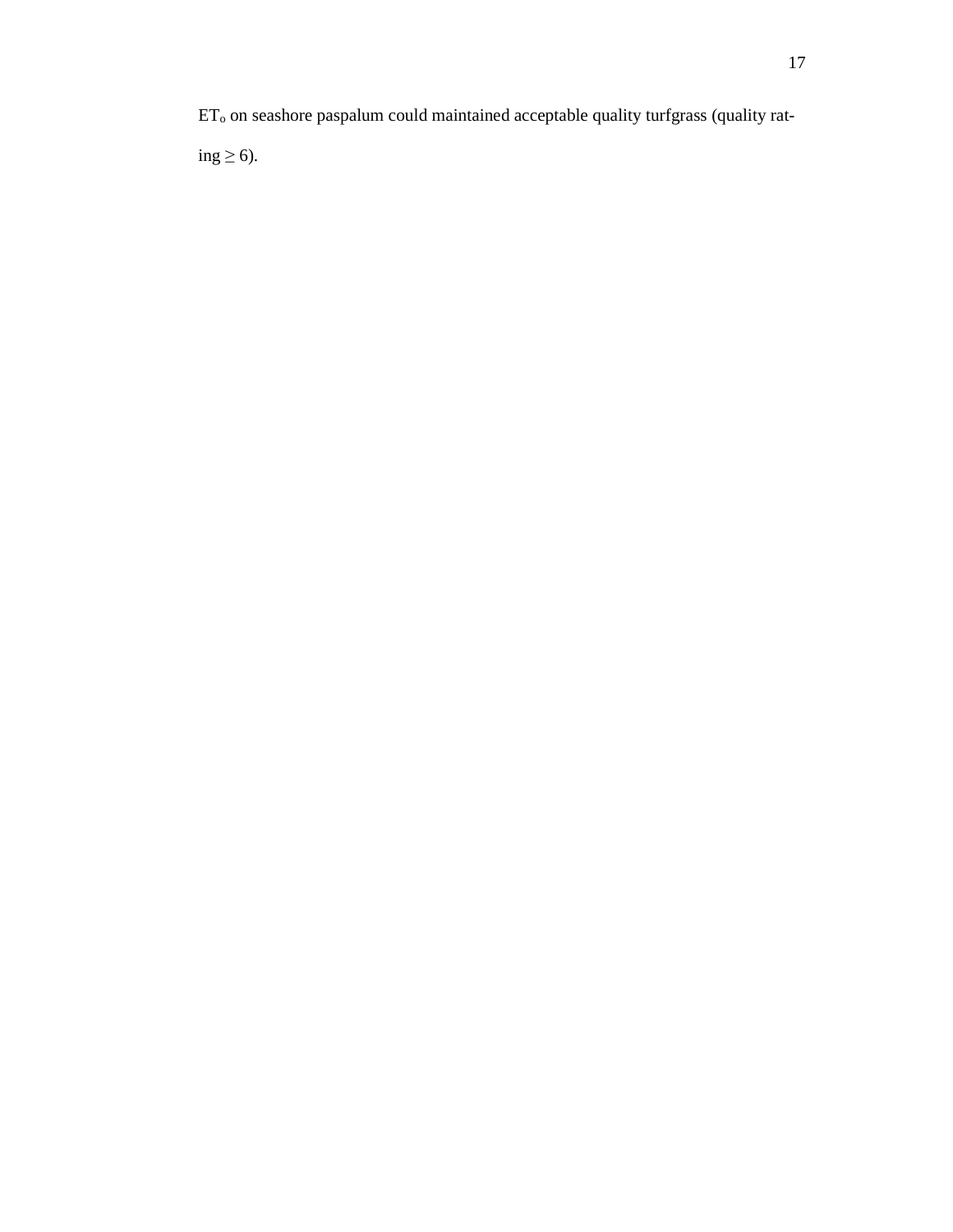#### CHAPTER 3

#### MATERIALS AND METHODS

*Study site - experimental design.* A field experiment was conducted at the Greenville research farm (45°45'58''N, 111°48'37''W, elevation 1412 m), in North Logan, Utah. The experiment area was a large plot of well-established (8 years) KBG turf planted on a Millville silt loam,  $pH = 7.8$ . The turf area was roughly a triangle measuring approximately 176 m north to south, 164 m east to west, and 225 m northwest to southeast. A central portion of the plot, measuring 100 m x 90 m was planted with a sod comprised of a proprietary blend of 10 KBG varieties (Chanshare Turf Farms, Tremonton, Utah). The remaining corners of the plot area were planted into 'Park' KBG. The central and sodded portion of the study area was divided into four blocks, east to west, to account for soil and irrigation variability. Each block was divided into 12 grids of 7.6 x 7.6 m, with three grids randomly selected within each block. Plant physiological measurements were carried out within these areas. This created a randomized complete block design for all the plot measurements with 12 plots throughout the experimental area (Fig. 2.1).

Application of nitrogen fertilizer (48-0-0) was split into two applications each year of the study with 49 kg N ha<sup>-1</sup> applied in late May and an equal amount applied in early September. Phosphorous and potassium were not applied because a soil test indicated adequate to excessive amounts present. Mowing was done weekly at 7.6 cm. No pesticides were applied during the two-year study period. Irrigation was assumed to be Kp of  $80\%$  of  $ET_0$  based on depletion of 12 mm of soil water during growing season that was considered to be well-watered, using an  $ET_0$ -based smart controller (model WR-1, Irrisoft Inc., Logan, UT) that automatically schedules irrigations based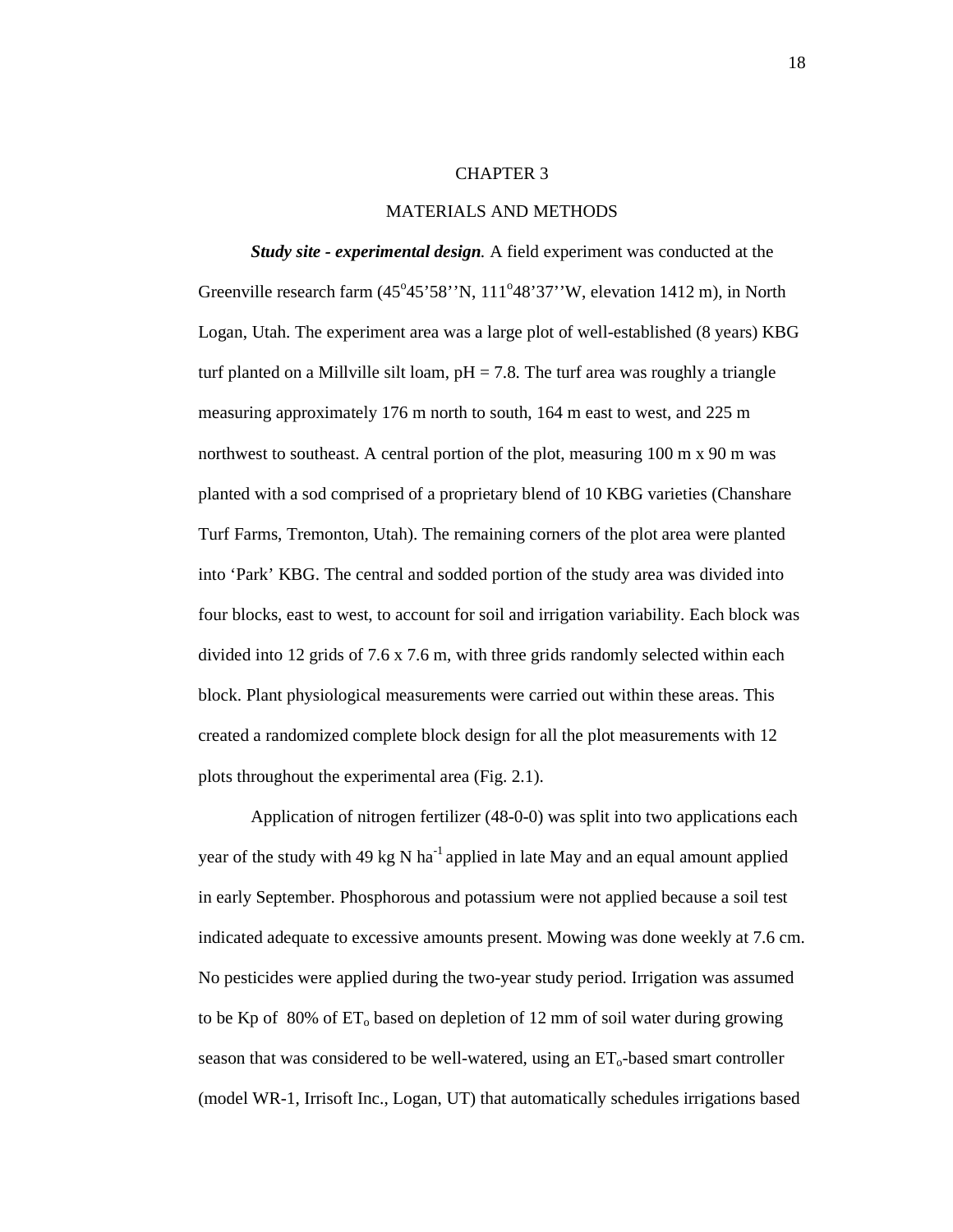on ET. Application rate is approximately 0.5 inches (1.2 cm) per hour corrected upwards for a distribution uniformity of approximately 70%.

A weather station located approximately 60 m to the south of this research plot was used to collect hourly temperature and rainfall. Meteorological parameters and flux data were collected from an eddy covariance system set up on the NE corner of the main plot area (sodded turfgrass area). With a predominant SW wind direction, this created fetch of 126 m diagonally across the plot area to measure turbulence fluxes. The eddy covariance consisted of a LiCor 7500 sensor (LI-COR Biosciences, Lincoln,  $NE$ ) – a fast-response water vapor and  $CO<sub>2</sub>$  sensor was mounted at the height of 1.6 m to measure  $CO<sub>2</sub>$  and water vapor density, and a 3-D sonic anemometer (CSI-CSAT3; Campbell Scientific Inc., Logan, UT) to measure the three dimensions of wind speeds and sonic temperature was placed 1.6 m above the surface. A temperature and humidity sensor (Vaisala HMP45C; Campbell Scientific, Inc.) was mounted at a height slightly above the eddy covariance sensors, to record air temperature and humidity values.

For energy balance calculations, two soil heat flux plates were placed at a depth of 0.08 m near the instrument tower. Soil temperature probes were installed at 2 cm and 6 cm depth to measure average soil temperature changes in the layer above plates. Soil moisture was measured in the upper 8 cm of the soil with a CSI-616 probe (Campbell Scientific Inc.). A Kipp&Zonen net radiometer (model CNR02, Kipp&Zonen, Delft, Netherlands) was mounted 1.2 m above the surface in 2009. In 2010, a second radiometer (NR-Lite; Kipp&Zonen) was installed at the height of 2.5 m. Measurements from the latter net radiometer were used to correct the measurements of net radiation in 2009 and the early half of 2010. Data were sampled at 20 Hz and recorded by a CR 5000 data logger (Campbell Scientific, Inc.). Values obtained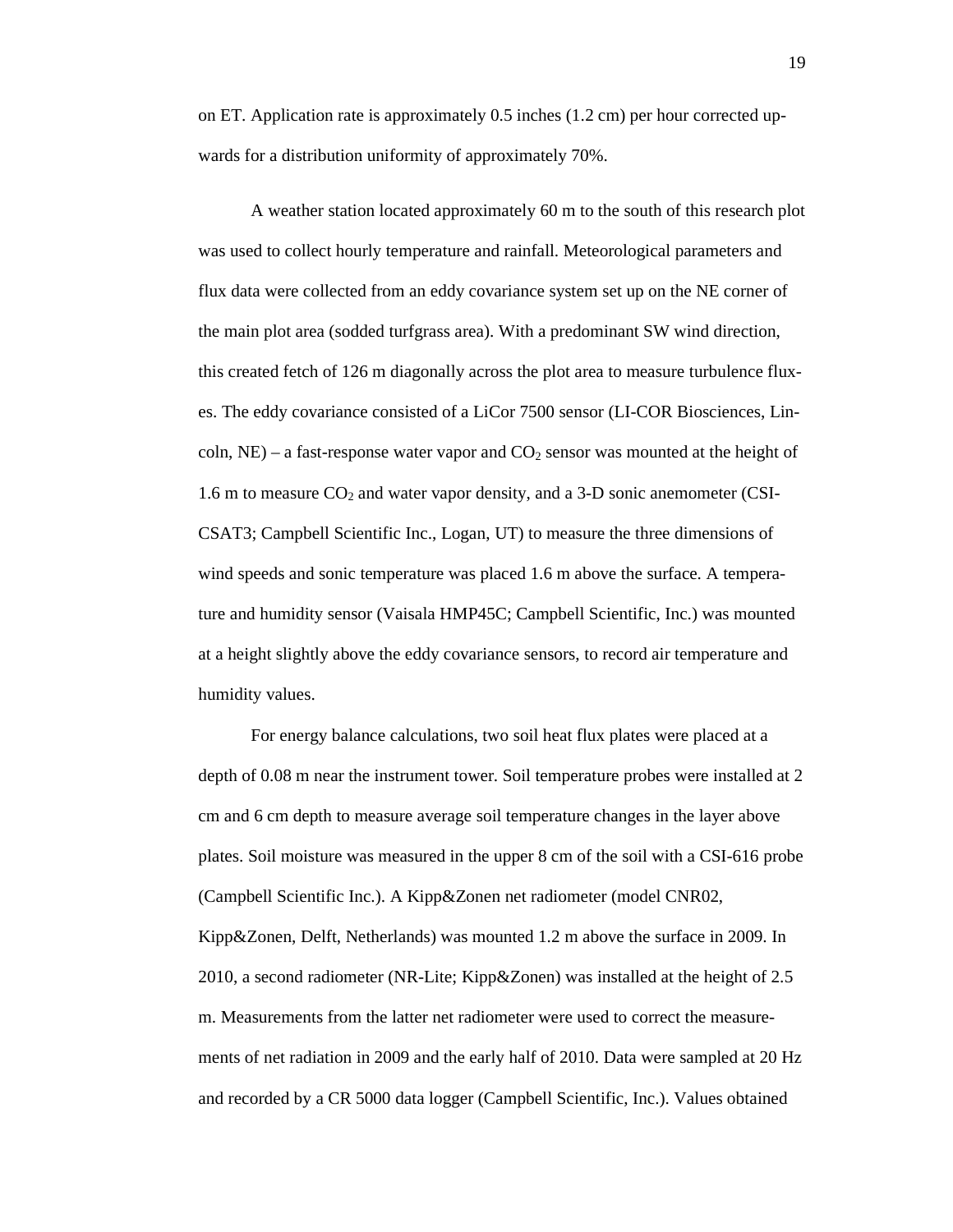when winds came from behind the instrumentwhich is north and northeast direction where there was no turf or when wind directions created an upwind fetch that was too small were discarded from the analyses. Likewise, data obtained during the days with thunderstorms or showers were also removed.

*Soil moisture data.*To validate eddy covariance (EC) measurements, particularly in regards to the spatial fetch-footprint analysis, soil moisture content in each of the 12 plot areas was measured using a capacitance soil water measurement system (Diviner 2000; Sentek Sensor Technologies, Stepney, South Australia, Australia). A PVC access tube was inserted in the center within each block and the sensor was manually inserted in the tube to scan the profile. This instrument measured volumetric water content (VWC) at 10 cm intervals to a 100 cm depth. Soil moisture was measured at 10 AM every other day when the KBG was well-watered or not drought stressed, then, every day when evidence of some stress was observed.

*Plant data collection.* In response to drought, plant measurements are a very important indicator to determine when turf is stressed. Plots were evaluated for visual quality on the basis of color, shoot density, and uniformity of stand on a scale of 1 to 9 ( $1 =$ no live grass,  $6 =$  minimum acceptable, and  $9 =$  dark-green dense, uniform grass (Emmons, 2000).

Leaf *g*<sub>s</sub>was measured by a porometer (model SC-1 porometer; Decagon Devices, Pullman, WA). The porometer measured  $g_s$  from vapor flux from the leaf through stomates and into ambient atmosphere. Five measurements were taken per plot. Three leaf blades of grass were excised and arranged before clamping side by side with the adaxial side of the leaves facing the porometer chamber. Stomatal conductance was measured on the abaxial—bottom—side of the leaf because this side has higher stomatal density than does the other side (this was indicated by a testing meas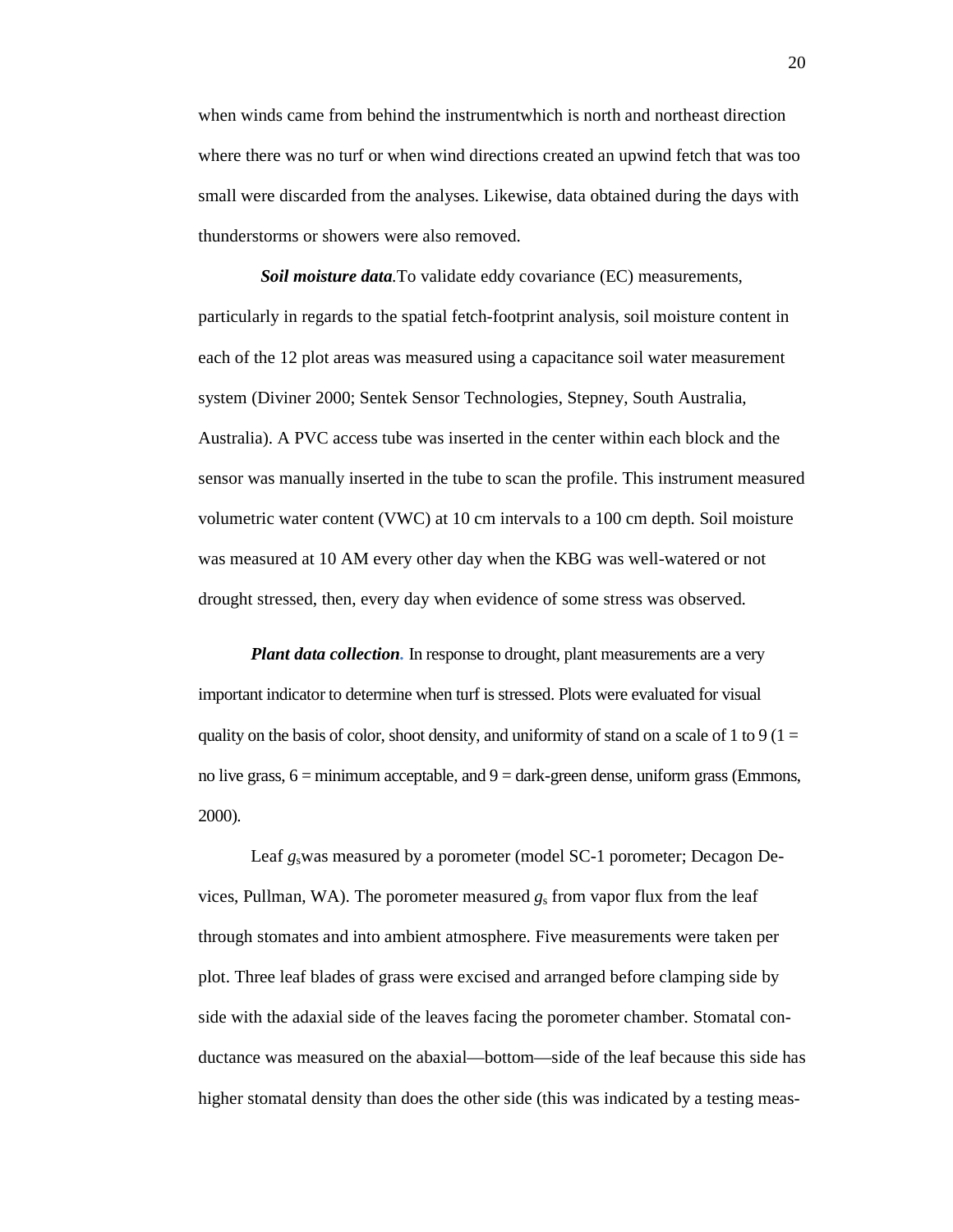urement to compare  $g_s$  between two sides and the abaxial side has much higher  $g_s$  values, approximately 6 times higher).

Canopy temperature was measured using a digital thermometer (Model 52-II Dual Input Digital Thermometer; Fluke Corporation, Everett, WA) connected with infrared (IR) temperature sensors (Model SI-111; Apogee Instruments, Inc., Logan, UT) at the same time  $g_s$  was measured. Five measurements were taken per plot. Chlorophyll index was measured using a Field Scout CM 1000 chlorophyll meter (Spectrum Technologies, Inc., Aurora, IL), ambient and reflected 700 nm and 840 nm light used to calculate the relative chlorophyll index. Ten readings were taken per plot. Predawn leaf water potential was measured using pressure chamber model PSI 1000 (PMS Instrument Company, Albany, OR). Five leaf blades per plot were taken at predawn, covered by aluminum foil, put inside a plastic bag and stored in a cooler and measured right after collection inside a barn 200 m away from the plot. The samples were measured 15 minutes after being taken from the field.

*Data analysis.*Net radiation values of the permanent NR-Lite sensor were corrected using the results of the calibration with the CNR02 sensor with the equation below:

 $CRN02 = 13.63 + 1.22 \text{ NR-Lite} - 0.00027383 \text{ x } (\text{NR-Lite})^2$ 

Calculation of reference  $ET$  ( $ET_0$ ) based on Penman - Monteith equation (UN FAO-56).

 Footprint is an upwind area where the atmospheric flux measured by an instrument is generated;i.e., flux footprint describes an upwind area "seen" by the instruments measuring vertical turbulent fluxes. These are quantified in each graph with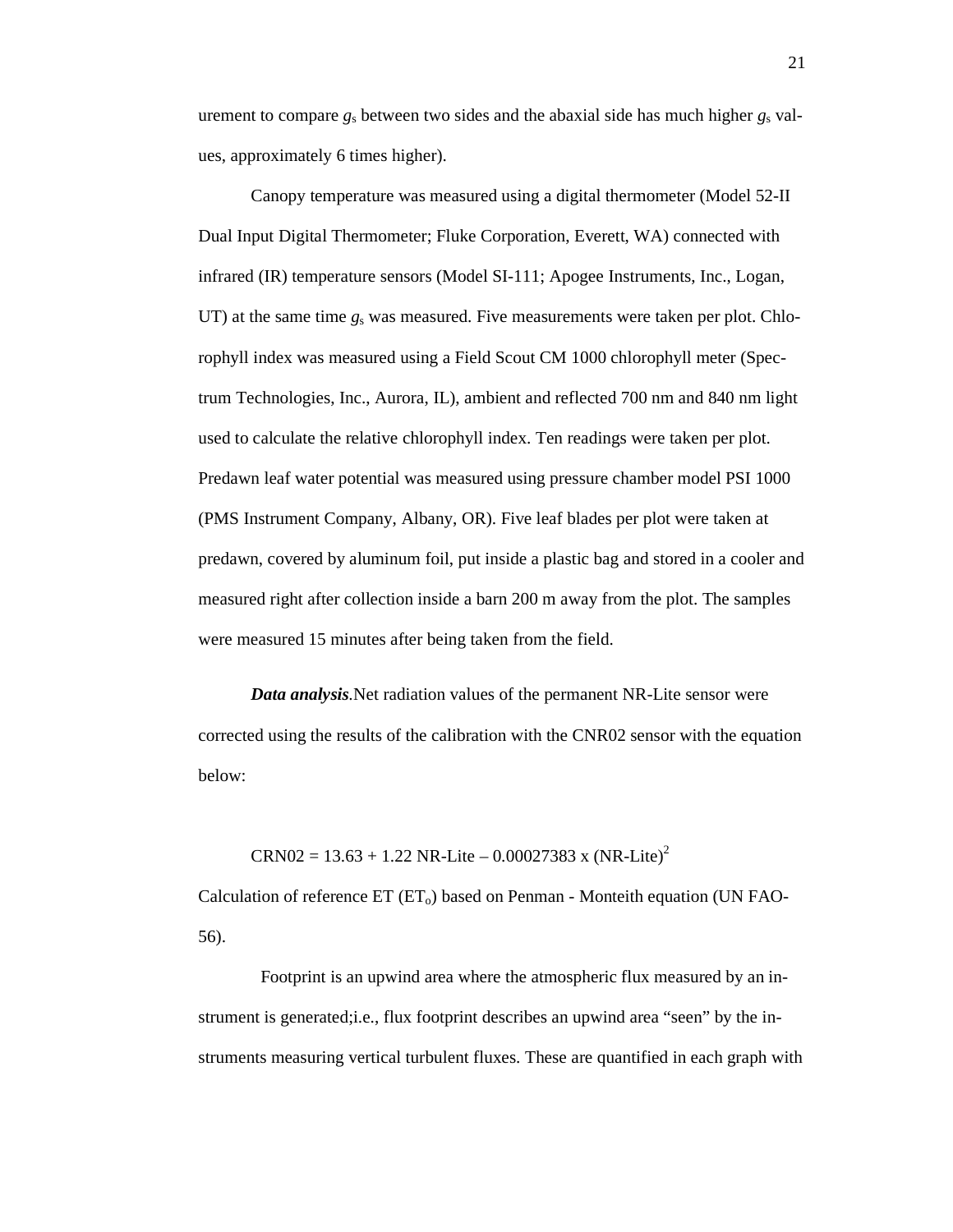the value of z/L, whereL is the Monin-Obukov length scale; LE is directly collected from eddy covariance, it is  $ET_p$  which is unforced  $ET_p$ .

$$
LE = \overline{\text{Lw'}\rho_v}
$$

Lis the latent heat of vaporization, w is the vertical wind, and pvis water vapor density. The prime symbol represents the fluctuation from the mean over the defined averaging period.

The energy balance of a surface must obey the conservation of energy. If all measurements were perfect and assumptions were met, then the equation would be balanced:

$$
H + LE = Rn - G
$$

where H is the sensible heat flux, LE is the latent heat flux, Rnis net radiation and G issoil heat flux.

Generally, fluxes can be either overestimated or underestimated depending on local atmospheric conditions, measurement errors in the sensible heat or net radiation, and the ability of the instrument to measure small values of temperature and humidity. The problem is nearly always underestimation of the fluxes. Any errors reduce a covariance value. Lack of steady state conditions, inappropriate flux averaging periods and imperfect frequency corrections have also been found to cause an imbalance between the calculated fluxes and available energy. This underestimation results in the sum of H and LE being smaller than the difference of Rnand G. The ability to account for all the energy is termed energy balance closure. Energy balance closure is an accepted process in assessing data reliability. The reliability of the flux estimates can be examined by looking at the ability to close the energy balance equation. If all the measurements were made perfectly, and all assumptions were valid, the energy balance should be equal to 1 (Liu et al., 2006). Even though there are daily variations,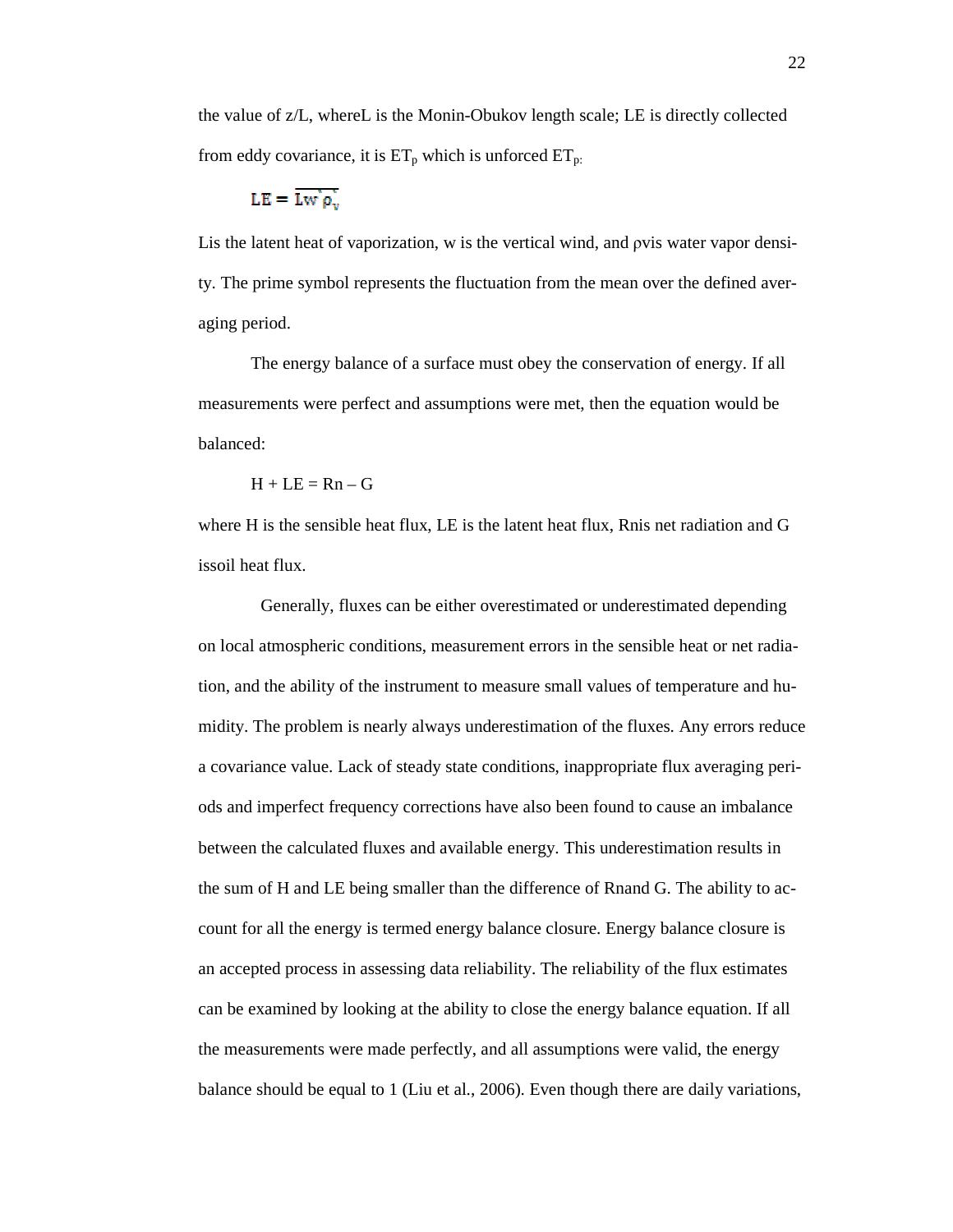the daily average  $K_p$ values were very similar to the values currently being used if energy balance closure was not forced to obtain the ET values. But when the energy balance closure was forced the plant factor was near a value of 1.0. Therefore, in this research, unforced  $ET_p$  was used.

The plant factor was calculated as:

$$
K_p = LE/ET
$$

where LE is latent heat,  $ET_0$  is reference evapotranspiration and calculated following FAO56, and  $K_p$  is the plant factor.

Soil water depletion over 40 cm and 100 cm was summed and averaged for 10 out of 12 plots over the field for four dry-downs over two years(depth of two plotswas limited by a shallow impermeable layer). Soil water depletion was regressed on EC water loss to assess correlation between the two independent measures of water loss.

 Stomatal conductance was regressed on the difference of Tl and Ta (Tl-Ta), leaf water potential, chlorophyll index, and visual rating, for each dry-down in each year (2009 and 2010)to assess how plant transpiration related to other plant parameters.

 $K_p$  of two dry-downs for two years (2009 and 2010) was plotted by linear regression with visual rating, and R was calculated for the correlation between the two parameters. The second dry-down in 2010 was interrupted by rain in the middle of the dry-down, and due to this measurements were halted until the soil moisture reached the same level as the day before the rain; therefore, it is still considered a full drydown. All graphs were created using SigmaPlot 12 software (Systat Software, Chica $go, IL$ ).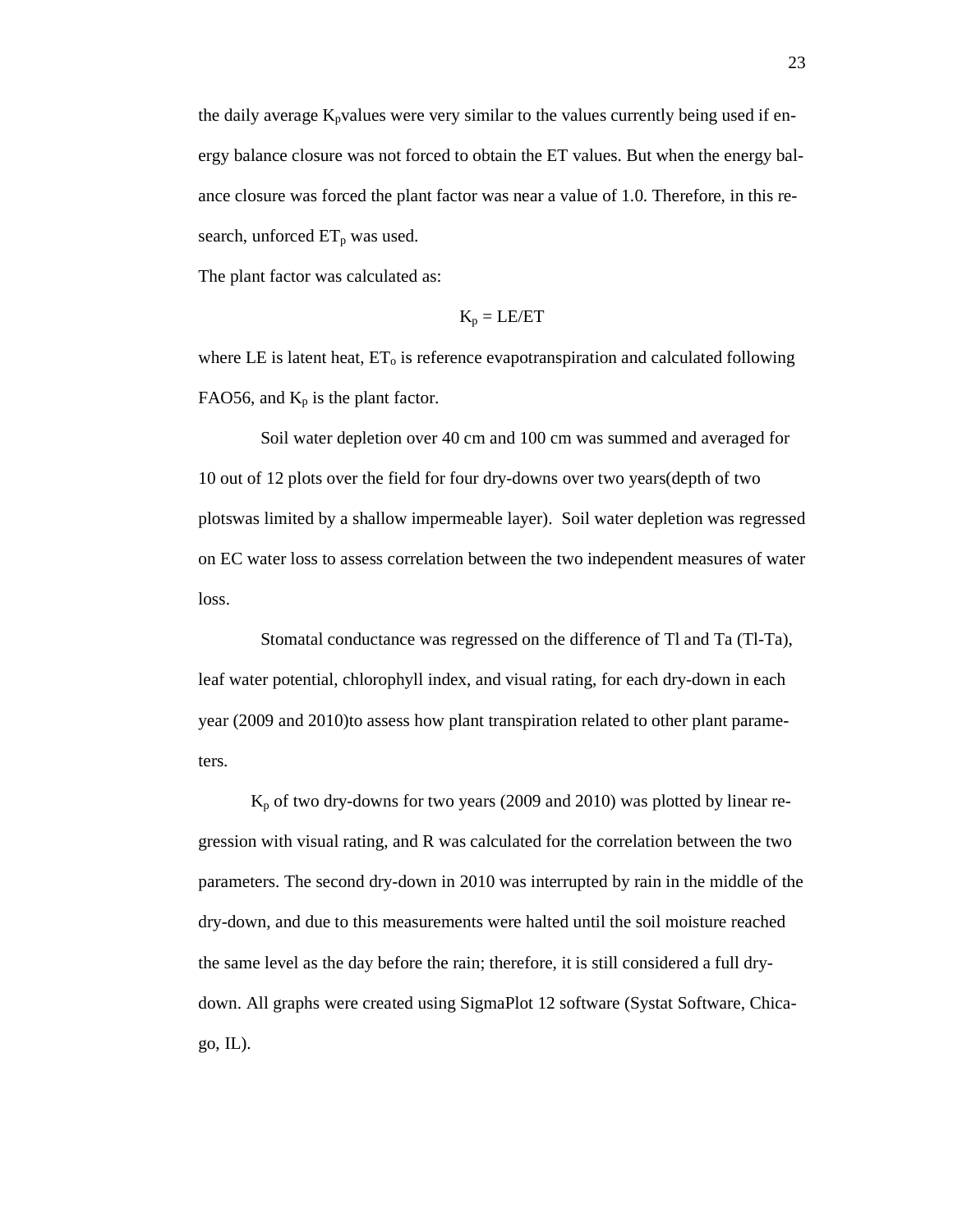#### CHAPTER 4

#### RESULTS AND DISCUSSION

*Flux Footprints.* Fig. 2-2 shows relative contribution of the land surface area to the flux for three different cases: slightly unstable (2-2 A); unstable (2-2 B); and near-neutral (2-2 C). Most studies consider the value where 80% of the cumulative flux is reached, but here both the 80% and 85% values are marked on the graphs. In the unstable cases (nearly always the case), the footprint of the flux measurement was well within the 126 m fetch of the KGB. On the rare cases of near-neutral or slightly unstable, the footprint extended upwind. However, the surface upwind of the study plot consisted of small irrigated turf plots for a different study. Hence, there was not a large discontinuity in surface characteristics as the wind traversed towards the sensors. The results show that the fetch in this study was adequate, and that the flux estimates represent the KBG surface.

*Weather data.* In general, average maximum temperature and saturation deficit through the whole season were very similar in both years 2009 and 2010 (average maximum temperatures were around  $25.5^{\circ}$ C and saturation deficit were around 1.9 KPa) (Fig. 2-3). However, 2010 was  $5^{\circ}$ C cooler than the historical average in May and 2.5  $\mathrm{C}$  warmer than the historical average in September (Table 2-1). Total precipitation was higher in 2009 than in 2010 (162 mm and 134 mm, respectively). Early summer (May and June) in 2009 and 2010 had higher precipitation than historical weather data. However, there was little to no rain in the middle of summer (July) in both years of research which is the typical summer pattern of the region (Table 2-1). Precipitation returned again in August of both years, but September precipitation recorded in both years, especially in 2010, was lower compared to historical weather data.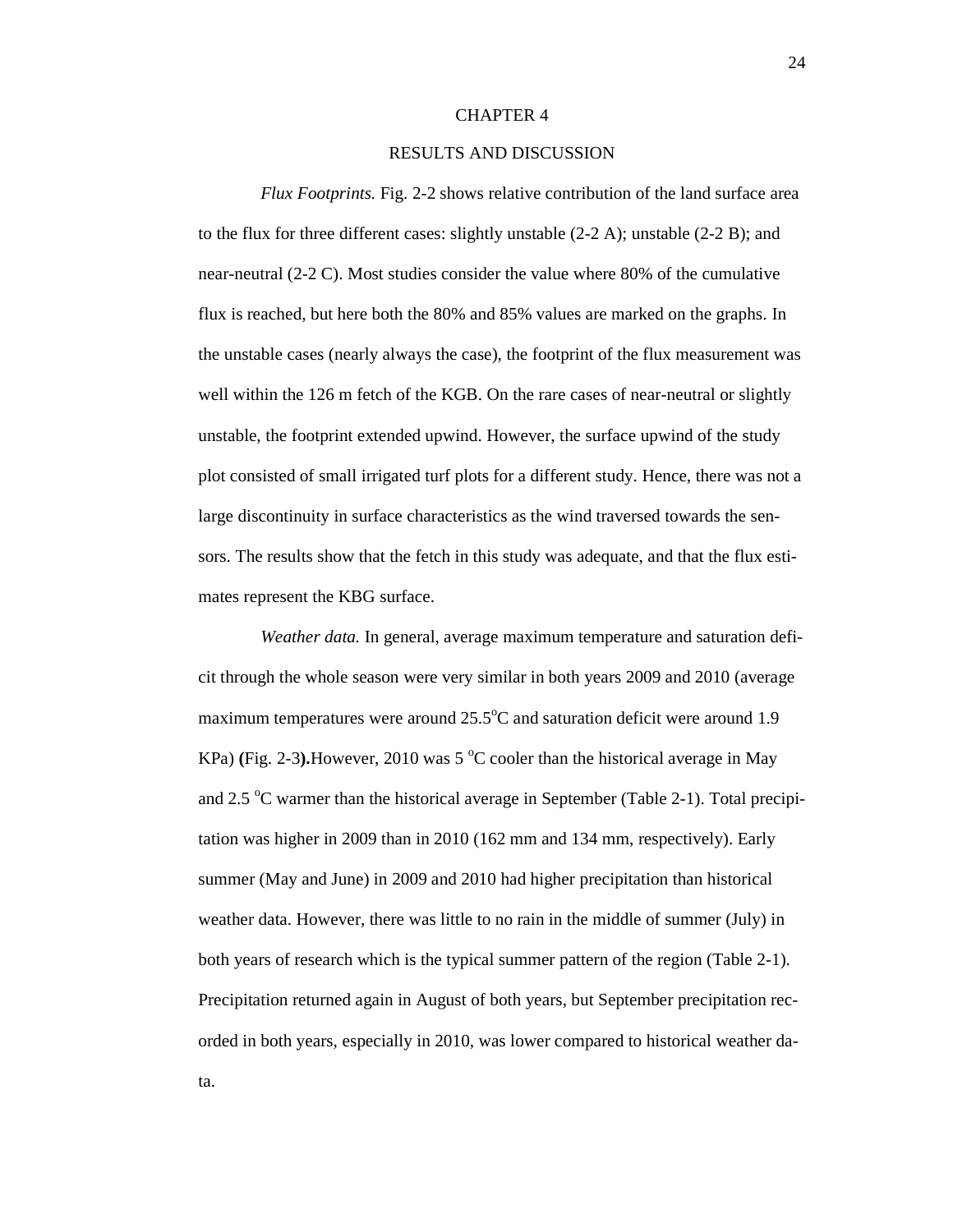*Correlation between Soil moisture depletion and ETp from Eddy covariance.*  Soil water use and eddy covariance correlated to each other, although the relationship was closer for the 0 to 40 cm depth than the entire depth from 0 to 100 cm, with  $R^2 =$ 0.72 and 0.49, respectively (Fig. 2-4 A and B). Although  $R^2$  for the entire depth from 0-100 cm was lower than the  $R^2$  for the surface profile (0 to 40 cm), it was closer to the 1:1 line. Therefore the correlation between  $ET_p$  and soil depletion of the entire depth was more reliable than this correlation between  $ET_p$  and soil water depletion from the surface profile. This gives assurance that they are measuring the same thing. Eddy covariance ET was somewhat greater than soil water depletion, possibly due to the inability to accurately measure water content of the soil near the surface and the thatch layer. The relationship was closer over the range of water use rates taken during the dry down when turf was water stressed, possibly because surface soil water was greatly reduced and changes in soil water content were more accurately measured. The results give confidence in both ways of water measurement used on KBG. This result supports the footprint analysis, and the fetch in this study was adequate and the flux estimates represent the KBG surface.

*Soil moisture data over time.*Fig. 2-5 displays the change in soil moisture water content at various depths vs. day after irrigation stopped for both seasons. The results showed that water was mainly extracted from the 0 to 40 cm layer. These findings are similar to previous studies; Bonos and Murphy (1999) reported that KBG cultivars had greater root mass in the upper 30 cm of the root zone after stress had occurred compared to cultivars that lacked stress tolerance. In addition, they reported that stress-tolerant types had greater root mass in the 30 to 45 cm profile when sampled before stress. This is in agreement with the result that mostly the change in soil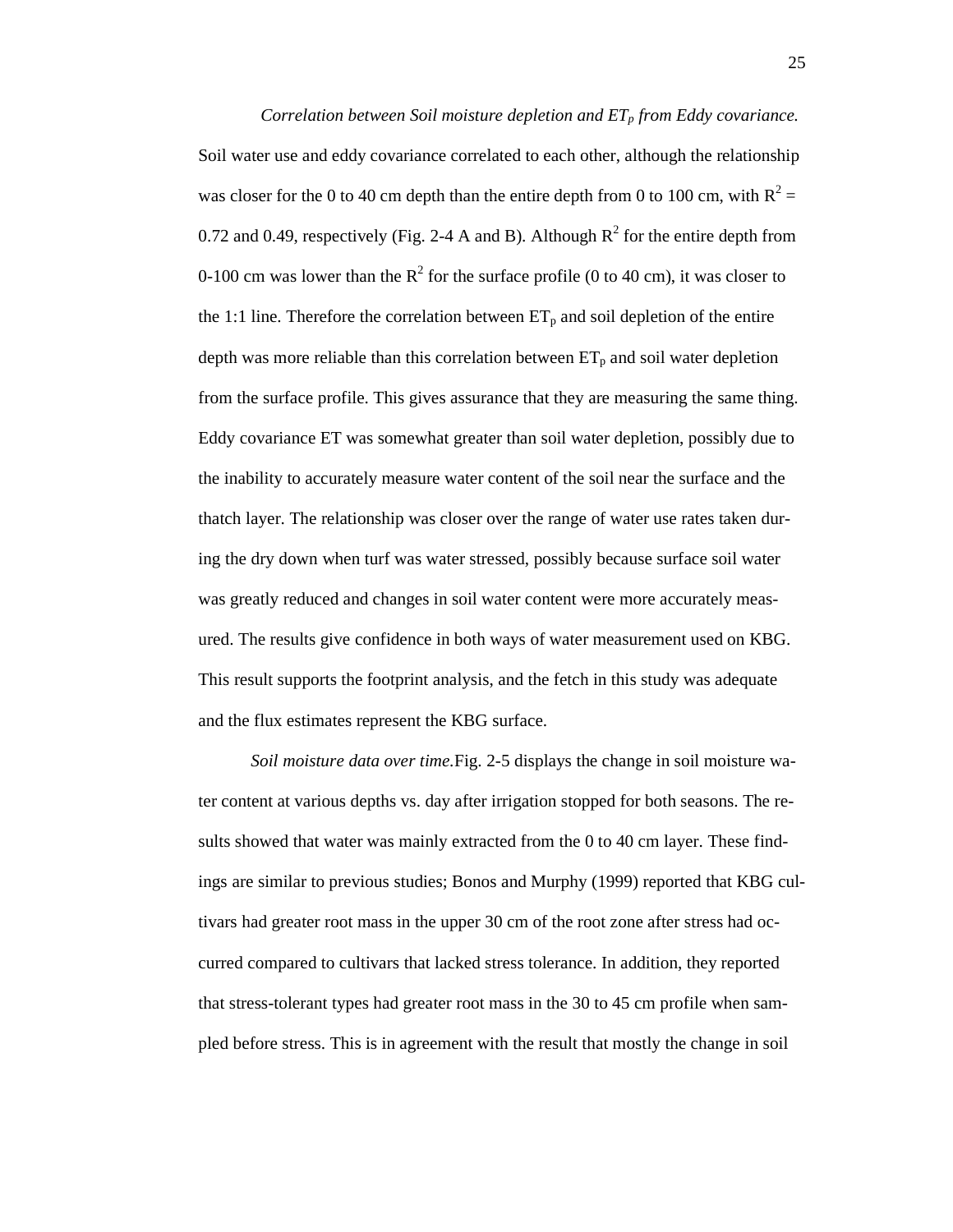water content is seen in the depth of 0 to 40 cm. This means that the root systems of KBG in this study mainly extracted water from shallower soil profile depths.

The beginning and end of each dry down experiment are noted in each graph. The changes of soil moisture content were different in the early vs. late season dry down periods in both years. In early season (early summer), soil moisture content changed quickly and at a significantly higher rate compared to the later season dry down period. This isin terms of the total days needed for the KBG turf to show drought stress and reduction in theshallow soil layers (0 to 10 cm and 0 to 20cm). During late season, (late summer into early fall), water content decreased more slowly and with similar rates of drying observed in the multiple depths (0 to 10, 10 to 20, 20 to 30, and 30 to 40 cm layers) at the same time. Additionally, water content at 40 cm in late season was lower than in early season. This means that in early seasons, KBG extracted water from the upper layers more than the deeper layers while in late seasons, KBG used water deeper in the soil. This is can be explained that in early season, the root system of KBG was not as deeply established as in late season; deeper roots appeared to allow the turf to extract water from deeper soil profile after the peak summer season. Even though KBG had roots deeper in the soil (down to 40 cm), the availability of that deeper water did not slow down water stress (indicating that KBG *g*s appears most sensitive to soil drying in the upper soil layers).

Previous research in seasonal rooting characteristics of turfgrass showed that: root length and number decreased throughout the summer and then slightly increased in late summer or early spring. Work by Liu and Huang (2005) showed midsummer decline of root production and increased mortality of existing roots were related closely to changes in soil temperature. Cool-season turfgrass maintains optimal root growth between 10 and 18  $\degree$ C (Beard, 1973). Root growth of KBG was shown to be inhibited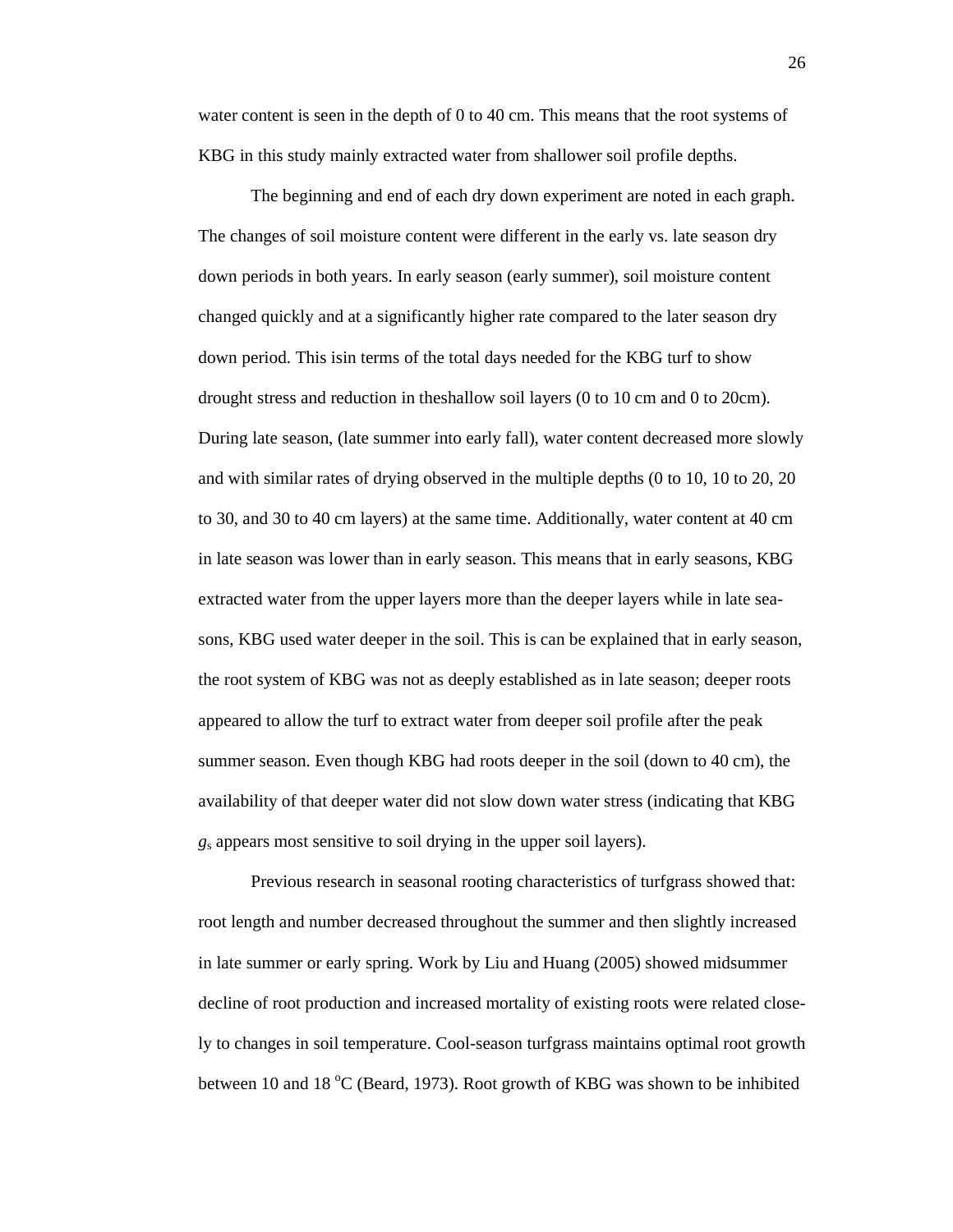as soil temperature increased to 25  $\rm{°C}$  (Aldous and Kaufmann, 1979). In this study, in late season the air temperature decreased and as a consequence soil temperature also decreased (data shown in Fig. 2-5). Because of the decrease in temperature and photoperiod in late season, and the growth of roots in this season, the plant could extract water from deeper soil and maintained turgor under low soil water potential and resulted in longer visual quality maintenance. This result is in agreement with the findings of Esmaili and Salehi (2012), that decreasing temperature and photoperiod decreased verdure fresh and dry weight, shoot height, tiller density, leaf area and chlorophyll, and relative water contents. However, rooting depth and fresh weight of roots increased and changed the root/shoot ratio of *Zoysia japonica* 'Lanyin No. III' (Li, 2002; Xi and Zhang, 2005). Rooting depth under long day length and intermediate day length conditions compared to short day length treatment increased 55% and 30%, respectively (Esmaili and Salehi, 2012).

KBG may have osmotically adjusted to help it to extract water deeper in the soil. Turfgrasses are constantly subjected to changing and interactive environmental stresses. Previous growing conditions can influence responses and adaptation of plants exposed to subsequent environmental stress (Ackerson, 1980; Bennett and Sullivan, 1981; Eamus, 1987). In this study, the late dry down could be considered to have been drought-preconditionedbyearly dry down and the recovery time after that. Jiang and Huang (2000) found that drought-preconditioned KBG had higher canopy photosynthesis and turgor potential than non-preconditioned plants during subsequent heat stress. Brown and Thomas (1980) reported that drought-preconditioned plants had lower dark respiration rate. In a study by Jiang and Huang (2001), droughtpreconditioning enhanced heat tolerance in KBG, which could be related to maintenance of higher osmotic adjustment associated with accumulation of ion solutes and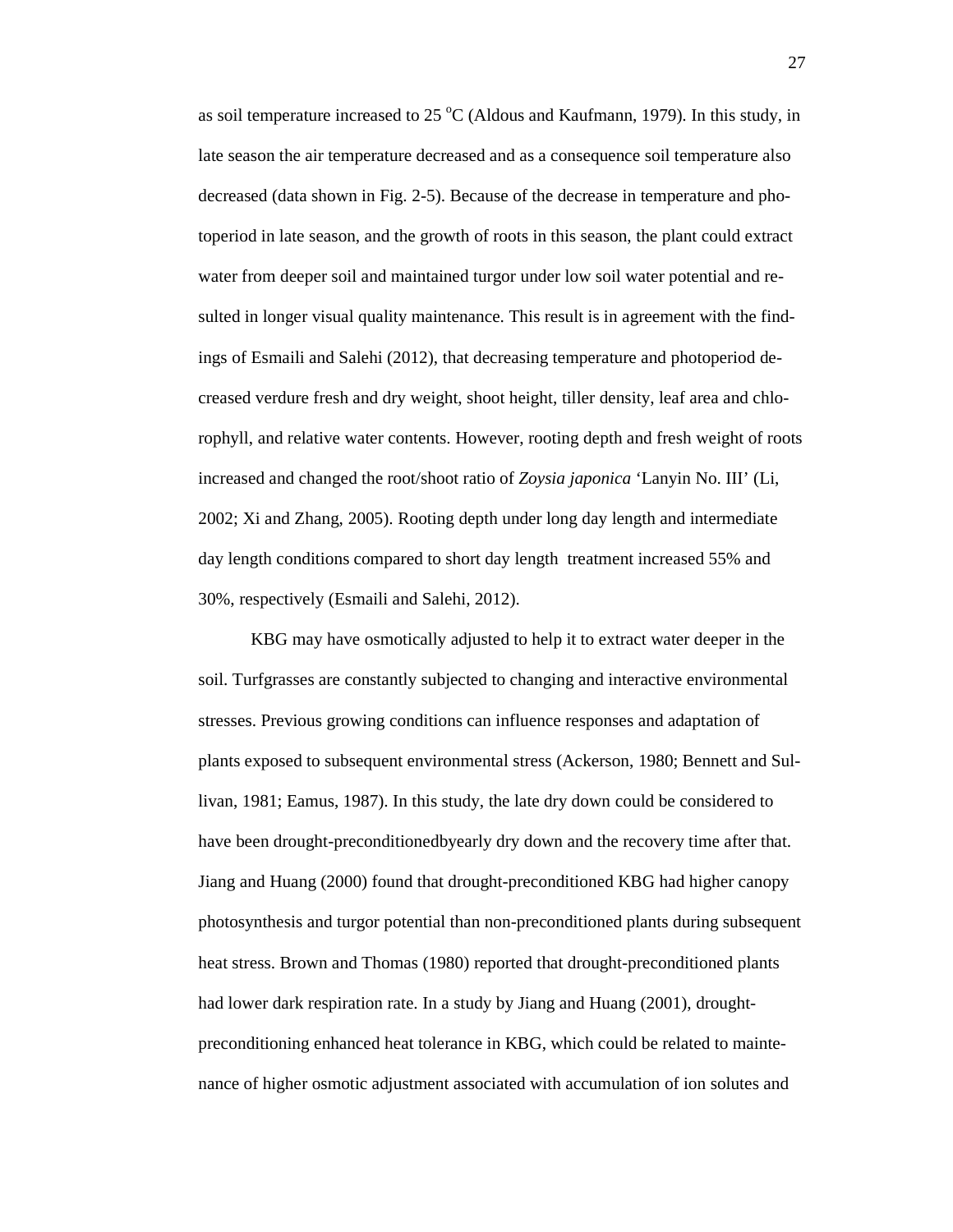water soluble carbohydrates and development of extensive roots deeper in the soil profile. In addition,  $ET_0$  in late season was lower so the plants were not using water as quickly as in summer 2009 and 2010, explaining why days to unacceptable appearance was much greater.

*Plant Factors.* Values of  $K_p$  are displayed in Fig. 2-6 A and B and Table 2-2. The results show that average plant factors for the whole season in 2009 was higher than in 2010; in 2009  $K_p$  ranged from 0.75 to 1.2, while 2010 ranged from .75 to 1.  $K_p$ decreased to 0.82 early summer and 0.65 late summer during summer 2009, when KBG no longer met the visual quality expectation. During summer 2010,  $K_p$  decreased to 0.72 early summer and late summer were 0.71 as KBG no longer met the acceptable visual quality rating. These results agree in general with the range of results presented by Ervin and Koski (1998) in Fort Collins, CO. Their research indicated that water conservation can be encouraged while still maintaining acceptable turfgrass quality by irrigating every 3 days with  $K_p$  values in the range of 0.60 to 0.80 for KBG. Fenton (2010) conducted an experiment in well-watered conditions in the same field as the study reported here where  $K_p$  values were determined to be 0.75 and 0.81 during 2007 and 2008, respectively. The change in the amount of water lost (used by grasses, transpiration, or drainage) in 0 to 40 cm soil profile tended to be lower than ET measured by eddy covariance system in both years but significantly lower in 2009 (Fig. 2-6 A and B). The lower value in soil water depletion could be explained by a less than full coverage of the turfgrass causing evaporation, however the plots consistently had full cover throughout the experiments. Water extracted from deeper soil layers could also explain these differences.

*Turfgrass responses to drought stress*. Previous research (Jarvis, 1976; Jones and Higgs, 1989; Stewart, 1988) showed that  $g_s$  is sensitive to leaf temperature (Tleaf)

28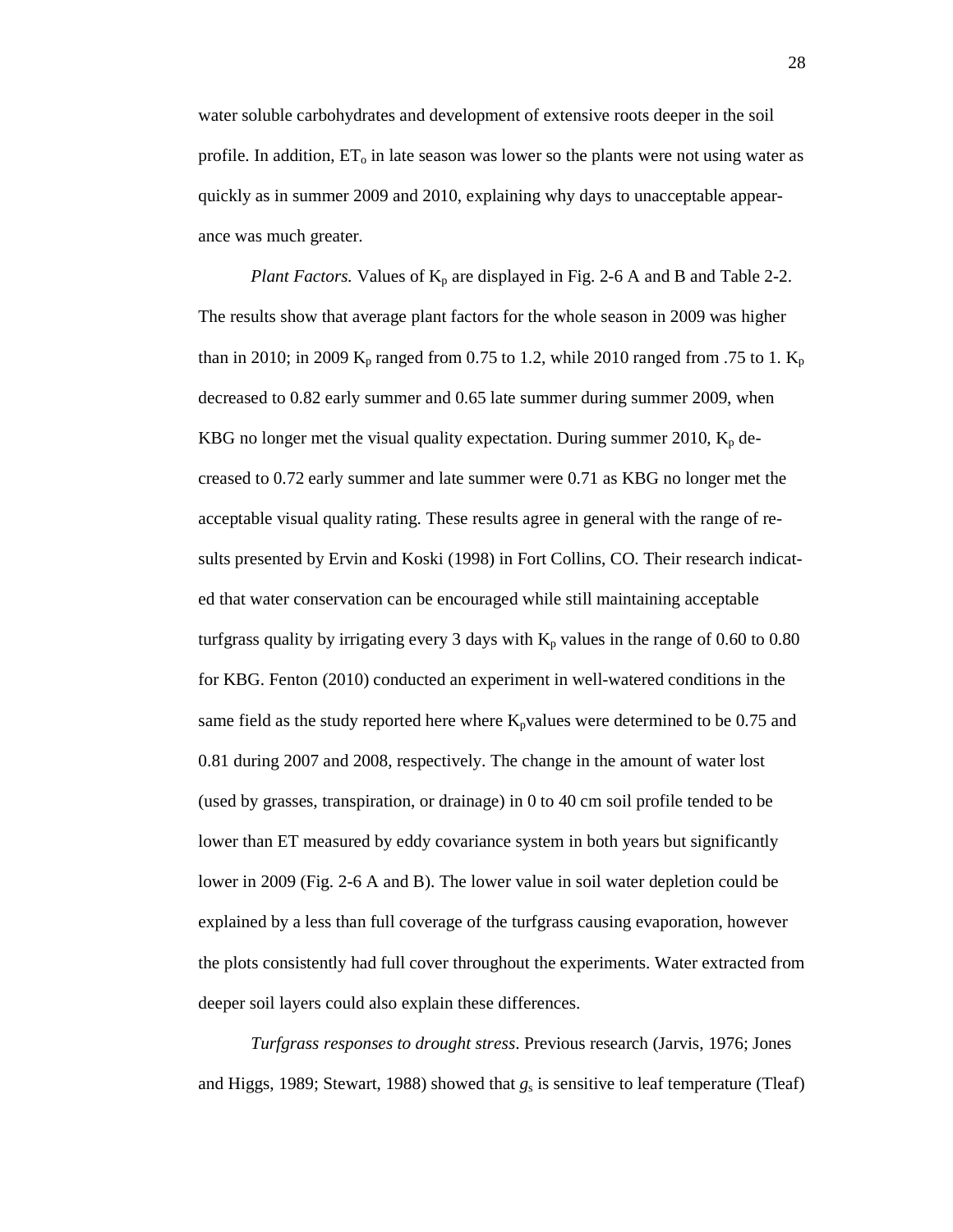and time of day. In this study, the changes in *g*s during the dry down are shown in Fig.2-7. The results showed that *g*s decreased with time after irrigation was stopped. During the dry down, *g*s at 2 PM was reduced more than that at 10 AM. Stomates are more sensitive to drought stress in the afternoon than in the morning. In the afternoon, leaf temperature increased, therefore,  $g_s$  values at 2 PM were more reflective of the water stress. This is related to partial recovery of plant water potential during the night and the higher saturation deficit in the afternoon causing stomatal closure to avoid the drought condition; it took longer to arrive at the water stress levels in later seasons (Fig. 2-7). For the first three dry downs, mid morning and mid afternoon*g*<sup>s</sup> was nearly the same, suggesting that  $g_s$  is not sensitive to vapor deficits when wellwatered, but as it became more stressed, sensitivity of leaf to air vapor deficits appeared to increase.

During the dry down, differences between leaf and average maximum air temperature increased along with the increasing drought stress levels, while water potential decreased in this process (became more negative because the turf had less evaporative cooling due to stomatal closure). According to Shackel et al. (1997), physically, as a plant tissue loses water, any reduction in the total water potential of the tissue must be reflected in a corresponding reduction in the water potential of the cells in that tissue, meaning that either cell turgor or cell osmotic potential must decline. For most tissues, the decline is most apparent in cell turgor, and since important plant processes such as stomatal opening are believed to be turgor dependent, it is expected that overall plant growth should be reduced as plant water deficits become more severe (Fig. 2-8**)**.

To limit transpiration during dry down, plants must close stomata to prevent the lost of water via transpiration which resulted in leaf surfaces heating up (Fig. 2-9).

29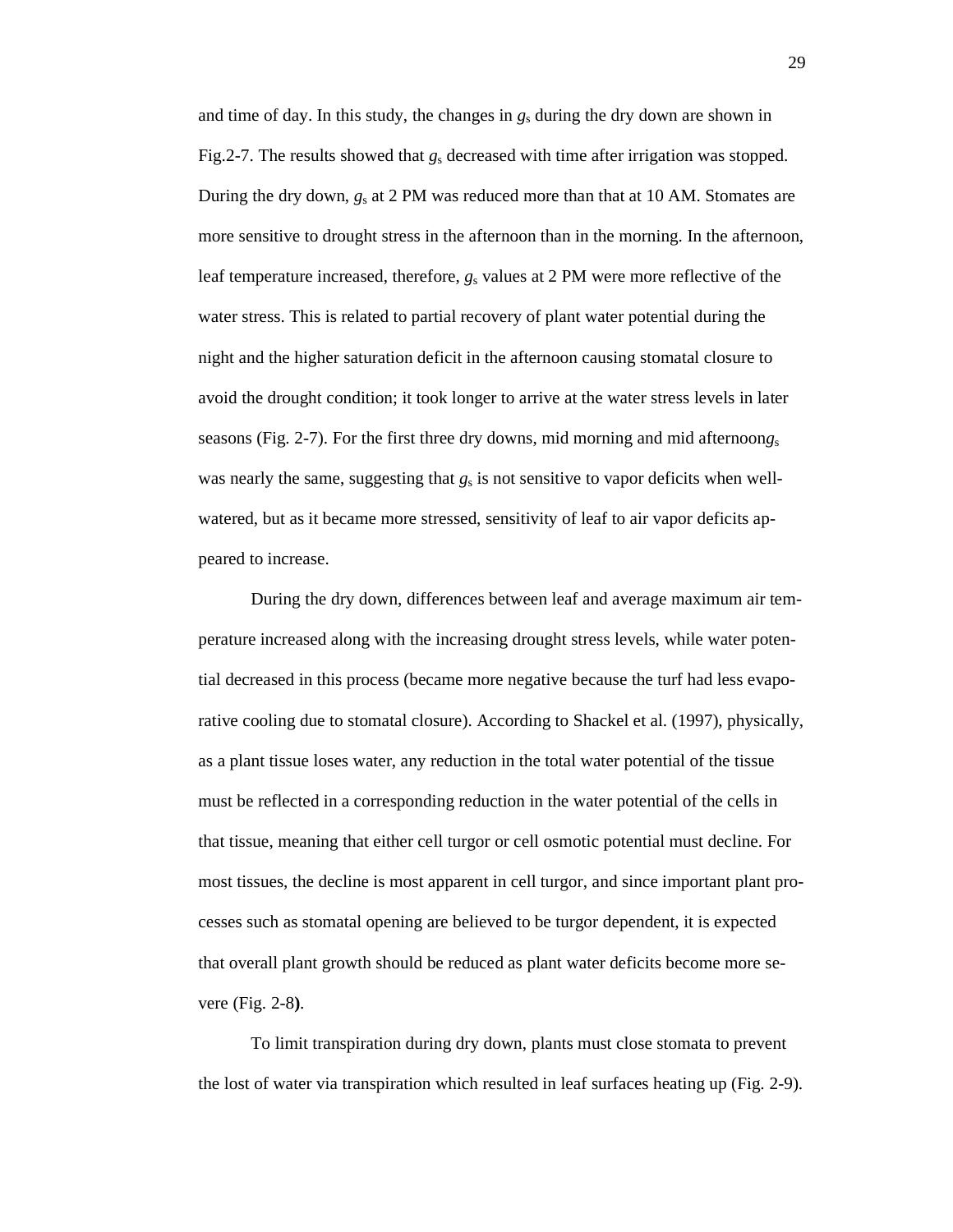These graphs show that  $T_{leaf}$ - $T_{airmax}$  increased very fast when the turfgrass went into drought stress. As the turfgrass leaf heats up, there is more turbulence at the turf canopy, decreasing boundary layer resistance (increasing conductance), connecting the turf stomata closure to the atmosphere and increasing leaf-air vapor pressure deficit.

Leaf water potential decreased faster in early summer season in both years (Fig. 2-9). In fact, this result matched with the result for soil moisture changing in early and late season. This may be due to the cooler temperature and the deeper soil water extraction by roots in late season, allowing plants to maintain water potential, so it decreased gradually slowly in comparison to that in early season.

Chlorophyll content and visual rating decreased over time during the dry down (Fig. 2-10). Like *g*s, chlorophyll index and the visual rating decreased gradually until it reached the point ofminimum visual quality (around 6 to 5.5), it decreased faster from that point. At this point, grass color turned brown in many parts of a plot, and subsequently the entire plot entered dormancy and became brown.Stomatal conductance has a trend of decreasing when soil moisture decreases, but within that decrease there are still ups and downs with the constant decrease of soil moisture due to atmospheric conditions. In other words, *g*sis governed not only by soil moisture but also atmospheric conditions. Unlike *g*s, chlorophyll index and visual rating decrease with the decrease of soil moisture, and the speed of that decrease depends on atmospheric conditions. Visual rating was based on turfgrass color, density and uniformity.

*Correlations among measurements.* Stomatal conductance was highly correlated with predawn leaf water potential. Likewise, leaf temperature was highly correlated with *g*<sup>s</sup> during the dry down. (Fig. 10). There was more scatter (less correlation) at water potentials less negative than -0.6 MPa, but the relationship became much closer at -0.6 to -0.7 MPa in corresponding to  $g_s$  of 260 mmol m<sup>-1</sup> s<sup>-1</sup>. The decline in leaf water po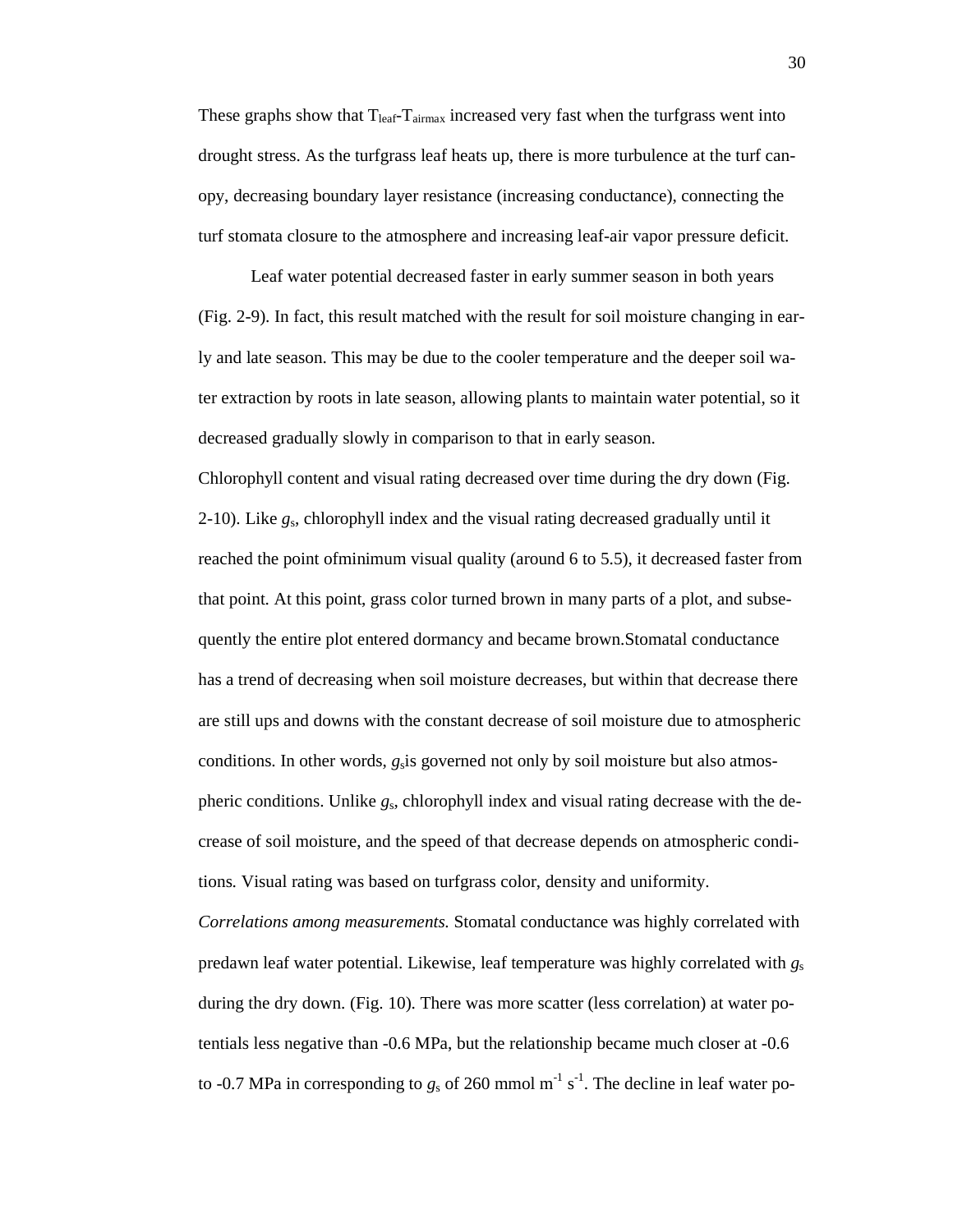tential was more responsive to the decline in *g*s than other parameters measured (Fig. 10D). This result contrasts to the findings of Sheffer (1979) and Aronson et al. (1987a), who noted that leaf water potential in cool-season turfgrasses (*Poapratensis* L. 'Baron', *Loliumperenne* L. 'Yorktown II', *Festucarubra*var. *commutate* Gaud. 'Jamestown' and *Festucaovina* var. *duriuscula* (L.) Koch were not as sensitive to drought stress as ET and growth rate, and the results of DaCosta and Huang (2006) showed that a decline in *g*sand shoot growth was independent of leaf water status. The experiments that both Aronson and DaCosta conducted were in a greenhouse, therefore all of the environmental conditions were controlled; additionally, dew points in this experiment ranged from 12 to 18  $^{\circ}$ C, which was much more humid than in Utah. The result may suggest that, in the conditions of dry soil and dry air, leaf water potential of KBG is greatly responsive to drought stress. This might be explained by the increase in leaf temperature and the dry air of Utah that may have caused reduced boundary layer resistance, increasing coupling of stomata to the atmosphere and imposing the very dry air on the turf leaves.

Visual rating had a fairly good correlation with *g*s (Fig. 10C). When visual rating went below 5, *g*sdropped very quickly and reached very low values at ratings of 2 to 3. Additionally, the relationship between visual rating and *g*s became much closer when  $g_s$  went down to the value of around 260 mmol m<sup>-1</sup> s<sup>-1</sup>. Chlorophyll content had somewhat lower correlation with *g*sthan did visual rating (Fig. 10B). When  $g_s$  decreased to 260 mmol m<sup>-2</sup> s<sup>-1</sup>, the grasses began to show wilting, and visual rating was at 5.5. When chlorophyll index went below 200, the  $g_s$  essentially went to zero (Fig. 10B).

All the parameters above, including predawn leaf water potential, leaf temperature, visual rating, and chlorophyll index showed similar patterns. None of the fac-

31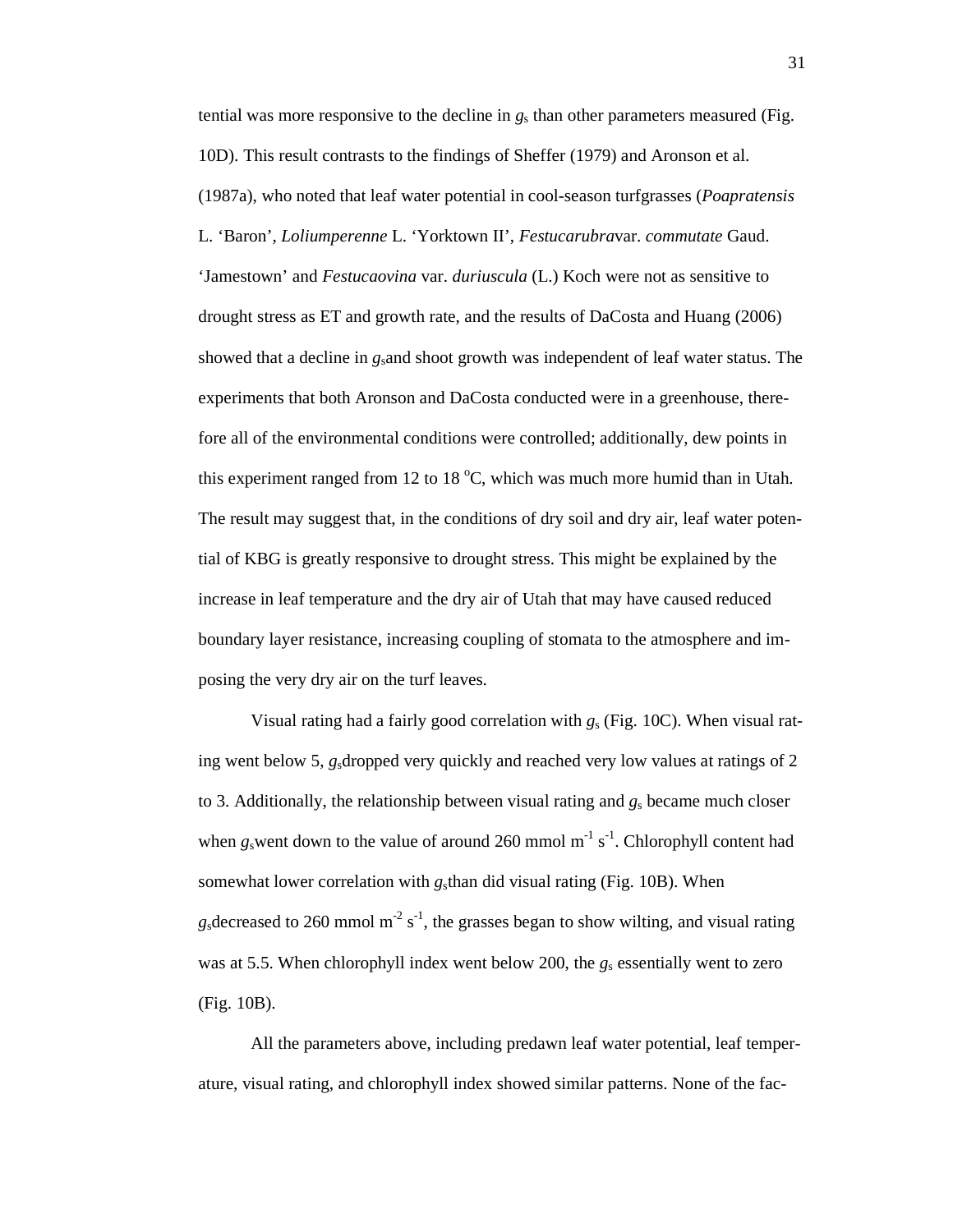tors started to decrease until *g*s dropped to about 50% of well-watered levels or approximately 260 mmol  $m^{-1} s^{-1}$ . KBG has the ability, when extended dry conditions occur, to go into summer dormancy or quiescence, like a number of other grass species. While dormant, the crowns of grass plants are living but existing leavessenesce, and no new leaves are produced. Regrowth occurs when temperatures and moisture is again favorable for growth. The data showed that when KBG is exposed to dry conditions and *g*s drops to half the level of well-watered turf, KBG starts to go into summer dormancy.

*Correlation between plant factor and visual rating.* Visual rating is not tightly correlated with plant factors through the dry downs over both years with  $R^2 = 0.26$ which is not high. This result is shown in Fig. 2-11. The impact of drought stress via visual quality relatively mirrored the trend observed for  $K_p$ . Visual rating decreased when the Kp – grass coefficient decreased.

Kpranged from around 0.8 to 1.1 under well-watered conditions, corresponding to visual rating from 7 to 9. At the minimum acceptable point of visual rating, which is 5.5 to 6,  $K_p$  went from 6.5 to 0.87. This value of  $K_p$  is quite high at this point,even when KBG went below the acceptable visual quality..

When  $g_s$  gets low enough to restrict turf water use, leaf temperature goes up, which maintains water use due to high leaf air vapor pressure deficit, and water potential go down very quickly, pushing the grass into dormancy where chlorophyll and visual quality fall quickly. This could explain the high water use of KBG even under drought conditions in the dry and hot Intermountain West area.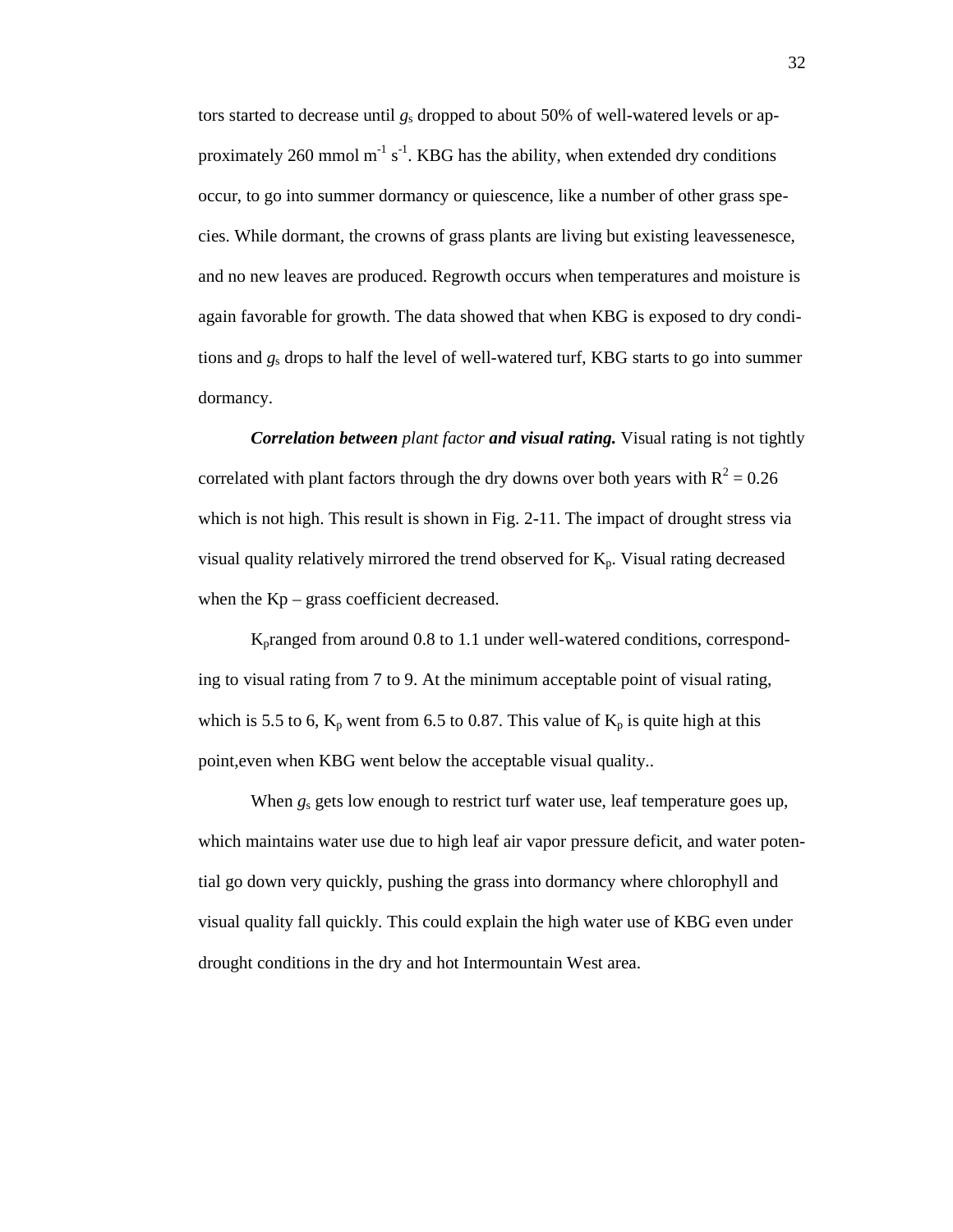#### CHAPTER 5

## SUMMARY AND CONCLUSION

Plant`s parameters and evapotranspiration of Kentucky Bluegrass were measured by Eddy covariance over two dry downs periods in two years 2009 and 2010 in the intermountain west region Utah. The values of these parameters at the minimum acceptable point were determined.

Visual rating, chlorophyll index, predawn leaf water potential and leaf temperature with *g*s decreased very quickly and the relationship between these factors and *g*<sup>s</sup> become much closer when *g*sfell to approximately half of well-watered levels.

Both soil water content and ET had weak correlation with *g*s; however, *g*stended to have higher correlation with the change in soil moisture than that with the change in crop ET. Soil water use and eddy covariance data in terms of crop ET had a high correlation.

Kpranged from around 0.8 to 1.1 under well-watered conditions, corresponding to visual rating from 7 to 9. At the minimum acceptable point of visual rating, which is 5.5 to 6,  $K_p$  went from 0.65 to 0.87. This value of  $K_p$  is quite high at this point. Even when KBG went below the acceptable visual quality, the grass still uses significant amounts of water with the value of  $K_p$  ranging from 0.6 to 0.8. This is based on immediate water use measurements. Under actual irrigation practice however, well managed KBG has been shown provide adequate quality under deficit irrigation as low as 0.7, where the grasses access additional soil water storage.

These data indicate that KBG cannot be deficit irrigated and maintain acceptable quality in the Intermountain West urban landscape where rootzones limit the ability to access additional soil water.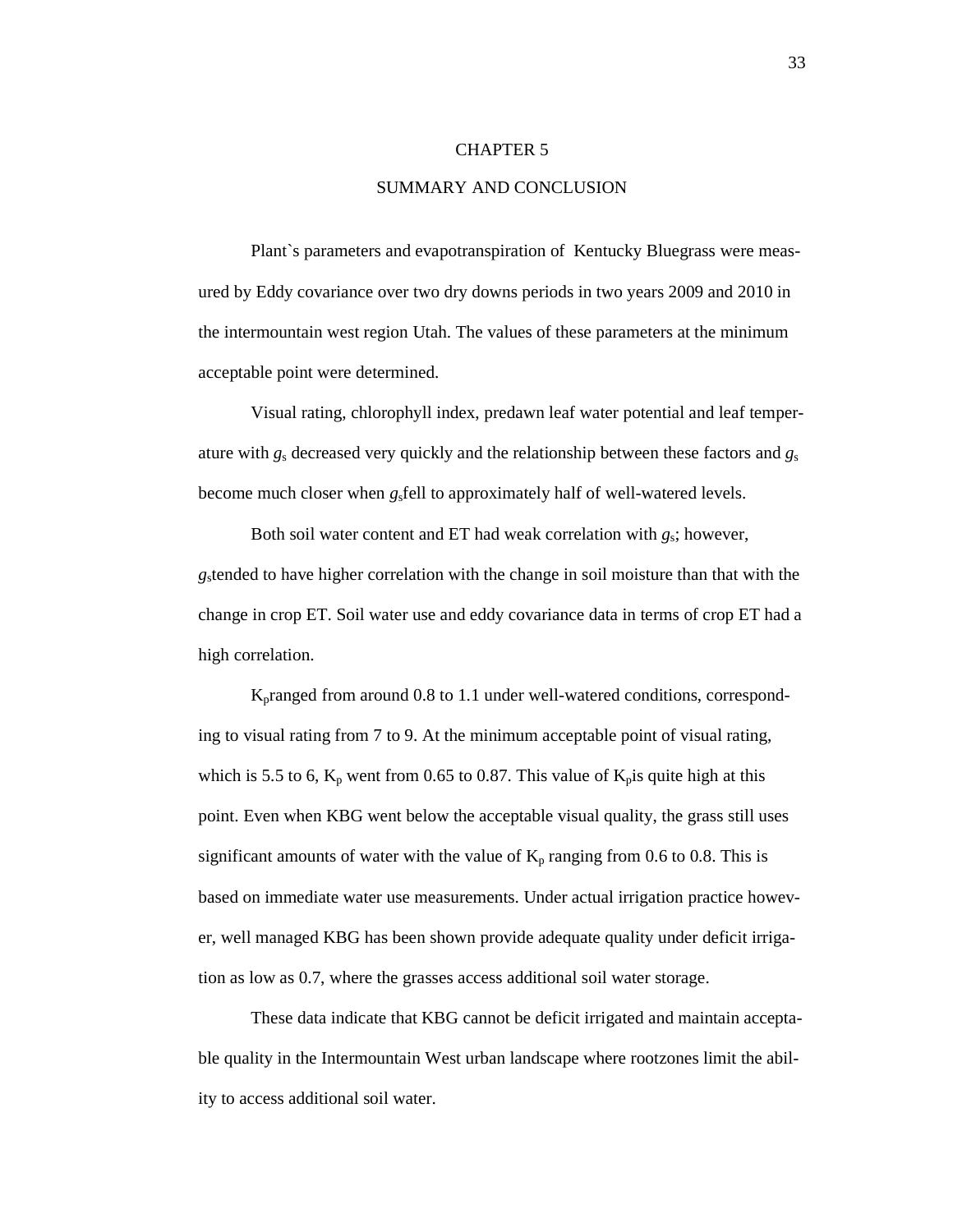#### REFERENCES

- Ackerson, R.C. 1980. Stomatal responses to water stress and abscisic acid as affected by water stress history. Plant Physiol. 65: 455-459.
- Aldous, D.E., and J.E. Kaufmann. 1979. Role of root temperature on shoot growth of two Kentucky bluegrass cultivars. Agron. J. 71:545-547.
- Allen, R.G., I.A. Walter, R.L. Elliott, T.A. Howell, D. Itenfisu, M.E. Jensen, and R.L. Snyder. 2005. The ASCE standardized reference evapotranspiration equation. The American Society of Civil Engineers, Reston, VA.
- Allen, R.G., L.S. Pereira, D. Raes, and M. Smith. 1998. Crop evapotranspiration, guidelines for computing crop water requirements. FAO Irrig. and Drain. Paper 56, Food and Agric. Orgn. of the United Nations, Rome, Italy. pp300.
- Amer, K.H., Hatfield, J.L., 2004. Canopy resistance as affected by soil and meteorological factors in potato. Agron. J. 96:978-985.
- Aronson, L.J., A.J. Gold, R.J. Hull, and J.L Cisar. 1987a. Cool-season turfgrass responses to drought stress. Crop Sci. 27:1261-1266.
- Aronson, L.J., A.J. Gold, R.J. Hull, and J.L Cisar. 1987b. Evapotranspiration of cool-season turfgrasses in the humid Northeast. Agron. J. 79:901-905.
- Banuelos, J.B., J.L. Walworth, P.W. Brown, and D.M. Kopec. 2011. Deficit irrigation of Seashore Paspalum and Bermudagrass. Agron. J. 103:1567-1577.
- Beard, J.B. 1973. Turfgrass: Science and Culture. Prentice-Hall, Englewood Cliffs, NJ.
- Beard, J.B., and R.L. Green. 1994. The role of turfgrasses in environmental protection and their benefits to humans. J. Environ. Quality 23(3):452-460.
- Bennett, J.M., and C.Y. Sullivan. 1981. Effects of water stress preconditioning on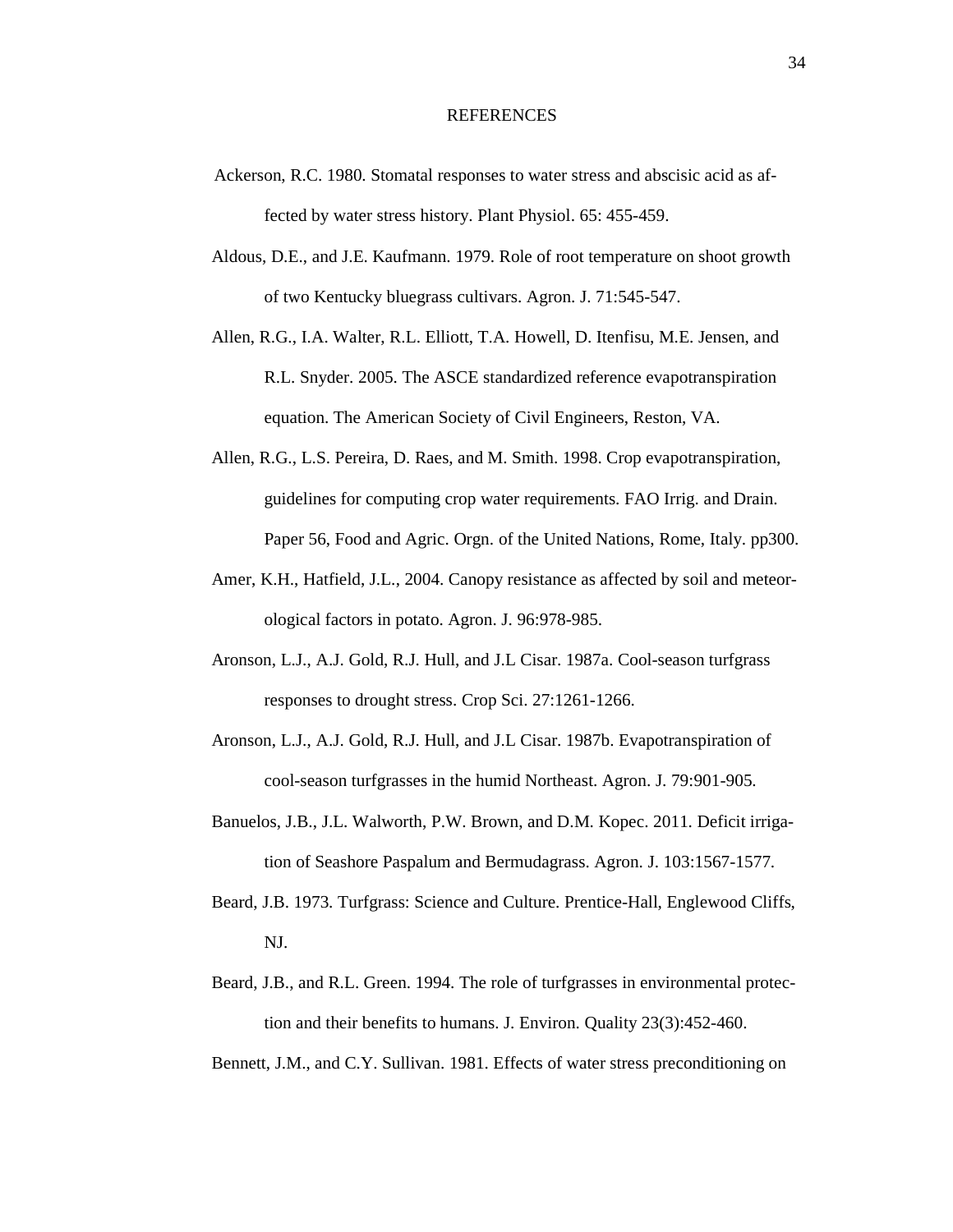net photosynthetic rate of grain sorghum. Photosynthetica 15: 330-337.

- Blonquist, J.M. Jr., J.M. Norman, and B. Bugbee. 2009. Automated measurement of canopy stomatal conductance based on infrared temperature. Agr. Forest Meteorol. 149:1931-1945.
- Bohnert, H.J., and R.G. Jensen. 1996. Strategies for engineering water-stress tolerance in plants. Trends Biotech. 14:89-97.
- Bonos, S.A., and J.A Murphy. 1999. Growth responses and performance of Kentucky bluegrass under summer stress. Crop Sci. 39:770-774.
- Brown, K.W., and J.C. Thomas. 1980. The influence of water stress preconditioning on dark respiration. Physiol. Plant. 49:205–209.
- Brown, P.W., C.F. Mancino, M.H. Young, T.L. Thompson, P.J. Wierenga, and D. Kopec. 2001. Penman-Monteith crop coefficients for use with desert turf systems. Crop Sci. 41:1197-1206
- Campbell, G.S., J.M.Norman. 1990. Estimation of plant water status from canopy temperature: An analysis of the inverse problem. In: Steven, M.D., Clark, J.A. (Eds.). Applications of Remoting Sensing in Agriculture. Butterworths, London, UK, pp. 255-271.
- Carrow, R.N. 1996. Drought avoidance characteristics of diverse tall fescue cultivars. Crop Sci. 36:371-377.
- Clark, R.N., and E.A. Hiler. 1973. Plant measurements as indicators of crop water deficit. Crop Sci. 13: 466-469.
- Condon, A.G., R. Richards, G. Rbetzke, G. Farquhar, and G. Farquhar. 2004. Breeding for high water use efficiency. J. Exper.Botany 55: 2447-2460.
- DaCosta, M., and B. Huang. 2006. Minimum water requirements for creeping, colonial, and velvet bentgrass under fairway conditions. Crop Sci. 46(1):81-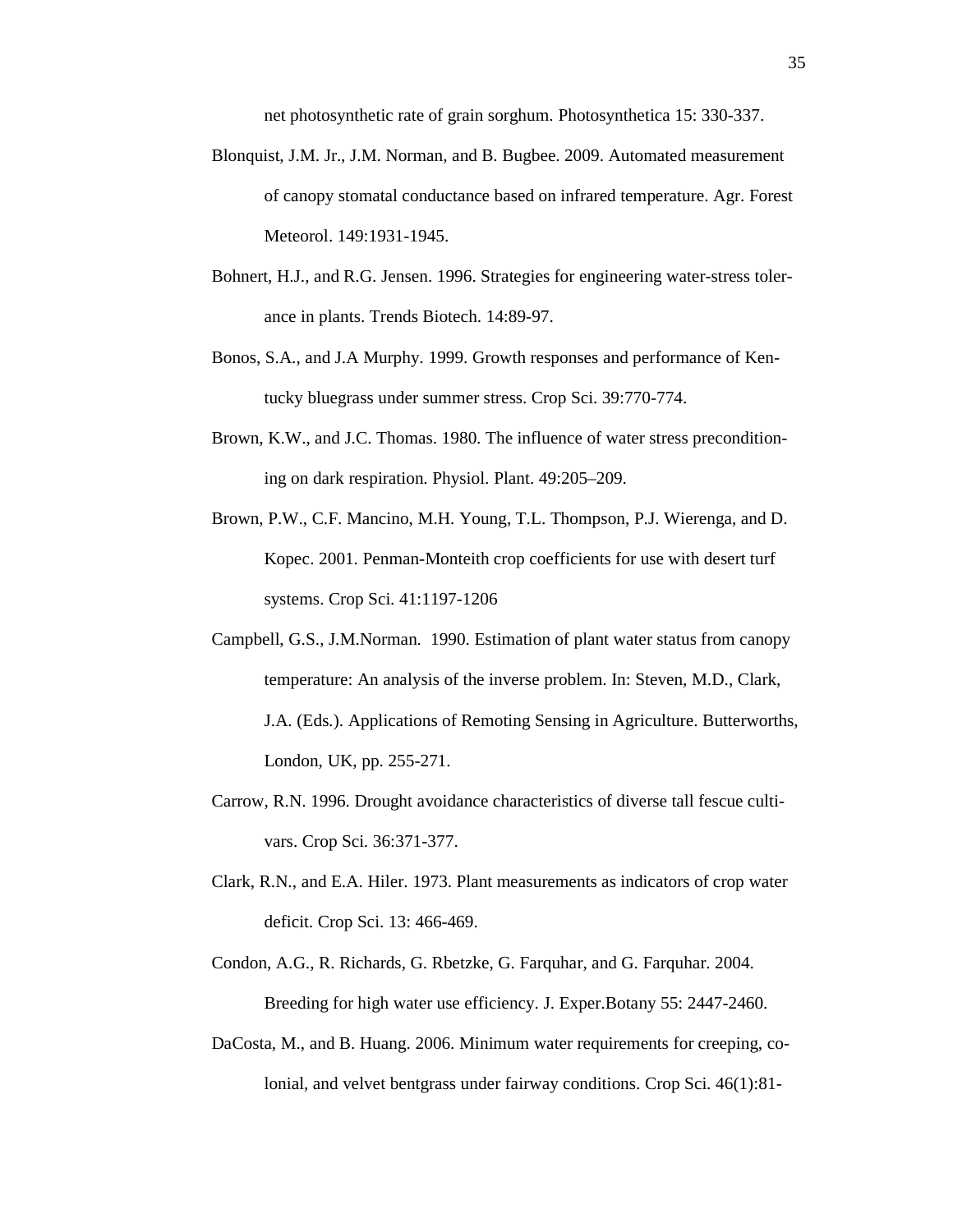- Davies, W.J., S. Wilkinson, and B. Loveys. 2002. Stomatal control by chemical signalling and the exploitation of this mechanism to increase water use efficiency in agriculture. New Phytol. 153: 449–460.
- Davies, W.J., F. Tardieu, and C.L. Trejo. 1994. How do chemical signals work in plants that grow in drying soil? Plant Physiol. 104(2):309-314.
- Duble, R. L. 2006. Water management on turfgrasses. Available online: [http://plantanswers.tamu.edu/turf/publications/water.html]. Verified: Nov 21st, 2006
- Eamus, D. 1987. Influence of preconditioning upon the changes in leaf conductance and leaf water potential of soybean, induced by chilling, water stress and abscisic acid. Aust. J. Plant physiol. 14: 331-339.
- Emmons, R.D. 2000. Turfgrass Science and Management. 3rd ed. Delmar Publishers, Albany, NY.
- Ervin, E.H., and A.J. Koski. 1998. Drought avoidance aspects and crop coefficients of Kentucky bluegrass and Tall fescue turfs in the semiarid west. Crop Sci. 38:788-795.
- Esmaili, S., and H. Salehi. 2012. Effects of temperature and photoperiod on postponing bermudagrass (Cynodondactylon [L.] Pers.) turf dormancy. J. Plant Phys. 169:851–858.
- Feldhake, C.M., R.E. Danielson, and J.D. Butler. 1984. Turfgrass evapotranspiration. 11. Responses to deficit irrigation. Agron. J. 76:85-89.
- Fender, D. 2006. Urban perennial grasses in times of a water crisis: benefits and concerns. Council for Agricultural Science and Technology (CAST). Water Quality &Quantity Issues for Turfgrasses in Urban Landscapes, Las Vegas,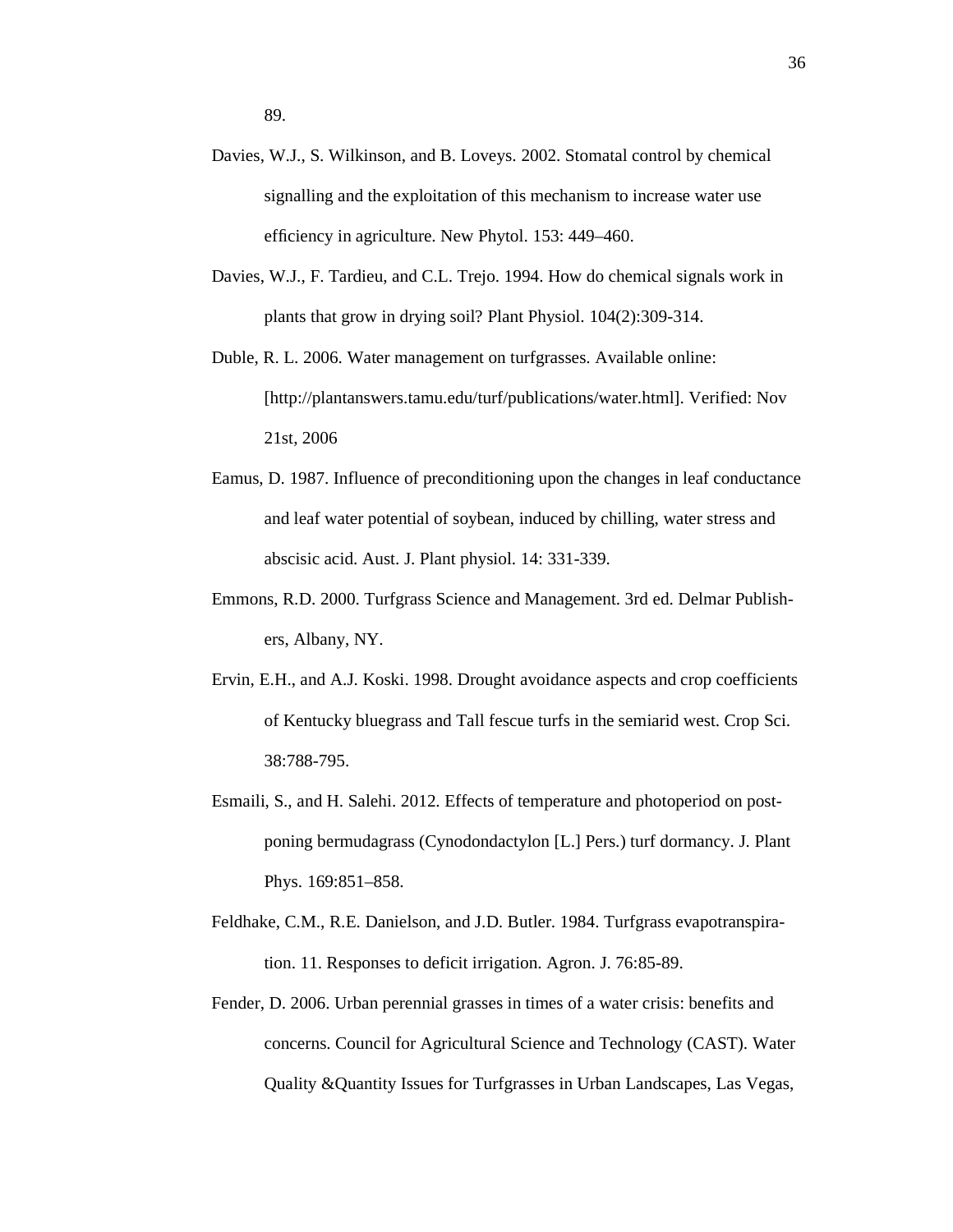NV.

- Fenton, L.L. 2009. Evapotranspiration of Kentucky bluegrass. MS Thesis, Utah State University.
- Fernandez, G. and B. Love. 1993. Comparison of turfgrass cumulative evapotranspiration curves. HortSci. 28:732–734.
- Fry, J.D., and J.D. Butler. 1989. Response of tall and hard fescue to deficit irrigation. Crop Sci. 29: 1536-1541.
- Fu, J. 2007. Tall fescue rooting as affected by deficit irrigation. HortScience 42:688-691.
- Fu, J., J. Fry, and B. Huang. 2004. Minimum water requirements of four turfgrasses in the transition zone. HortSci. 39:1740-1744.
- Fu, J., J. Fry, and B. Huang. 2007. Tall fescue rooting as affected by deficit irrigation. HortSci. 42:688-691.
- Garrot, D.J., and C.F. Mancino. 1994. Consumptive water use of three intensively managed bermudagrasses growing under arid conditions. Crop Sci. 34:215- 221.
- Gash, J. 1986. A note on estimating the effect of limited fetch on micrometeorological evaporation measurements. BoundaryLayer Meteorol. 35:409-413.
- Gibeault, V.A., S. Cockerham, J.M. Henry, and J. Meyer. 1989. California Turfgrass: its use, water requirement and irrigation. California Turfgrass Culture Vol. 39, numbers 3 and 4. Cooperative Extension, University of California.
- Hatfield, J.L. 1985. Wheat canopy resistance determined by energy balance techniques. Agronomy Journal 77:279-283.

Idso, S.B.,R.D.Jackson, P.J.Printer Jr., R.J. Reginato, and J.L. Hatfield. 1981. Nor-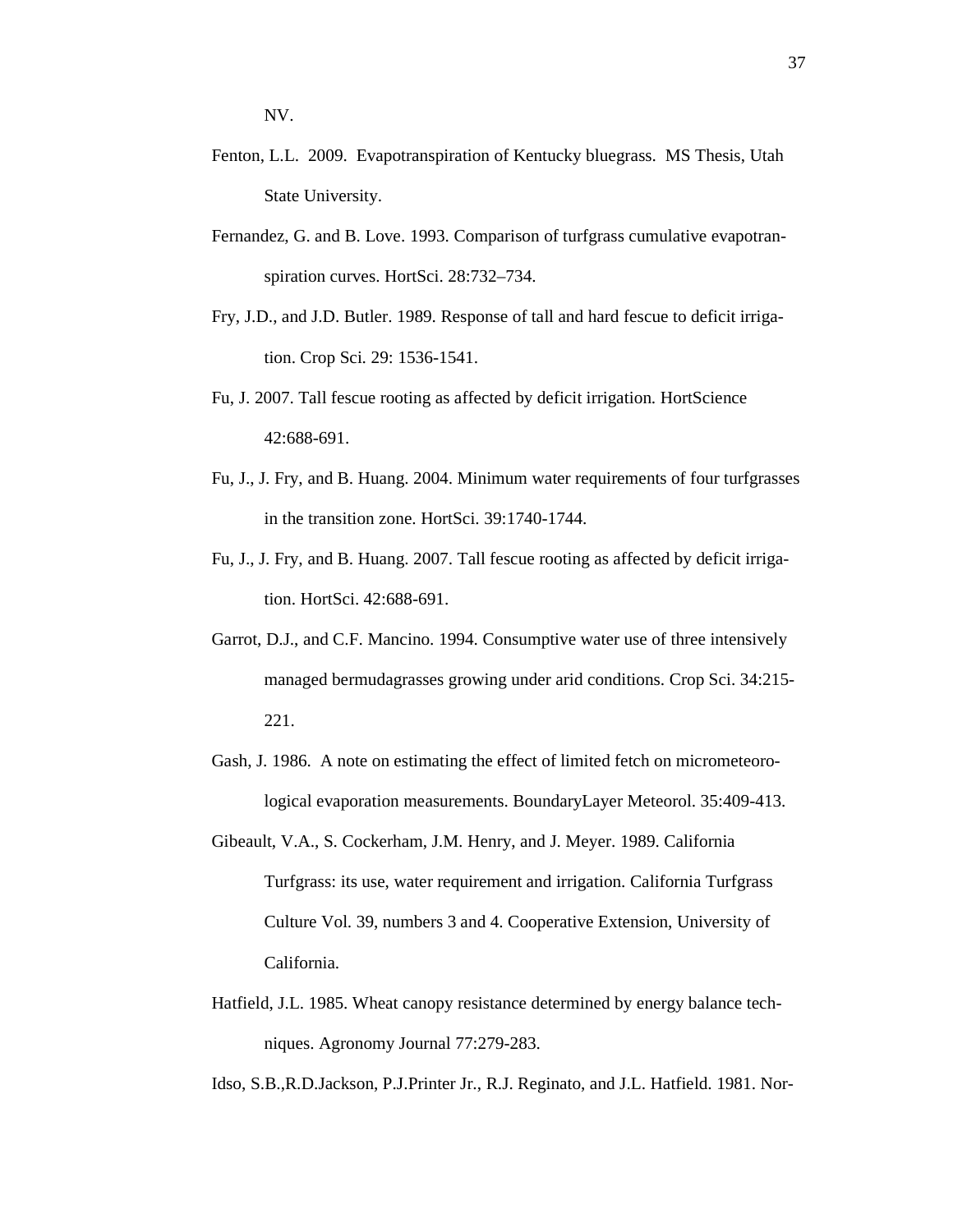malizing the stress-degree-day parameter for environmental variability. Agricultural Meteor. 24:45-55.

- Jackson, R.D., S.B.Idso, R.J.Reginato, P.J.Printer Jr. 1981. Canopy temperature as a crop water stress indicator. Water Resour. Res. 17:1133-1138.
- Jackson, R.D., W.P.Kustas, B.J. Choudhury. 1988. A reexamination of the crop water stress index. Irrigation Science 9:309-317.
- Jarvis, P.G. 1976. The interpretations of the variation in leaf water potential and stomatal conductance found in canopies in the field. Philos. Trans. R. Soc. London. Ser.B. 273:593-610.
- Jensen, M.E., R.D. Burman, and R.G. Allen. 1990. Evapotranspiration and Irrigation Water Requirements. ASCE Manuals and Reports on Engineering Practice No. 70, Am. Soc. Civil Engr., New York, NY.
- Jiang, Y., and B. Huang. 2000. Effects of drought or heat stress alone and in combination on Kentucky bluegrass. Crop Sci. 40:1358–1362.
- Jiang, Y., and B. Huang. 2001. Osmotic adjustment and root growth associate with drought preconditioning-enhanced heat tolerance in Kentucky bluegrass. Crop Sci. 41:1168–1173.
- Jiang, Y., H. Liu, and V. Cline. 2009. Correlations of leaf relative water content, canopy temperature, and spectral reflectance in perennial ryegrass under water deficit conditions. J. Amer. Soc. Hort. Sci. 44:459–462.
- Johnston, W.H., T.B. Koen, and V.F. Shoemark. 2002. Water use, completion and temperate-zone C4 grass. (Eragrostiscurvula (Schrad.) Nees. Complex) cv. Consol. Aust. J. Res. 53(6):715-728.
- Jones, H.G. and K.H.Higgs. 1989. Empirical models of the conductance of leaves in apple orchards. Plant Cell Environ. 12:301-308.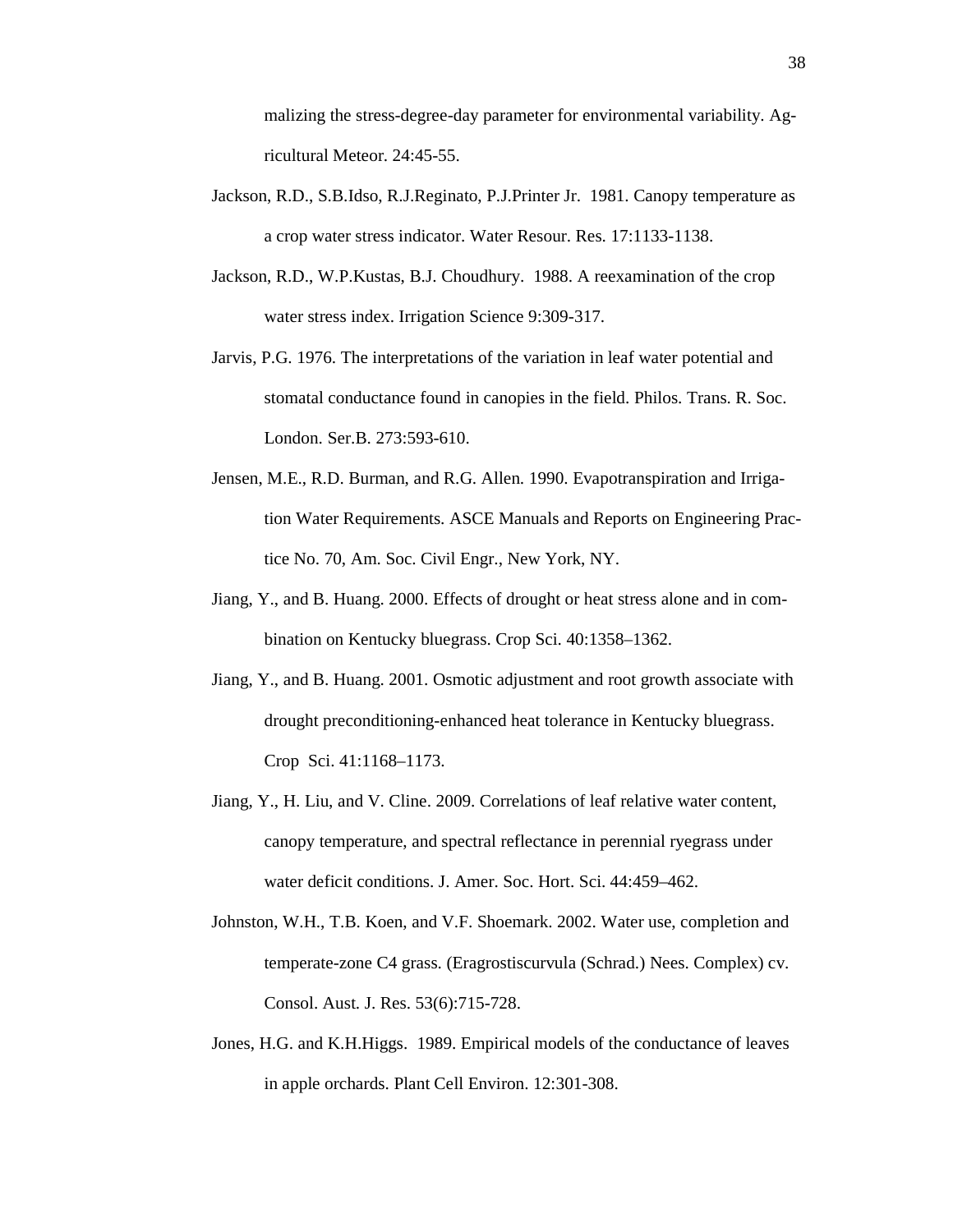- Jones, H.G. 1999. Use of infrared thermometry for estimation of stomatal conductance as a possible aid to irrigation scheduling. Agric. Forest Meteorology 95:139-149.
- Keeley, S.J., and A.J. Koski. 2001. Dehydration avoidance of diverse Poapratensis cultivars and cultivar groups in a semiarid climate. Int. Turf. Soc. Res.J.9:311-316.
- Kjelgren, R., L. Rupp, and D. Kilgren. 2000. Water conversation in urban landscapes. HortSci. 35:1037-1040.
- Leinonen, I., O.M.Grant, C.P. Tagliavia, M.M.Chaves, H.C.Jones. 2006. Estimating stomatal conductance with thermal imagery. Plant, Cell and Environ. 29:1508-1518.
- Liu, H, J.T. Randerson, J. Lindfors, W.J. Massman, and T. Foken. 2006. Consequences of incomplete surface energy balance closure for  $CO<sub>2</sub>$  fluxes from open-path  $CO<sub>2</sub>/H<sub>2</sub>O$  infrared gas analyzers. Boundary-Layer Meteor. 120(1):65-85.
- Liu, X. Z.,and B. R. Huang. 2005. Root physiological factors involved in coolseason grass response to high soil temperature. Environ. Exp. Bot. 53:233- 245.
- McNaughton, K.G., Jarvis, P.G. 1983. Predicting effects of vegetation changes on transpiration and evaporation. In: Kozlowski, T.T. (Ed.), Water Deficits and Plant Growth Vol.VII. Academic Press.pp.1–47.
- Meyer, J.L. and Gibeault, V.A. 1987. Turfgrass performance when underirrigated. Applied Agricultural Research Vol. 2, No. 2, pp.117-199. Springer Verlag New York Inc.
- Moncrieff, J., R. Valentini, S. Greco, G. Seufert, and P. Ciccioli. 1997. Trace gas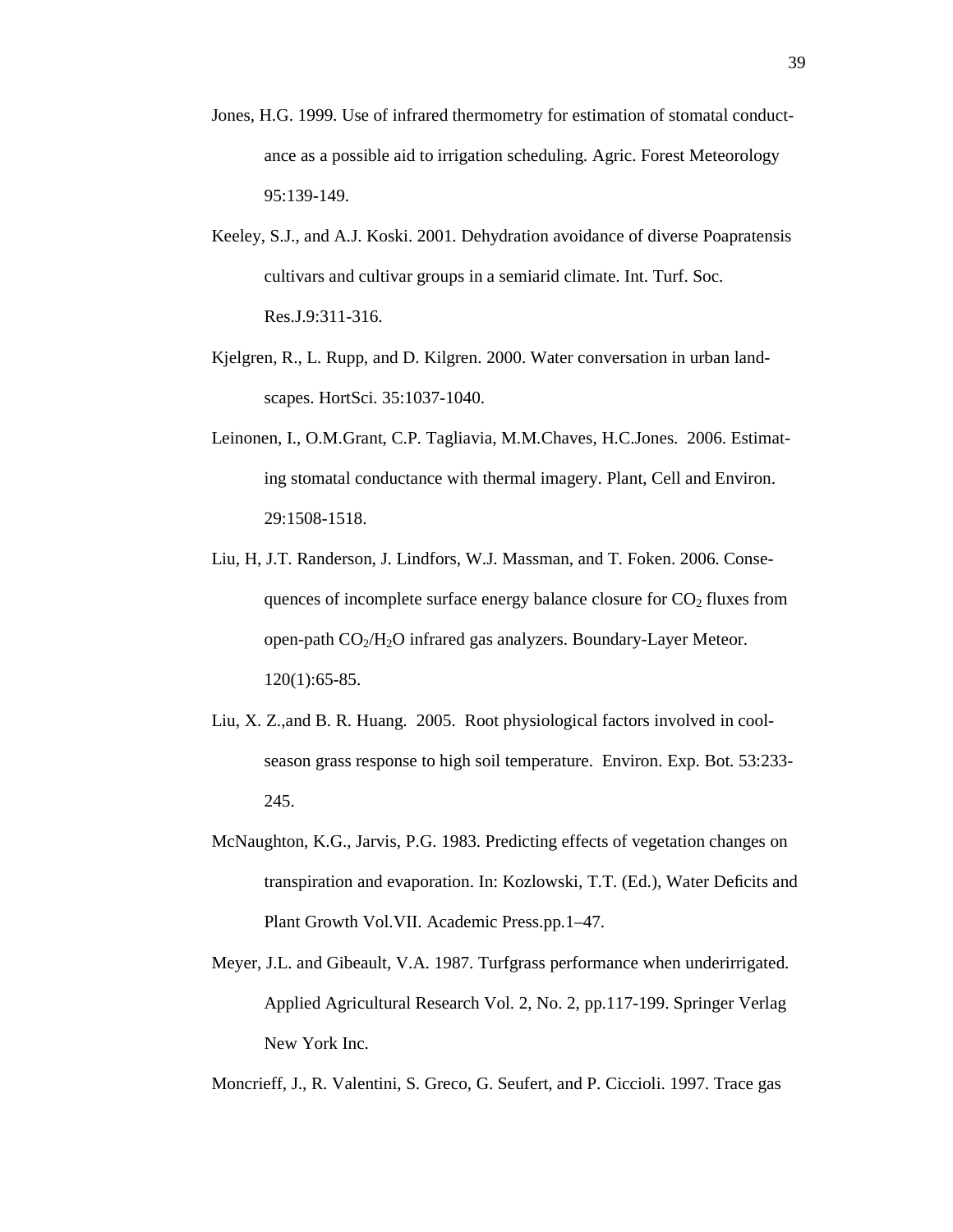exchange over terrestrial ecosystems: Methods and perspectives in micrometeorology.J. Exp. Bot. 48:1133-1142.

- Pasquill, F.: 1972. Some Aspects of Boundary Layer Description. Quart. J. Royal Meteorol. Sot. 98: 469-494
- Payero, J.O., Irmak, S. 2006. Variable upper and lower crop water stress index baselines for corn and soybean. Irrigation Science 25: 21-32.
- Payero, J.O., Neale, C.M.U., Wright, J.L. 2005. Non-water-stressed baselines for calculating crop water stress index (CWSI) for alfafa and tall fescue grass. Transactions of the ASAE. 48: 653-661.
- Qian, Y.L. and M.C. Engelke. 1999. Turfgrass selection: Comparing three turfgrasses for minimum irrigation requirements, drought resistance and long-term performance. Turfgrass Trends 8:4-8.
- Renard, K.G., Foster, G.R., Weesies, G.A., McCool, D.K, and Yoder, D.C., coordinators. 1987. Predicting Soil Erosion by Water: A Guide to Conservation Planning with the Revised Soil Loss Equation (RUSLE). U.S. Dept. of Agriculture, Agric. Handbook No.703:404.
- Richie, W. E., Green, R. L. and Gibeault, V.A. 1997. Using ETo (Reference Evapotranspiration) for turfgrass irrigation efficiency. California Turfgrass Culture Vol. 47, Nos. 3 & 4. University of California.
- Schimid, H.P. 2002. Footprint modeling for vegetation atmosphere exchange studies, a review and perspective. Agric for Meteorol. 113: 159-183.
- Schmid, H. P. and T. R. Oke. 1990. A model to estimate the source area contributing to surface layer turbulence at a point over patchy terrain. Quarterly Journal Royal Meteorological Society 116: 965-988.

Shackel, K.A., H. Ahmadi, W. Biasi, R. Bucher, D. Goldhamer, S. Gurusingle, J.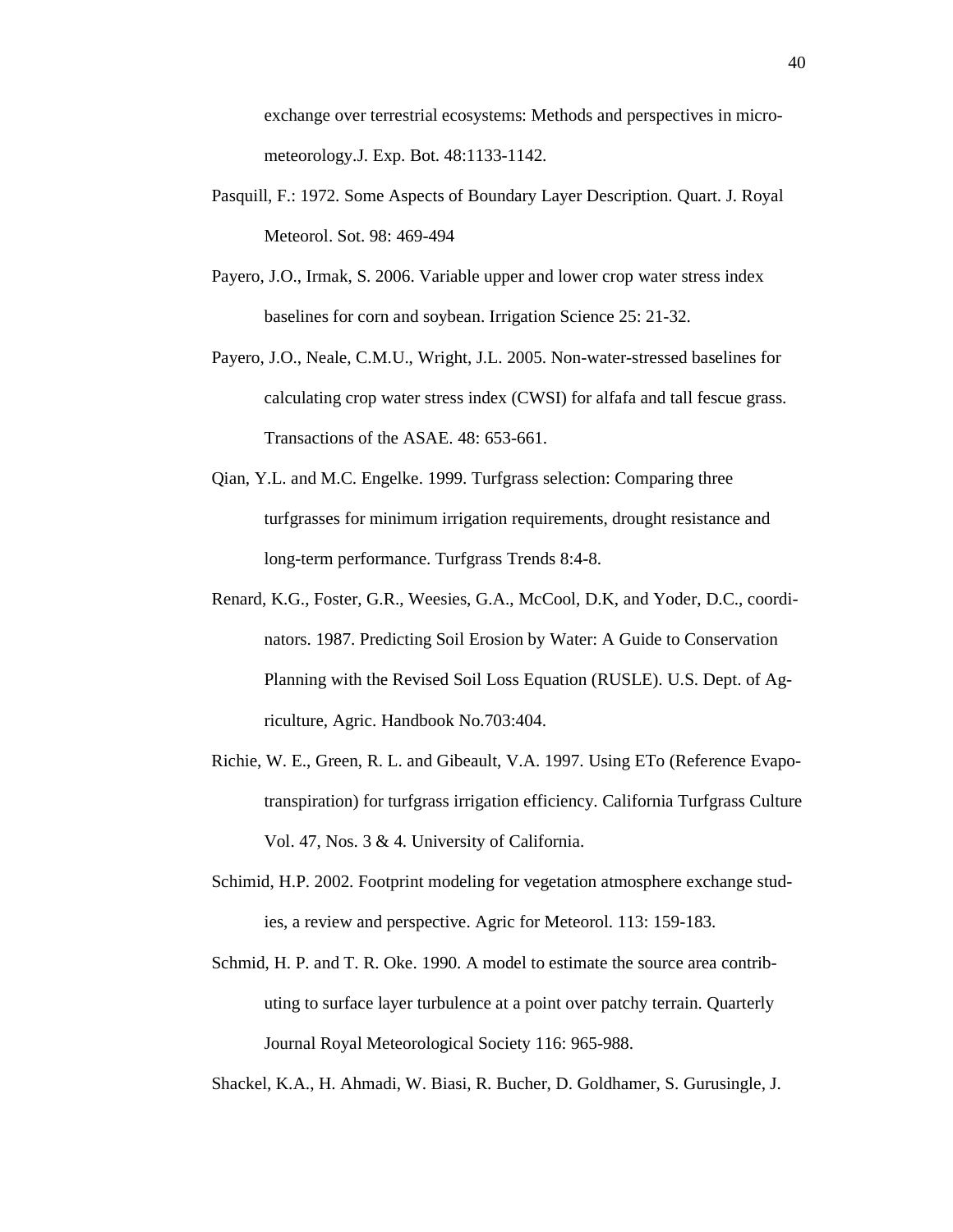Hasey, D. Kester, B. Krueger, B. Lampinen, G. McBourty, W. Micke, E. Mitcham, B. Olson, K. Pelletrau, H. Phillips, D. Ramos, L. Schwankl, S. Sibbett, R Snyder, S Southwick, M. Stevenson, M. Thorpe, S. Weinbaum, and J. Yeager. 1997. Plant water status as an index of irrigation need in deciduous fruit trees. HortTechnology 7(1): 23-29.

- Sheffer, K.M. 1979. Responses of three cool-season turfgrass species to heat and moisture stress. PhD. diss. Univ. of Missouri, Columbia (Diss. Abstr. 80- 07193).
- Shearman, R. C. 1986. Kentucky bluegrass cultivar evapotranspiration rates. Hortscience 21(3):455-457.
- Stewart, J.B. 1988. Modeling surface conductance of pine forests. Agric. For. Meteorol. 43: 19-35.
- Sulser, T.B., C. Ringler, T. Zhu, S. Msangi, E. Bryan and M. Rosegrant. 2010. Green and blue water accounting in the Ganges and Nile basins: implications for food and agricultural policy. J. Hydrol. 284:276-291.
- Sumner, D. M. 2006. Adequacy of selected evapotranspiration approximations for hydrologic simulation. J. Amer. Water Resour. Assoc. 42:699-711.

Tanner, C.B. 1963. Plant temperatures. Agronomy journal 55:210-211.

- Throssell, C.S., R.N. Carrow, and G.A. Milliken. 1987. Canopy temperature-based irrigation scheduling indices for Kentucky bluegrass turf. Crop Sci. 27:126- 131.
- Turgeon,A.J. 2002.Turfgrass management(Prentice Hall, Englewood Cliffs, NJ), 6th Ed.
- Wang, Z., B. Huang, and Q. Xu. 2003. Effect of abscisic acid on drought response of Kentucky bluegrass. J. Am. Soc. Hort. Sci. 128(1):36-41.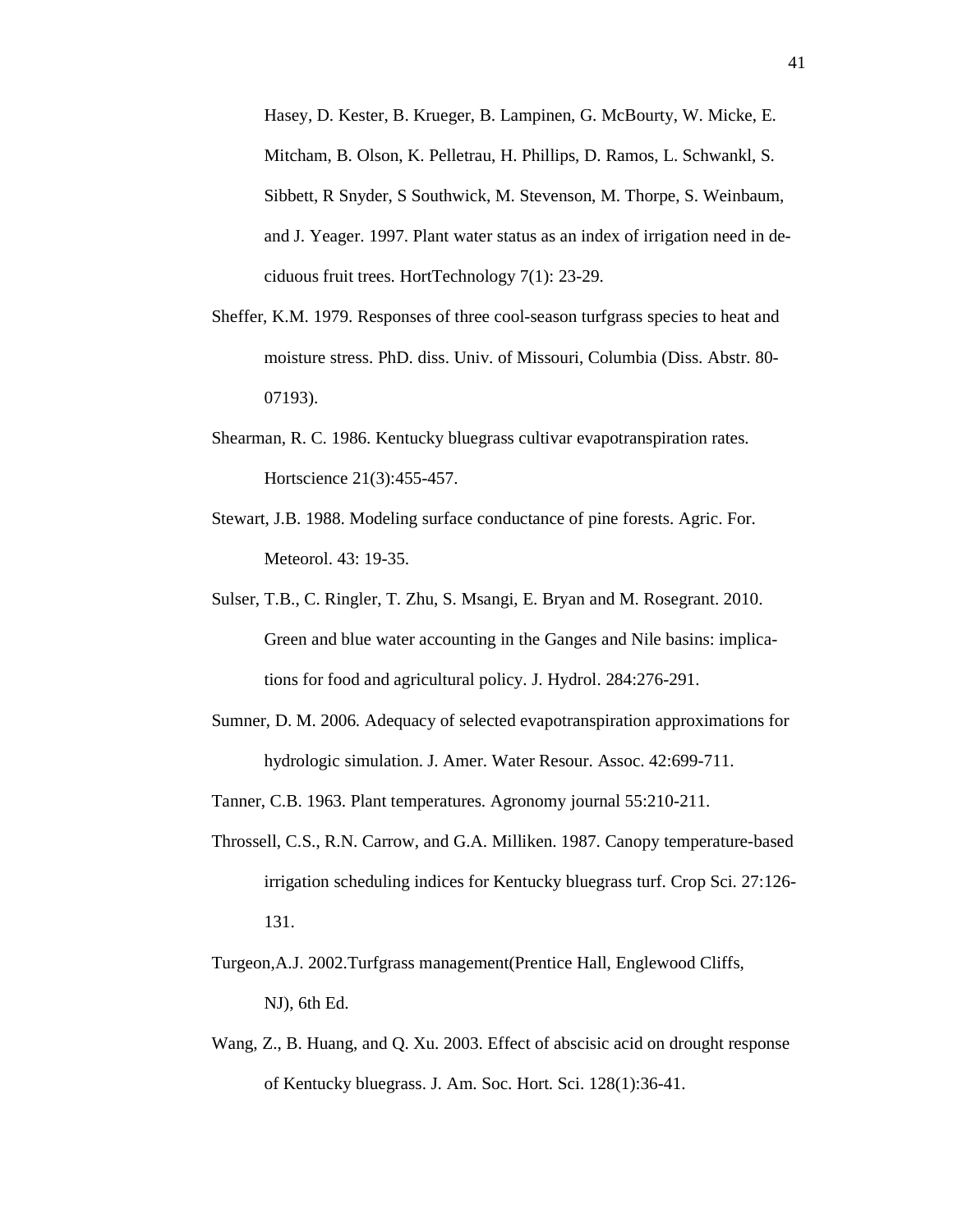- Xi, J.B. and H.X. Zhang. 2005. Winter-green technology on Zoysia japonica Lanyin No. 3 sport field turf in south subtropic region. J. Zhongshan Univ. 44(4):93–95.
- Zhang, J. and Davies, W.J. 1987. Increased synthesis of ABA in partially dehydrated root tips and ABA transport from roots to leaves. J. Exp. Bot. 38(12):2015-2023.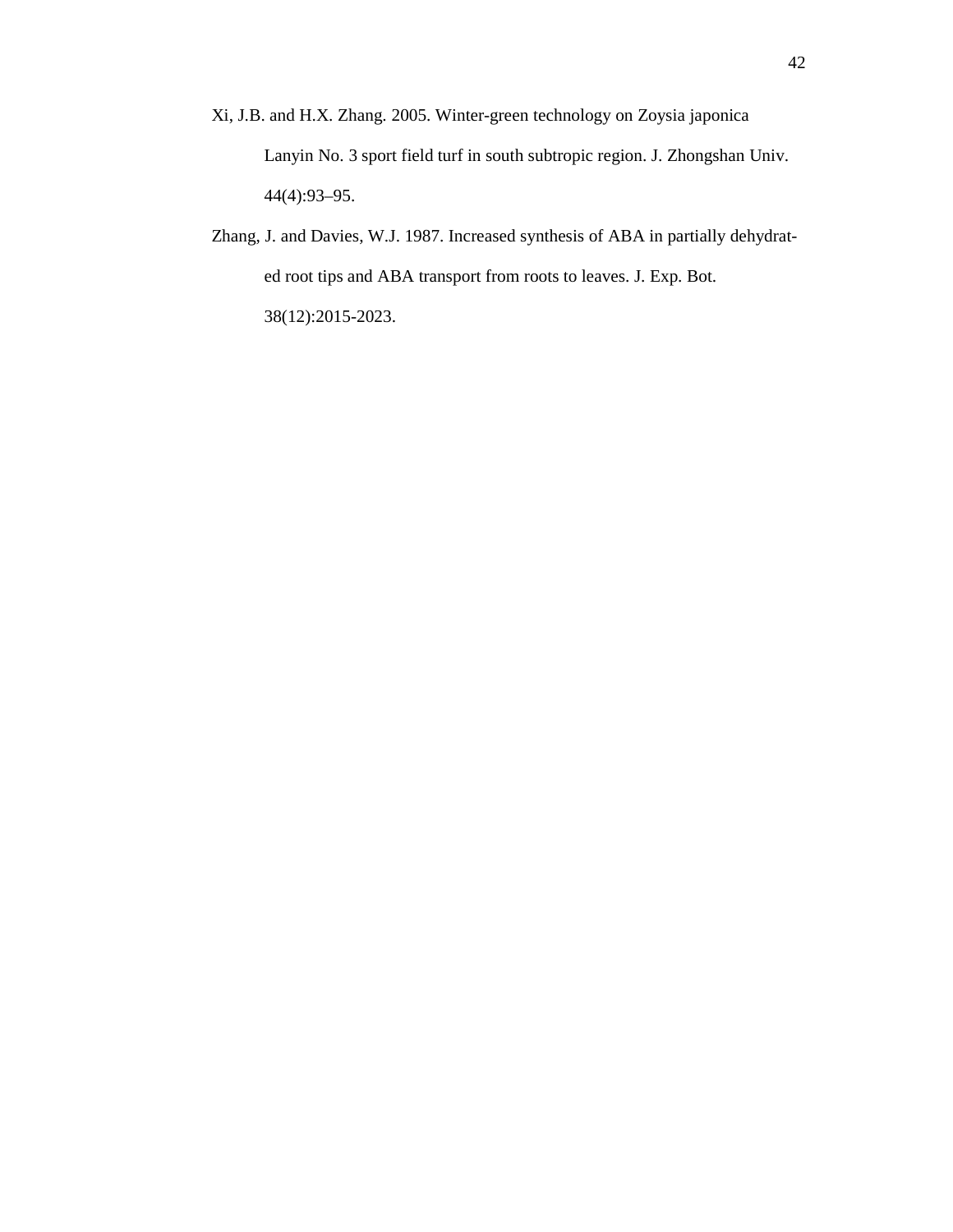| 1956-2010 |                       |                                               | 2009                  |                                               | 2010                  |                                               |
|-----------|-----------------------|-----------------------------------------------|-----------------------|-----------------------------------------------|-----------------------|-----------------------------------------------|
| Month     | Precipitation<br>(mm) | Maximum<br>air tempera-<br>ture $(^{\circ}C)$ | Precipitation<br>(mm) | Maximum<br>air temper-<br>ature $(^{\circ}C)$ | Precipitation<br>(mm) | Maximum<br>air tempera-<br>ture $(^{\circ}C)$ |
| May       | 46.2                  | 20.6                                          | 43.4                  | 20.8                                          | 73.4                  | 15.3                                          |
| Jun       | 34.0                  | 26.3                                          | 72.9                  | 23.2                                          | 27.4                  | 23.9                                          |
| Jul       | 16.5                  | 31.9                                          | 0.0                   | 30.5                                          | 0.0                   | 30.8                                          |
| Aug       | 21.8                  | 30.8                                          | 28.2                  | 29.0                                          | 23.1                  | 29.1                                          |
| Sep       | 34.5                  | 24.9                                          | 32.5                  | 27.2                                          | 10.2                  | 26.4                                          |

Table 1. Average maximum temperature and average precipitation from May to Sep-

tember from 1956 to 2010.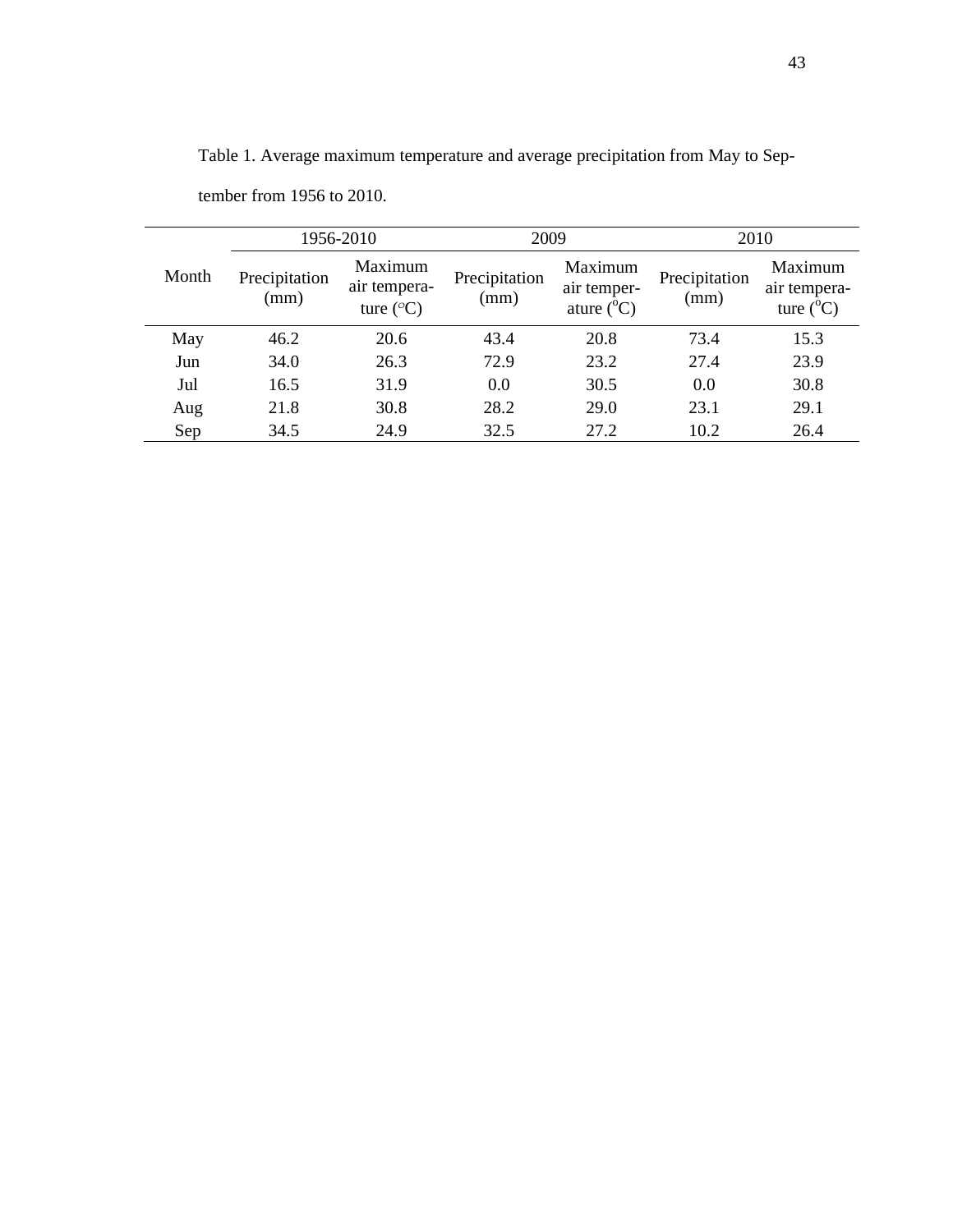| Month | Kp - 2009       | $Kp-2010$       |
|-------|-----------------|-----------------|
| May   | $0.90 \pm 0.10$ | $0.89 \pm 0.16$ |
| June  | $1.01 \pm 0.10$ | $0.82 + 0.13$   |
| Jul   | $0.92 \pm 0.08$ | $0.76 \pm 0.07$ |
| Aug   | $0.90 \pm 0.09$ | $0.82 \pm 0.09$ |
| Sep   | $0.97 \pm 0.09$ | $0.81 \pm 0.81$ |

Table 2. Monthly average  $K_p$  from May to September in 2009 and 2010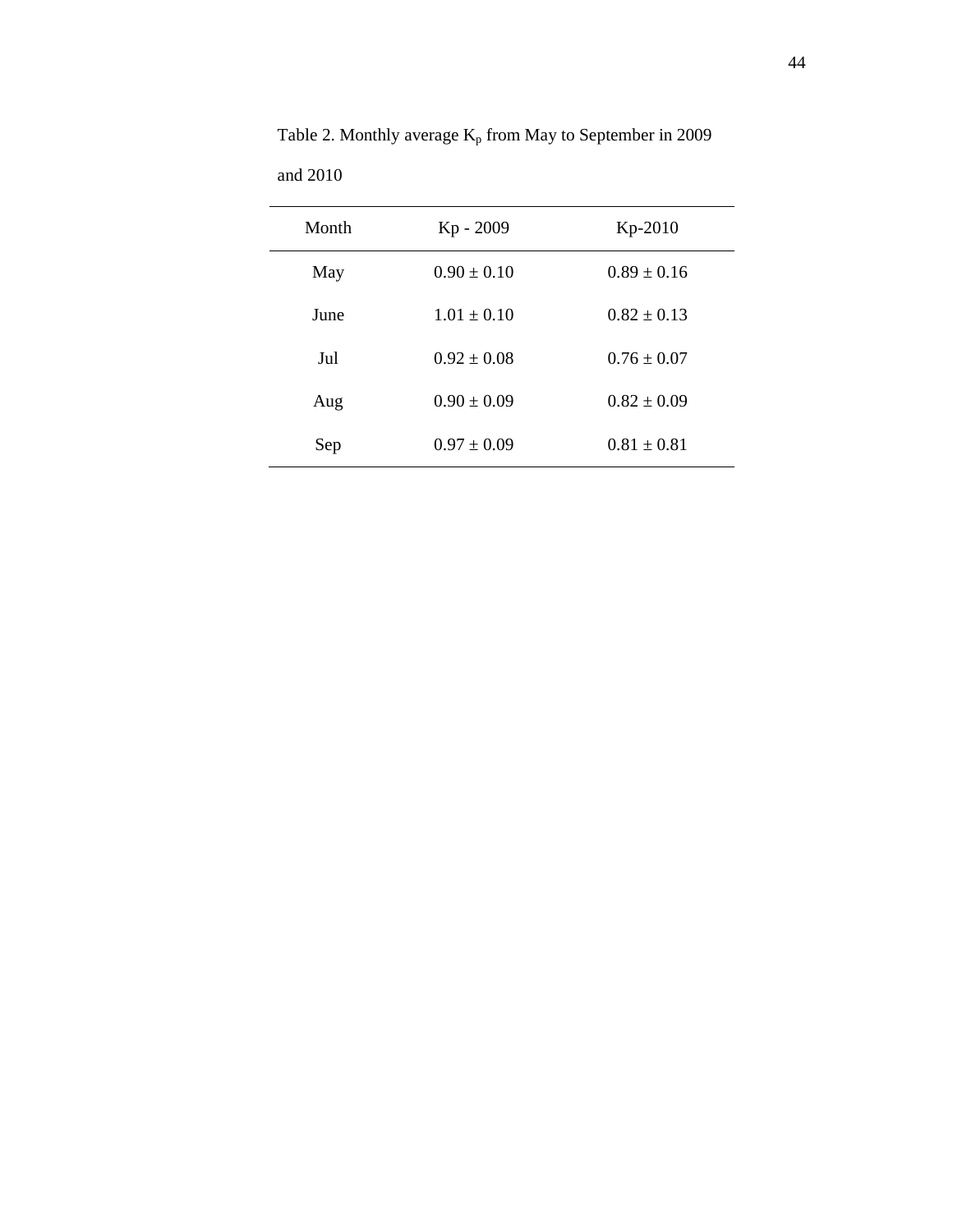

Fig. 1. Plot layout of Kentucky bluegrass field experiment design.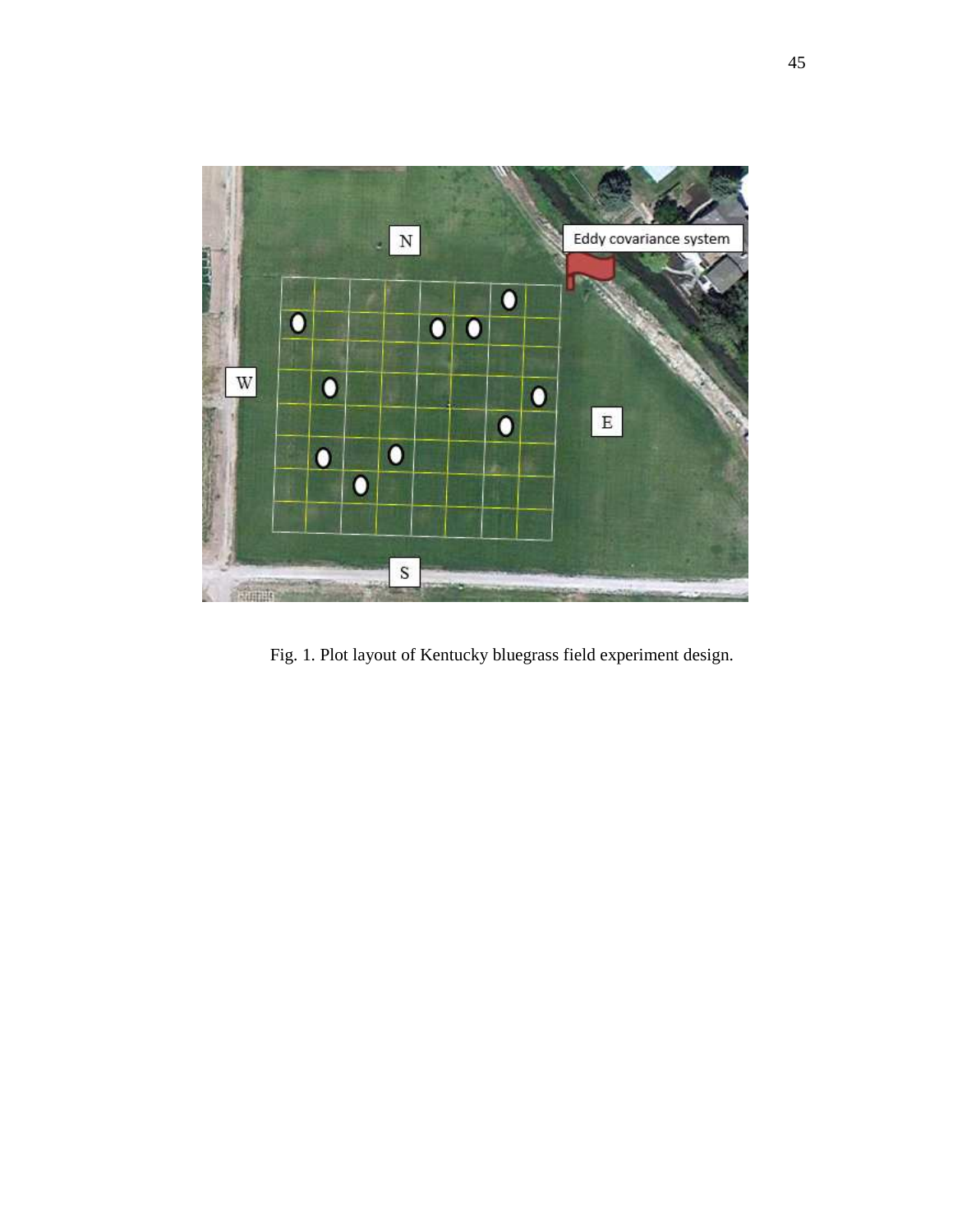

Fig.2. Footprint of the Kentucky bluegrass field: 1A – DOY 145: slightly unstable, 1B – DOY 147: unstable, 1C – DOY 218: near neutral.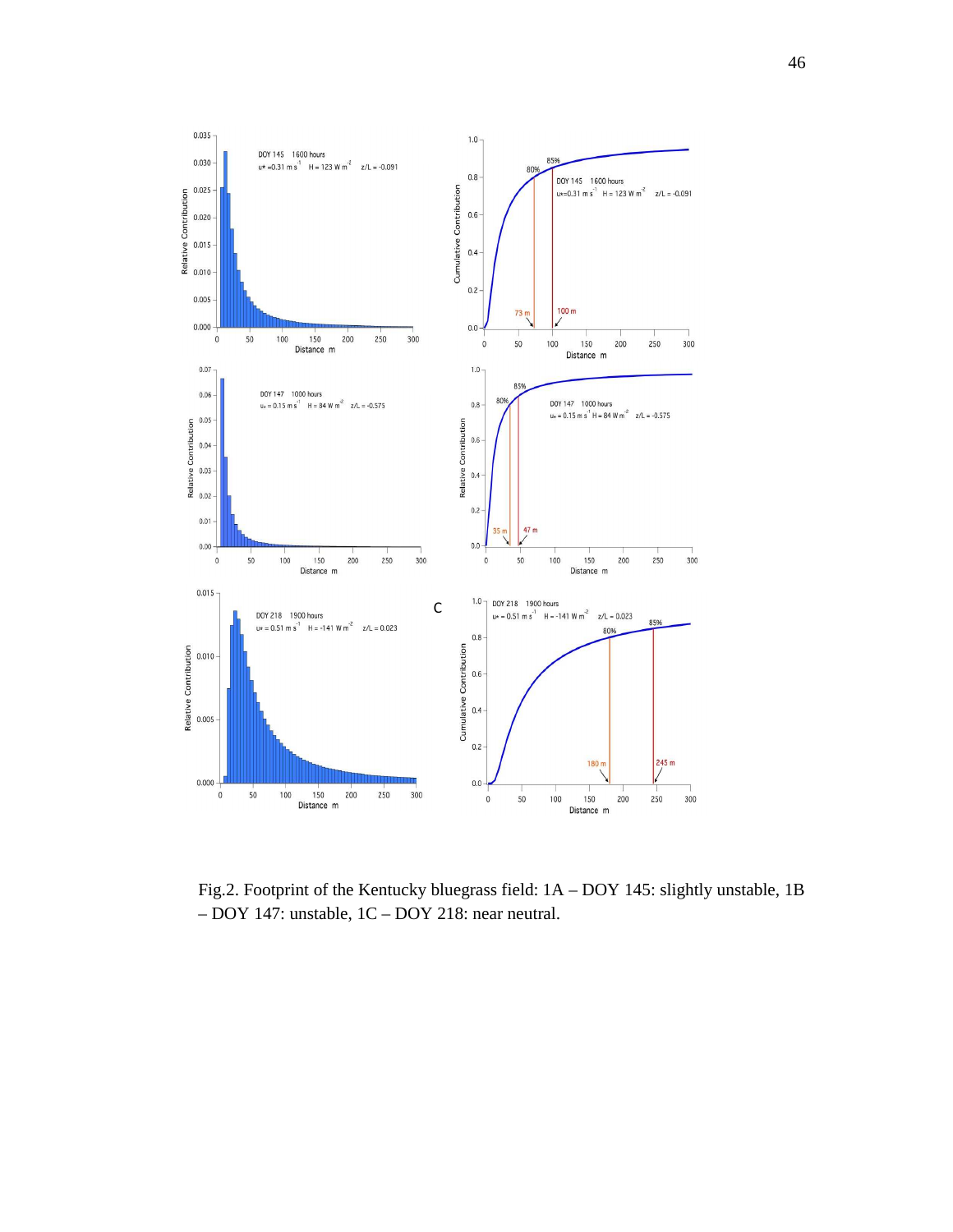

Fig. 3. Seasonal weather data at the Utah State University Research Farm: rainfall, maximum temperature from May to September (DOY 125 to DOY 270). A-2009, B-2010.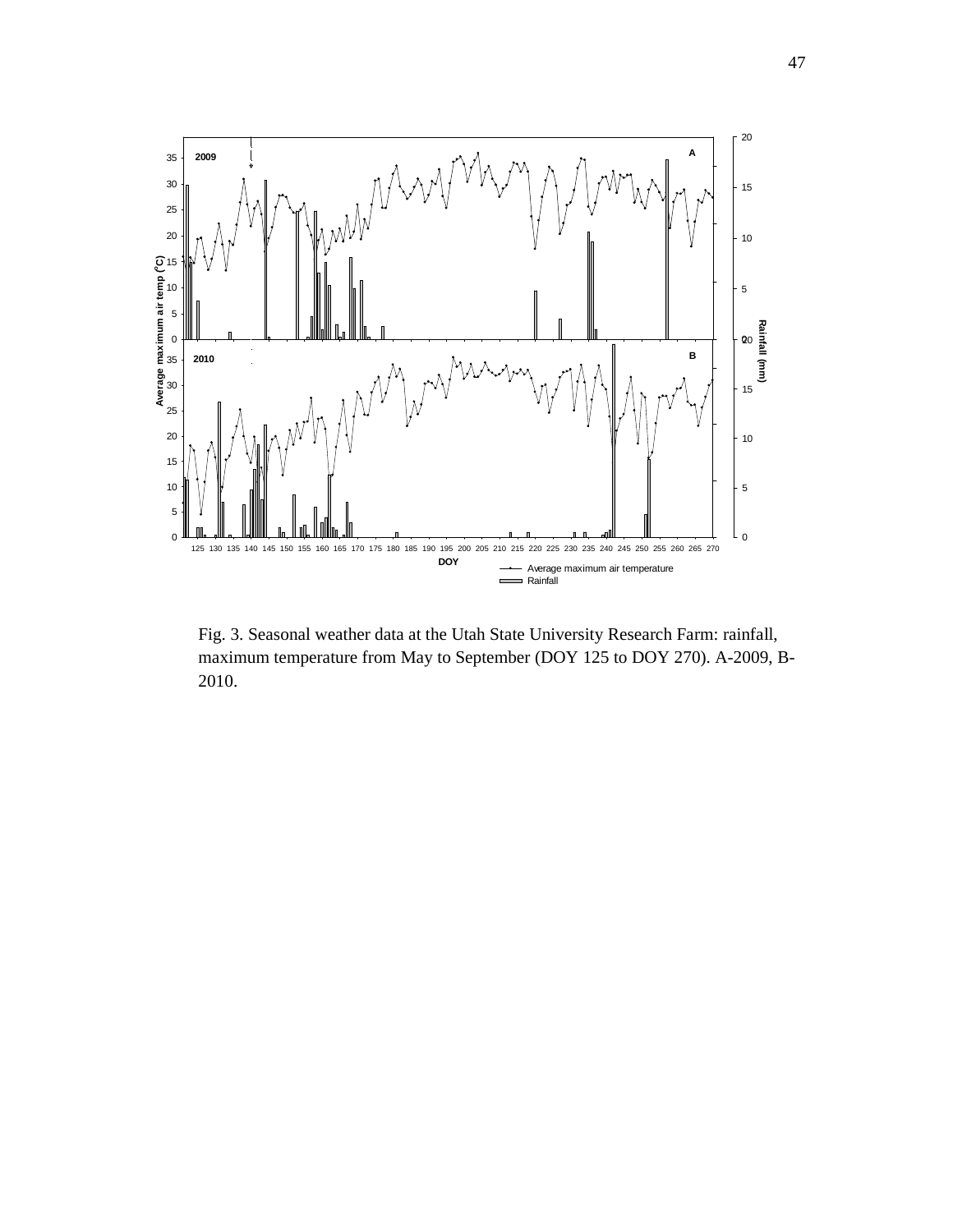

Fig.4. Correlation between eddy covariance and soil water depletion over depth: A: depth 0 to 40cm, B: depth 0 to 100cm.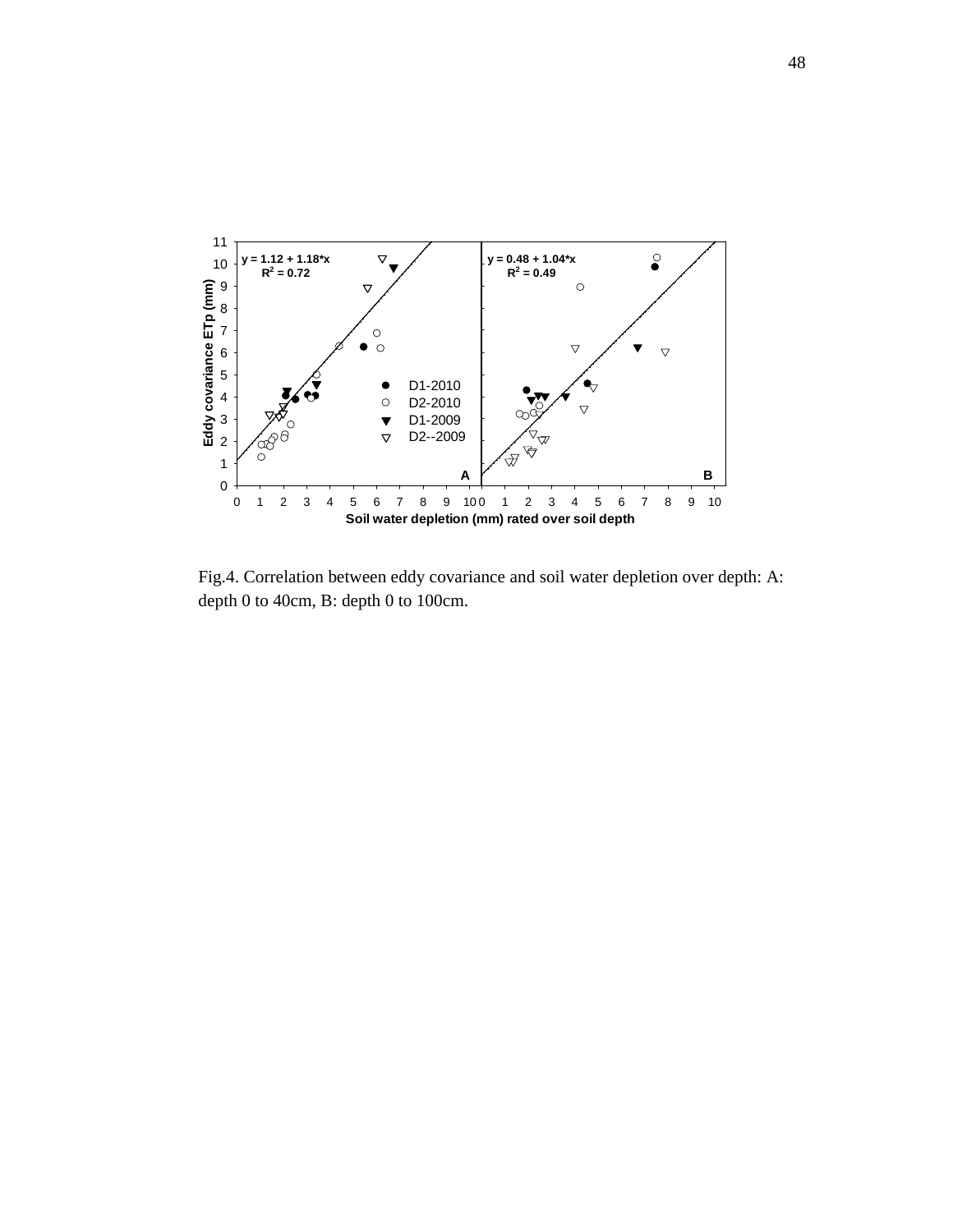

Fig.5. Kentucky bluegrass depletion/soil water during drydown period in Utah over 2 years at the depth of 10 cm to 40cm.A: dry down 1, 2009. B: dry down 2, 2009. C: dry down 1, 2010. D: dry down 2, 2010. Days 8to18 after irrigation in dry down 2 in 2010 were interrupted due to rain.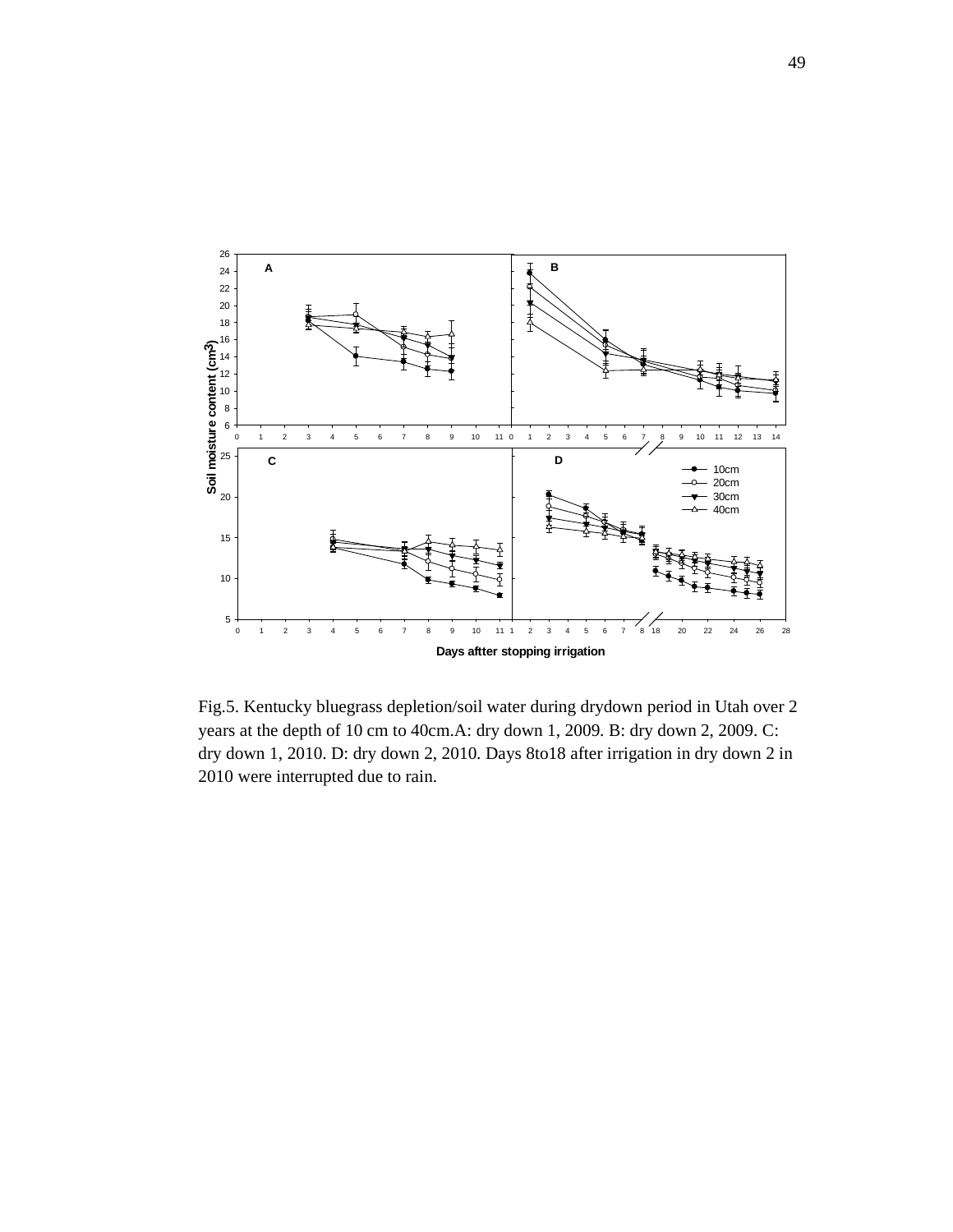

Fig.6. Kentucky bluegrass coefficient values throughout the season from May to September (from DOY 125 to DOY 270). A:2009, B:2010.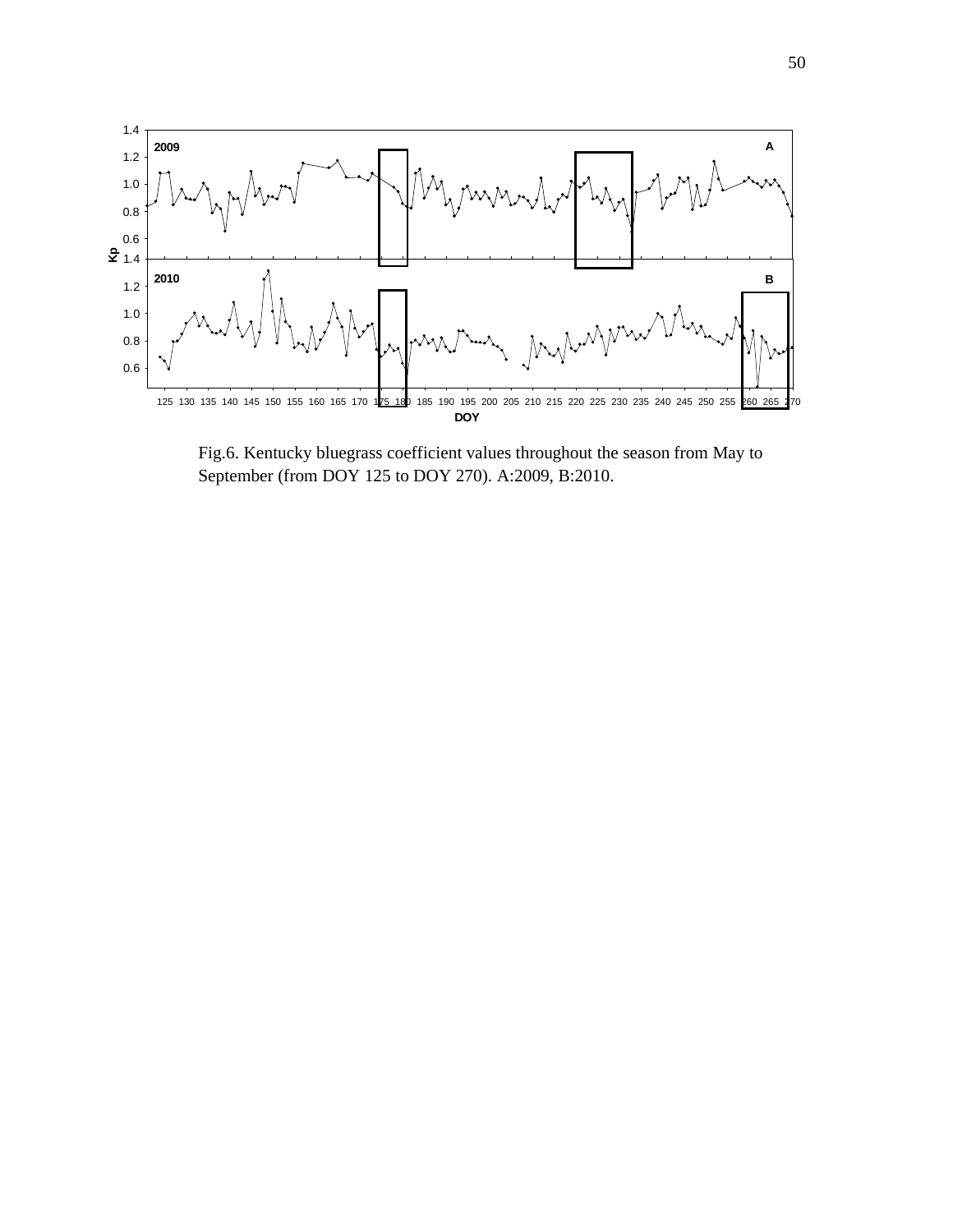

Fig. 7. Stomatal conductance performance during dry down period at 10 AM and 2 PM. A: dry down 1, 2009. B: dry down 2, 2009. C: dry down 1, 2010. D: dry down 2, 2010. Days 8 to18 after irrigation in dry down 2 in 2010 were interrupted due to rain.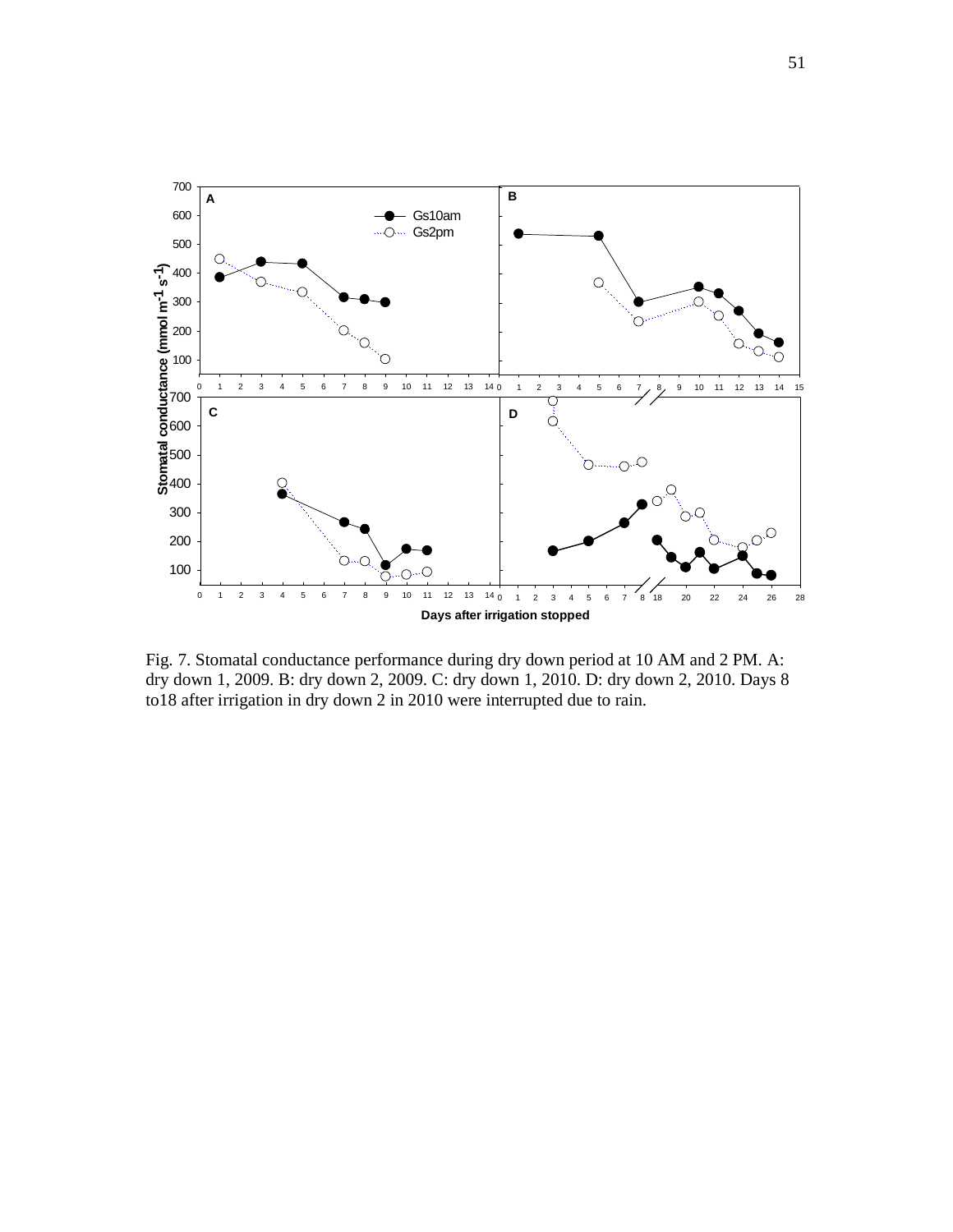

Figure. 8. Tleaf-Tairmax and water potential during dry down. A: dry down 1, 2009. B: dry down 2, 2009. C: dry down 1, 2010. D: dry down 2, 2010. Days 8 to18 after irrigation in dry down 2 in 2010 were interrupted due to rain.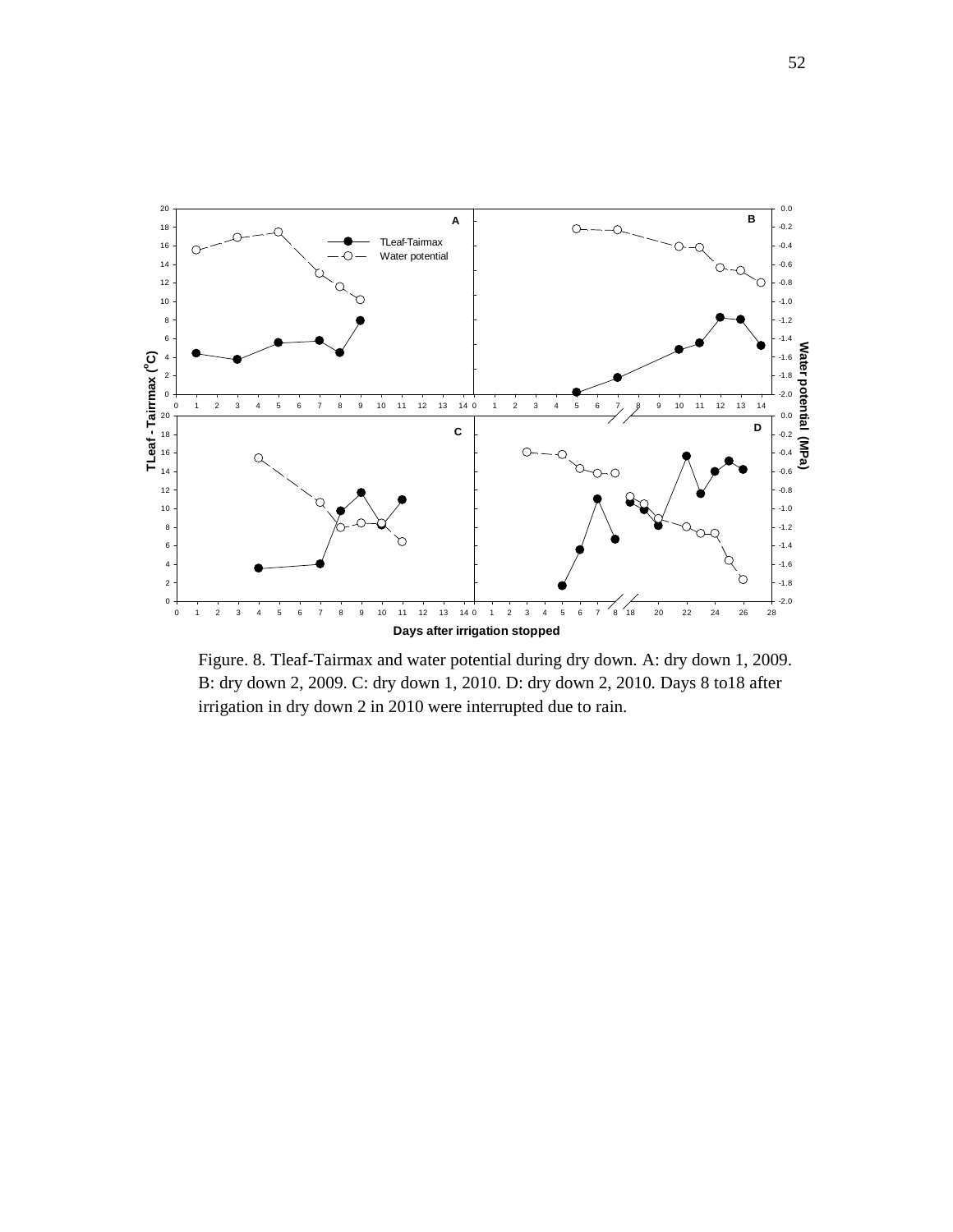

Fig.9. Chlorophyll content and visual rating during dry down throughout the season. A: dry down 1, 2009. B: dry down 2, 2009. C: dry down 1, 2010. D: dry down 2, 2010. Days 8 to18 after irrigation in dry down 2 in 2010 were interrupted due to rain.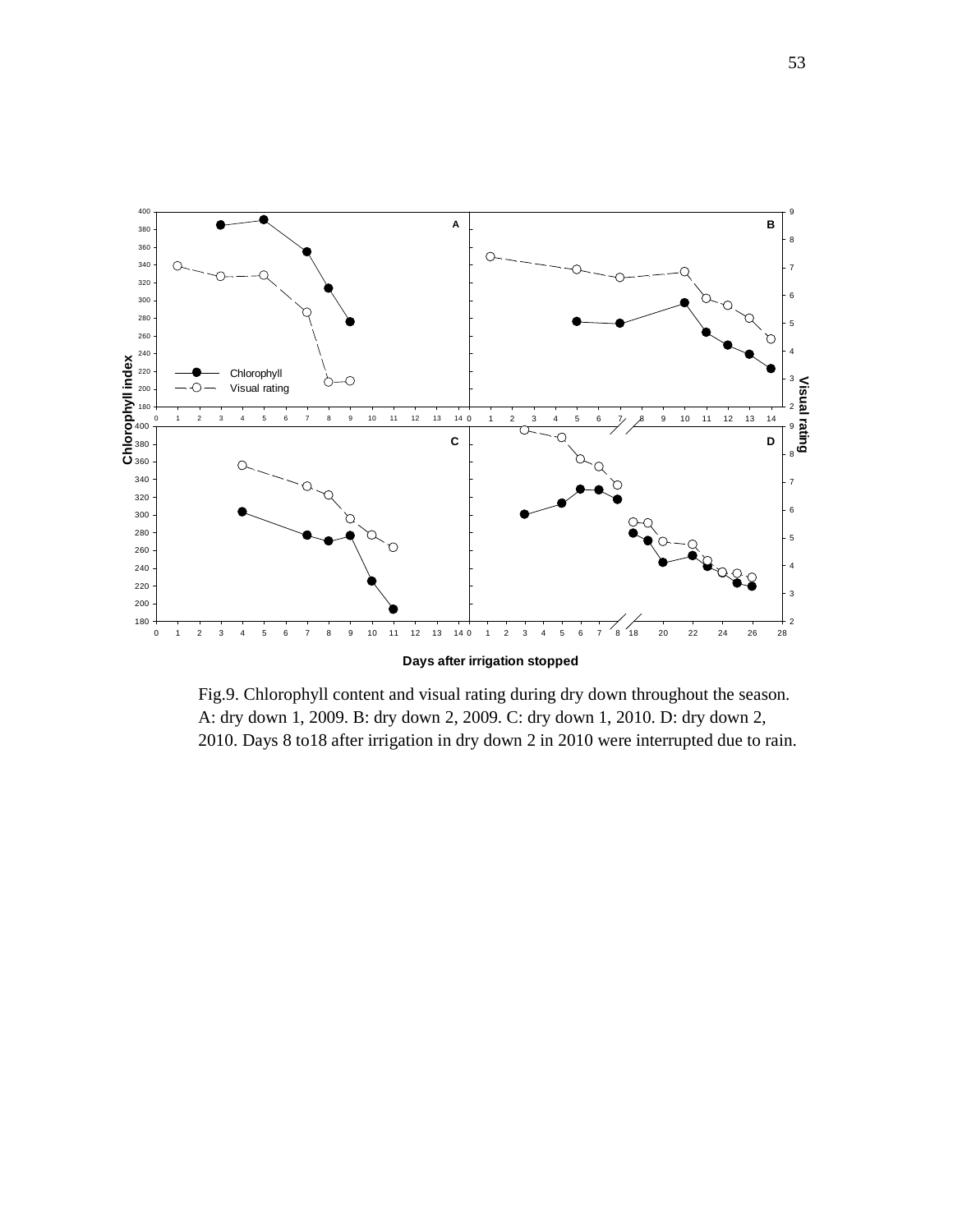

Fig.10. Stomatal conductance vs. other factors during drydown periods in both 2009 and 2010. A:stomatal conductance vs.(TLeaf-Tairmax);B:stomatal conductance vs. chlorophyll index;C:stomatal conductance vs. visual rating;D: stomatal conductance vs. leaf water potential.